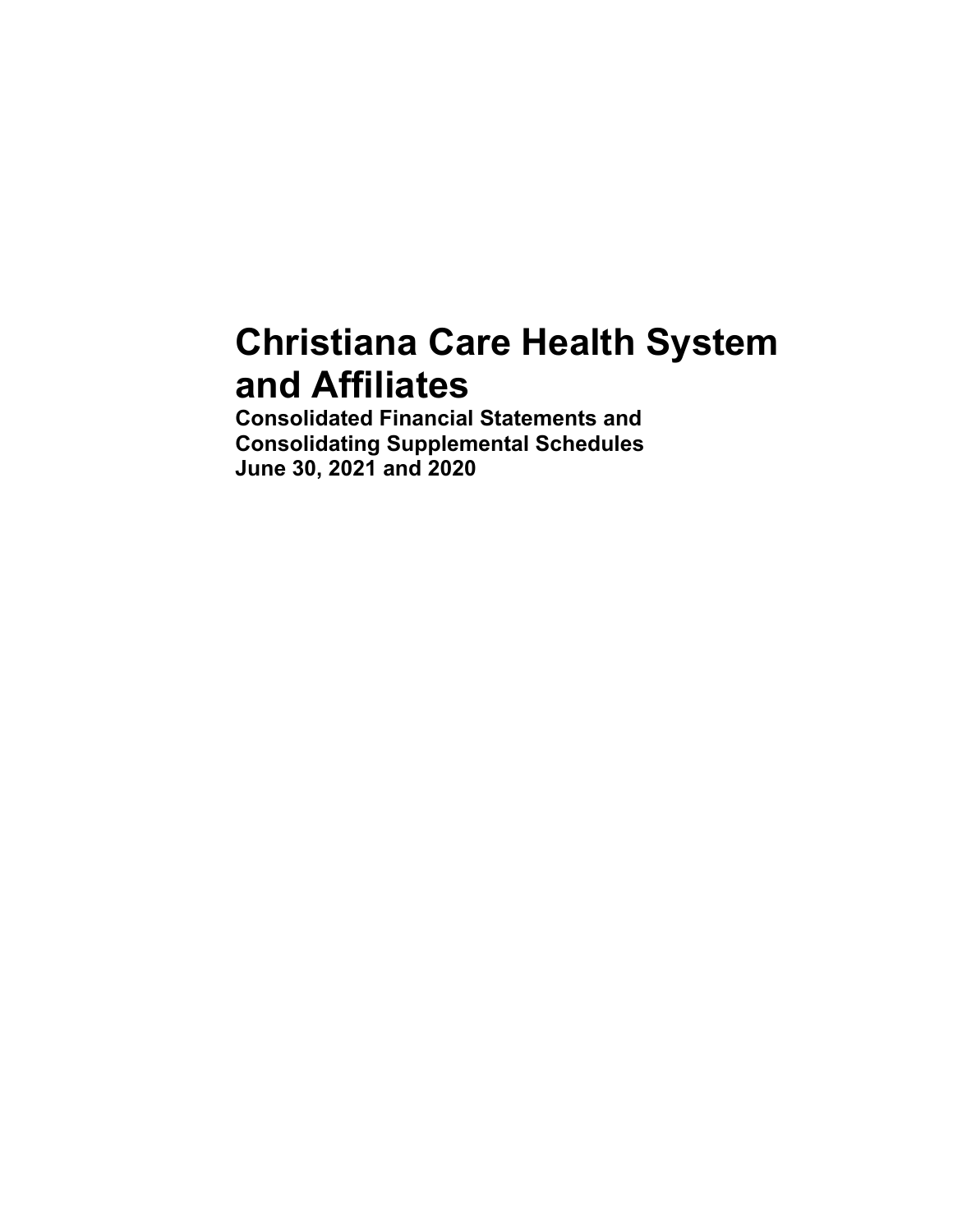# **Christiana Care Health System and Affiliates Index June 30, 2021 and 2020**

# **Page(s)**

| <b>Consolidated Financial Statements</b>    |  |
|---------------------------------------------|--|
|                                             |  |
|                                             |  |
|                                             |  |
|                                             |  |
| <b>Consolidating Supplemental Schedules</b> |  |
|                                             |  |
|                                             |  |
|                                             |  |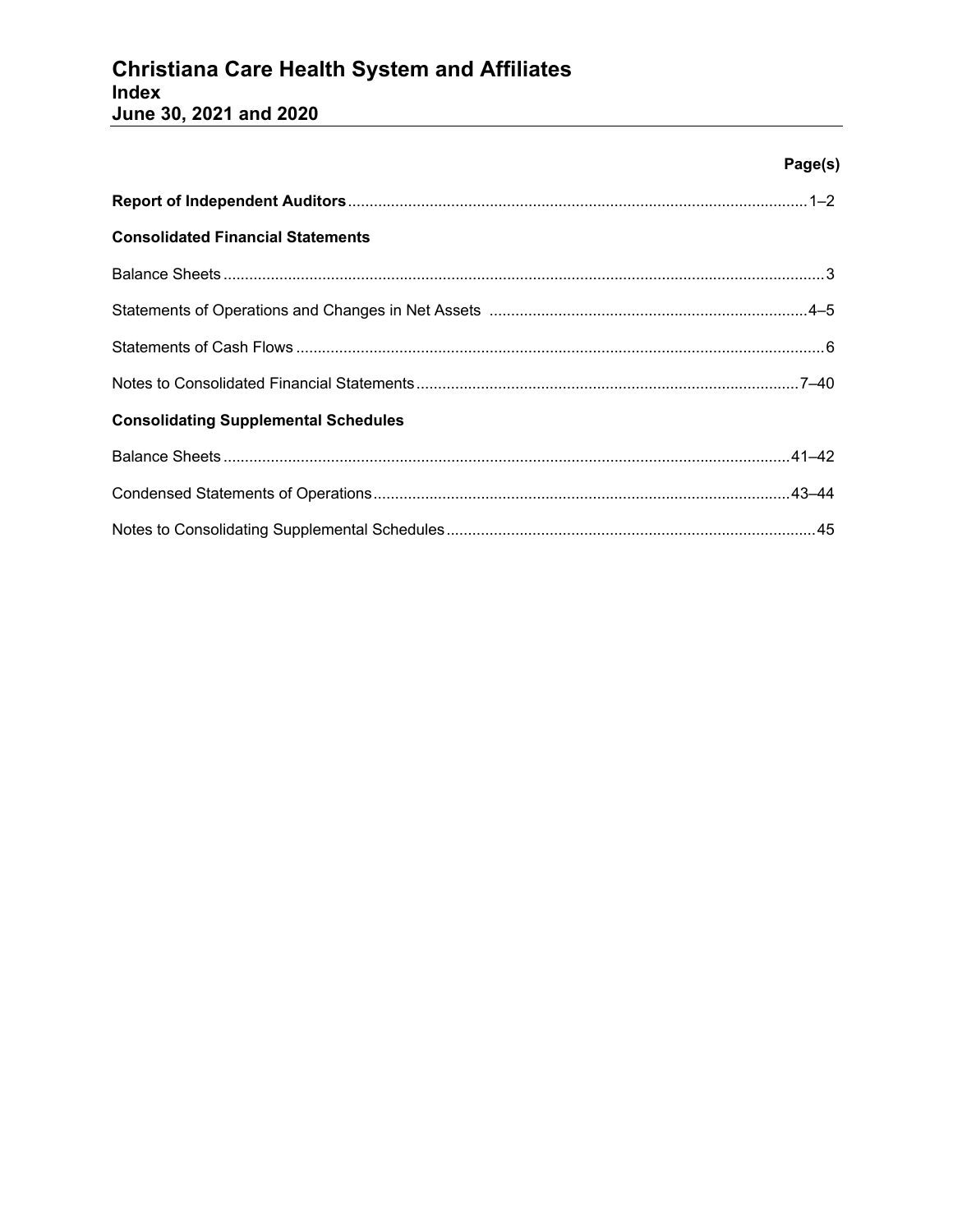

# **Report of Independent Auditors**

To the Board of Directors of Christiana Care Health System and Affiliates

We have audited the accompanying consolidated financial statements of Christiana Care Health System and Affiliates (the "System"), which comprise the consolidated balance sheets as of June 30, 2021 and 2020, and the related consolidated statements of operations and changes in net assets and of cash flows for the years then ended.

# *Management's Responsibility for the Consolidated Financial Statements*

Management is responsible for the preparation and fair presentation of the consolidated financial statements in accordance with accounting principles generally accepted in the United States of America; this includes the design, implementation, and maintenance of internal control relevant to the preparation and fair presentation of consolidated financial statements that are free from material misstatement, whether due to fraud or error.

# *Auditors' Responsibility*

Our responsibility is to express an opinion on the consolidated financial statements based on our audits. We conducted our audits in accordance with auditing standards generally accepted in the United States of America. Those standards require that we plan and perform the audit to obtain reasonable assurance about whether the consolidated financial statements are free from material misstatement.

An audit involves performing procedures to obtain audit evidence about the amounts and disclosures in the consolidated financial statements. The procedures selected depend on our judgment, including the assessment of the risks of material misstatement of the consolidated financial statements, whether due to fraud or error. In making those risk assessments, we consider internal control relevant to the System's preparation and fair presentation of the consolidated financial statements in order to design audit procedures that are appropriate in the circumstances, but not for the purpose of expressing an opinion on the effectiveness of the System's internal control. Accordingly, we express no such opinion. An audit also includes evaluating the appropriateness of accounting policies used and the reasonableness of significant accounting estimates made by management, as well as evaluating the overall presentation of the consolidated financial statements. We believe that the audit evidence we have obtained is sufficient and appropriate to provide a basis for our audit opinion.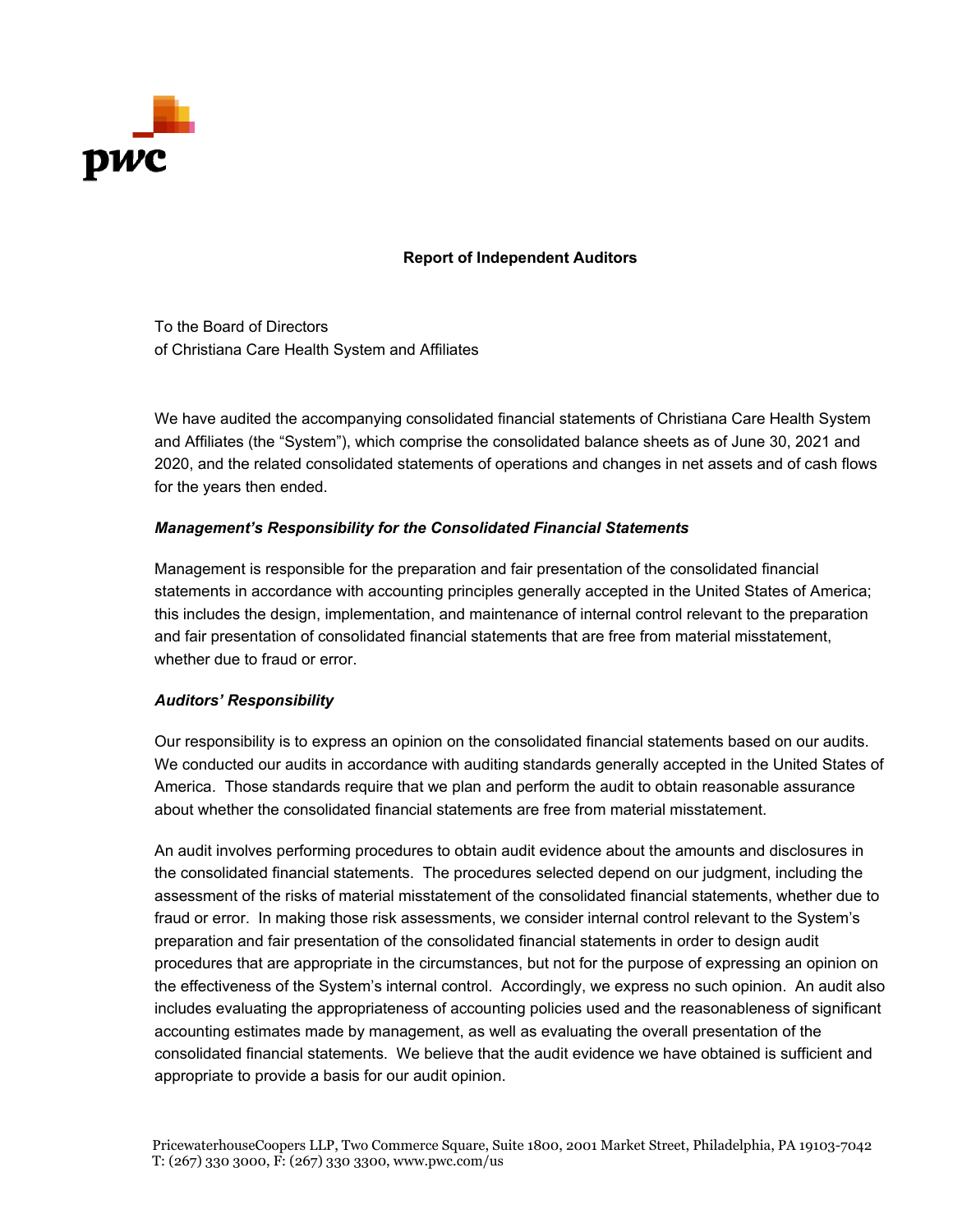

# *Opinion*

In our opinion, the consolidated financial statements referred to above present fairly, in all material respects, the financial position of Christiana Care Health System and Affiliates as of June 30, 2021 and 2020, and the results of their operations, changes in their net assets, and their cash flows for the years then ended in accordance with accounting principles generally accepted in the United States of America.

# *Other Matter*

Our audit was conducted for the purpose of forming an opinion on the consolidated financial statements taken as a whole. The condensed consolidating information is the responsibility of management and was derived from and relates directly to the underlying accounting and other records used to prepare the consolidated financial statements. The condensed consolidating information has been subjected to the auditing procedures applied in the audit of the consolidated financial statements and certain additional procedures, including comparing and reconciling such information directly to the underlying accounting and other records used to prepare the consolidated financial statements or to the consolidated financial statements themselves and other additional procedures, in accordance with auditing standards generally accepted in the United States of America. In our opinion, the condensed consolidating information is fairly stated, in all material respects, in relation to the consolidated financial statements taken as a whole. The condensed consolidating information is presented for purposes of additional analysis of the consolidated financial statements rather than to present the financial position, results of operations and changes in net assets and cash flows of the individual entities and is not a required part of the consolidated financial statements. Accordingly, we do not express an opinion on the financial position, results of operations and changes in net assets and cash flows of the individual entities.

Princerskshman Cropers LLP

Philadelphia, Pennsylvania September 23, 2021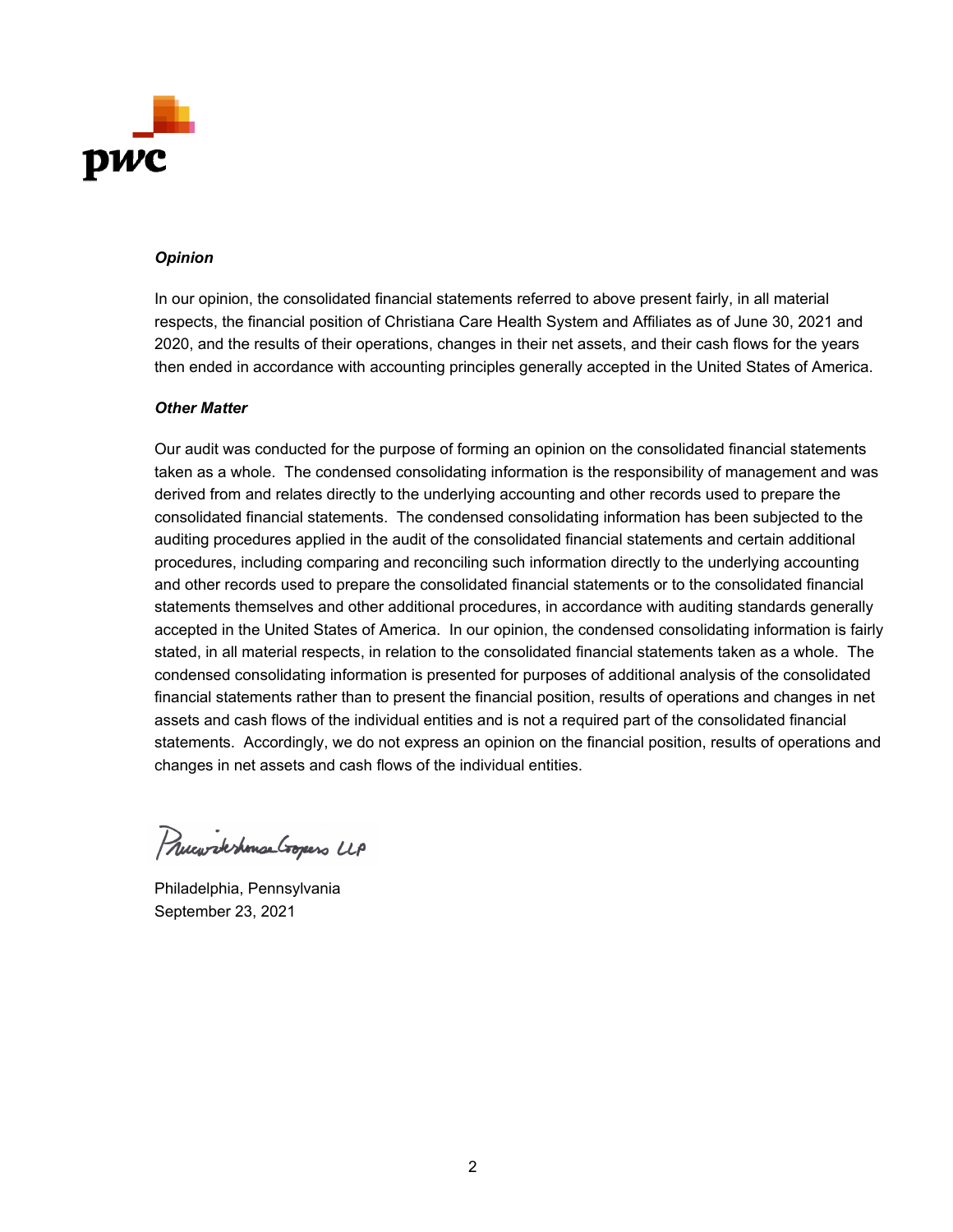# **Christiana Care Health System and Affiliates Consolidated Balance Sheets June 30, 2021 and 2020**

**2021 2020 Assets** Current assets Cash and cash equivalents **but a set of the Cash and Cash equivalents but a set of the Cash 3**  $\frac{1}{278}$ Short-term investments 191,331,183 247,613,445 Patient accounts receivable, net 332,780,574 282,226,804 Assets limited as to use 634,927 49,854,384 Other current assets 80,475,543 82,418,521 Total current assets 1,111,794,680 1,177,544,432 Assets limited as to use 26,961,704 27,686,094 Long-term investments 2,383,185,982 1,802,167,672 Property and equipment, net 1,237,722,709 1,242,133,508 Other assets 161,805,162 82,810,557 Total assets  $$ 4,921,470,237 $ 4,332,342,263$ **Liabilities and Net Assets** Current liabilities Current portion of long-term debt \$ 6,964,776 \$ 56,660,577 Current portion of finance lease liabilities 6,173,149 5,238,832 Accounts payable and accrued expenses 416,733,102 331,237,481 Advances from third party payors 226,498,764 275,315,430 Total current liabilities 655,369,791 668,452,320 Long-term debt, net of current portion 357,471,276 366,568,616 Finance leases, net of current portion 115,899,246 120,745,753 Pension and postretirement benefits 181,304,881 191,547,090 Other liabilities 115,687,256 104,887,819 Total liabilities 1,425,732,450 1,452,201,598 Net assets Without donor restrictions 3,427,506,497 2,819,368,848 With donor restrictions Purpose and time restricted 32,143,974 27,126,804 Perpetual in nature 36,087,316 33,645,012 Total net assets with donor restrictions 68,231,290 60,771,816 Total net assets 3,495,737,787 2,880,140,664 Total liabilities and net assets  $$ 4,921,470,237 $ 4,332,342,263$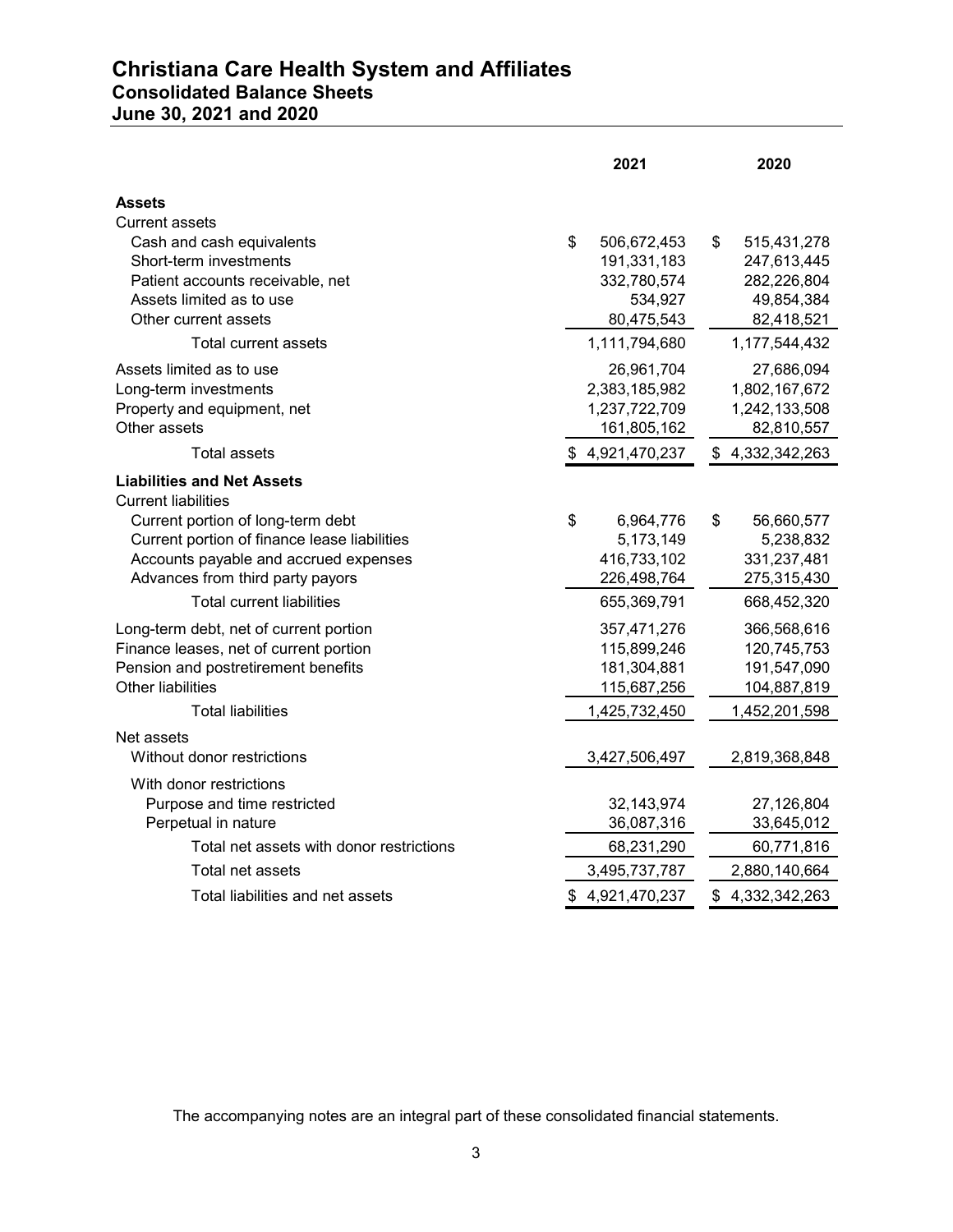# **Christiana Care Health System and Affiliates Consolidated Statements of Operations and Changes in Net Assets Years Ended June 30, 2021 and 2020**

|                                                                        | 2021            | 2020              |
|------------------------------------------------------------------------|-----------------|-------------------|
| Operating revenues and other support                                   |                 |                   |
| Net patient service revenue                                            | \$2,390,747,147 | \$1,989,423,676   |
| Other revenue                                                          | 169,308,312     | 117,620,863       |
| Net assets released from donor restrictions used for operations        | 6,432,647       | 6,325,286         |
| Total operating revenues and other support                             | 2,566,488,106   | 2,113,369,825     |
| Operating expenses                                                     |                 |                   |
| Salaries and employee benefits                                         | 1,462,786,971   | 1,350,461,982     |
| Supplies and other expenses                                            | 779,839,924     | 677,234,007       |
| Interest expense                                                       | 13,098,088      | 7,413,183         |
| Depreciation expense                                                   | 125,802,435     | 112,450,248       |
| Total operating expenses                                               | 2,381,527,418   | 2,147,559,420     |
| Operating (loss) income                                                | 184,960,688     | (34, 189, 595)    |
| Nonoperating revenues, gains, and losses                               |                 |                   |
| Investment return, net                                                 | 511,956,588     | 142,283,346       |
| Contribution received in acquisition of Affinity Health Alliance, Inc. |                 | 92,724,484        |
| Other nonoperating (losses), revenues, and gains                       | (19, 452, 646)  | (12, 309, 386)    |
| Settlement charge                                                      | (51, 739, 432)  |                   |
| Special termination benefit charge                                     | (39,219,989)    |                   |
| Total nonoperating revenues, gains, and losses                         | 401,544,521     | 222,698,444       |
| Excess of revenues over expenses                                       | 586,505,209     | 188,508,848<br>\$ |
| (continued on next page)                                               |                 |                   |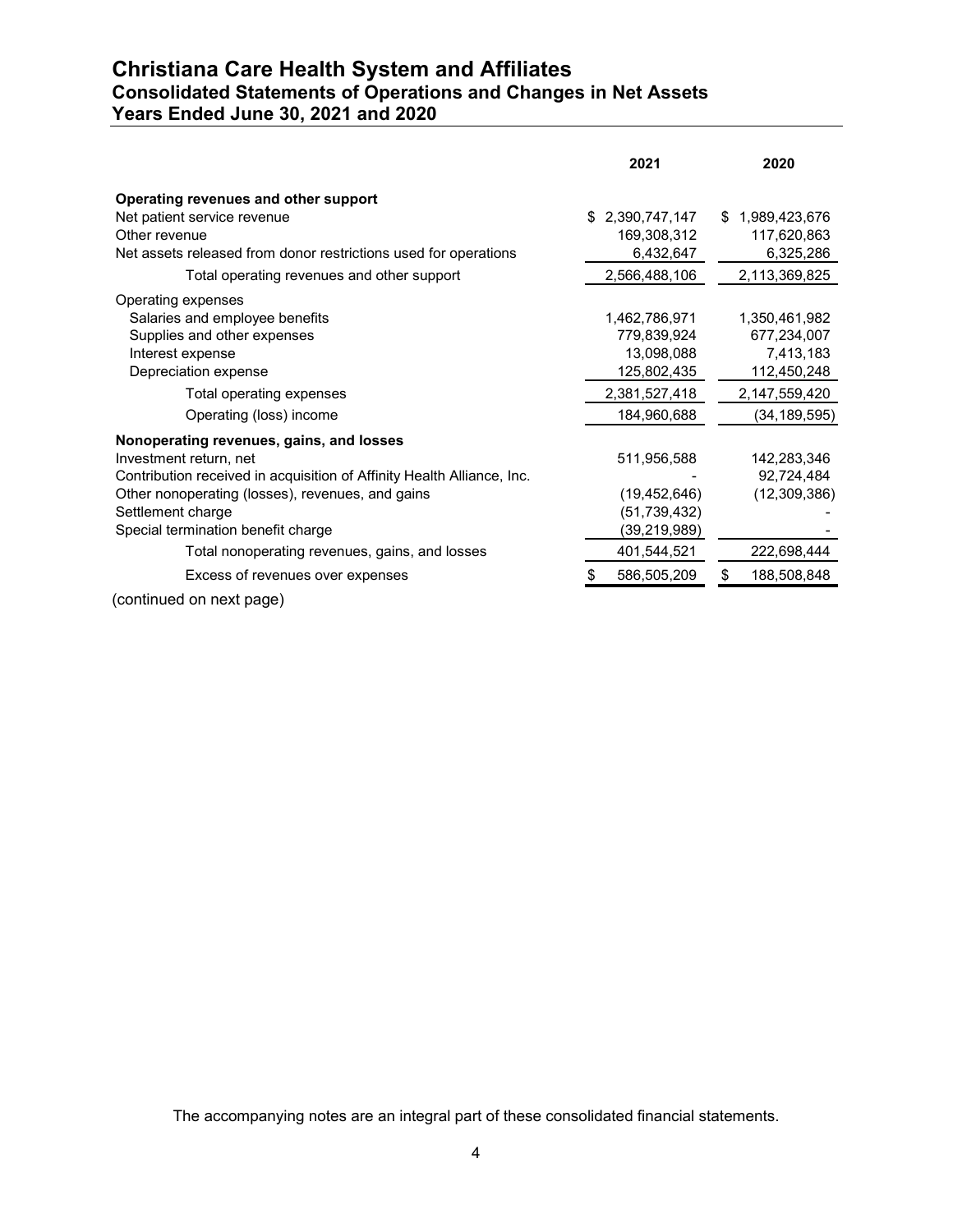# **Christiana Care Health System and Affiliates Consolidated Statements of Operations and Changes in Net Assets Years Ended June 30, 2021 and 2020**

|                                                                        | 2021              | 2020              |
|------------------------------------------------------------------------|-------------------|-------------------|
| Change in net assets without donor restrictions                        |                   |                   |
| Excess of revenues over expenses                                       | \$<br>586,505,209 | \$<br>188,508,848 |
| Net assets released from donor restrictions used for purchase          |                   |                   |
| of property and equipment                                              | 2,315,839         | 9,492,801         |
| Other changes in pension and postretirement liabilities                | 19,316,601        | (68,417,452)      |
| Increase in net assets without donor restrictions                      | 608,137,649       | 129,584,198       |
| Change in net assets with donor restrictions                           |                   |                   |
| Contributions                                                          | 6,376,534         | 10,093,620        |
| Contribution received in acquisition of Affinity Health Alliance, Inc. |                   | 3,063,684         |
| Investment return, net                                                 | 7,599,108         | 2,078,231         |
| Net assets released from donor restrictions                            | (8,748,486)       | (15,818,087)      |
| Change in value of assets                                              | 2,232,318         | (33, 669)         |
| Increase (Decrease) in net assets with donor restrictions              | 7,459,474         | (616,221)         |
| Increase in net assets                                                 | 615,597,123       | 128,967,978       |
| <b>Net assets</b>                                                      |                   |                   |
| Beginning of year                                                      | 2,880,140,664     | 2,751,172,687     |
| End of year                                                            | \$3,495,737,787   | \$ 2,880,140,664  |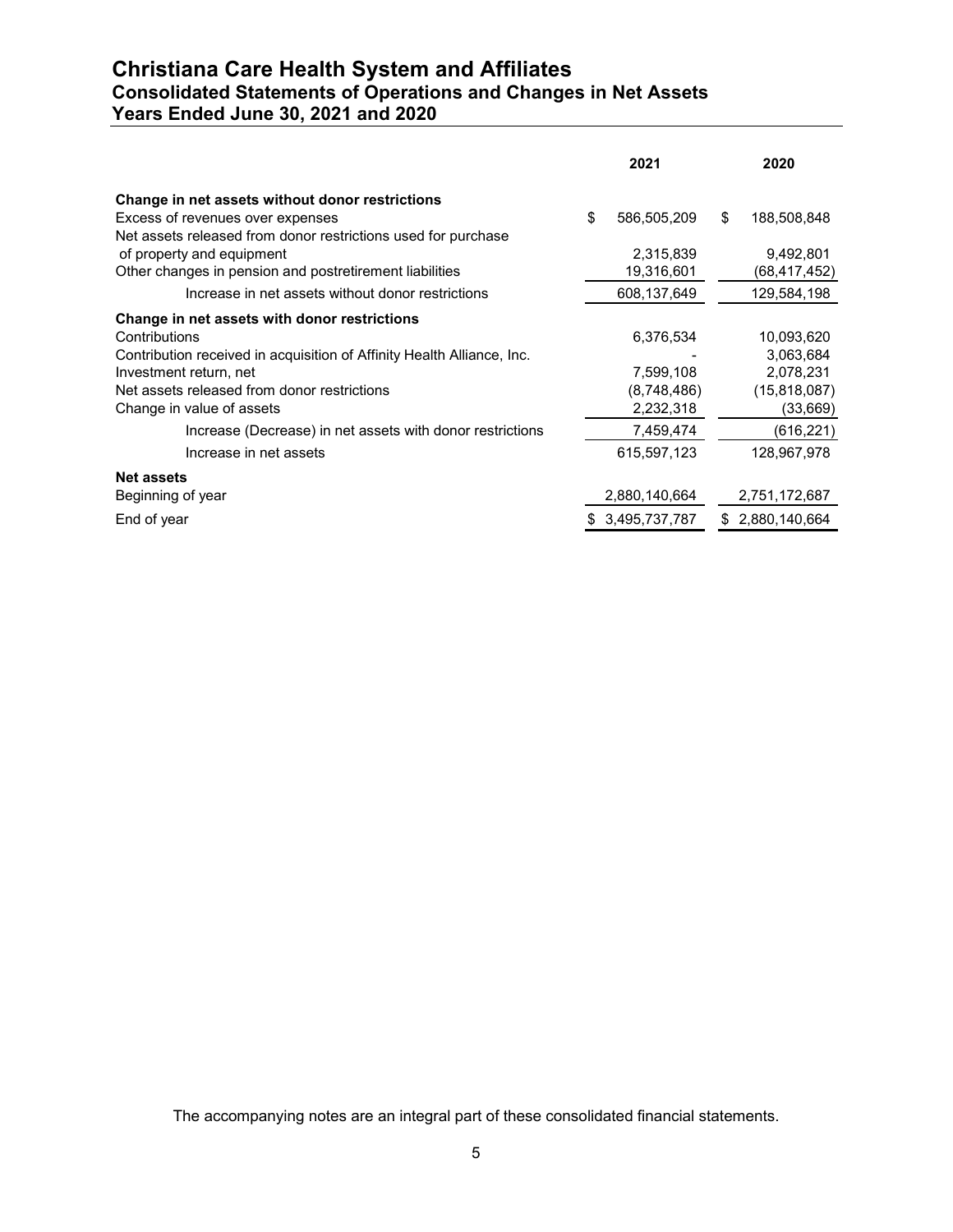# **Christiana Care Health System and Affiliates Consolidated Statements of Cash Flows Years Ended June 30, 2021 and 2020**

|                                                                | 2021              | 2020              |
|----------------------------------------------------------------|-------------------|-------------------|
| Cash flows from operating activities                           |                   |                   |
| Change in net assets                                           | \$<br>615,597,123 | \$<br>128,967,978 |
| Adjustments to reconcile change in net assets to net cash      |                   |                   |
| provided by operating activities                               |                   |                   |
| Contribution received in Affinity acquisition                  |                   | (95, 788, 168)    |
| Depreciation and amortization                                  | 123,427,343       | 111,638,295       |
| Net realized and unrealized (gains) losses on investments      | (496, 147, 014)   | (113, 446, 537)   |
| Restricted contributions received                              | (3,371,908)       | (10, 598, 069)    |
| Other changes in pension and postretirement benefits           | (19,316,601)      | 68,417,452        |
| (Increase) decrease in                                         |                   |                   |
| Patient accounts receivable                                    | (50, 553, 770)    | 44,820,676        |
| Other current assets                                           | 1,942,978         | (9, 496, 734)     |
| Other assets                                                   | 10,601,364        | (15, 413, 069)    |
| Increase (decrease) in                                         |                   |                   |
| Accounts payable, accrued salaries, and other                  |                   |                   |
| accrued expenses                                               | 72,421,298        | 9,172,269         |
| Advances from third party payers                               | (48, 816, 666)    | 275,315,430       |
| Pension and postretirement benefits                            | 10,727,569        | 36,189,728        |
| Other liabilities                                              | (3,641,209)       | 57,806,273        |
| Net cash provided by operating activities                      | 212,870,507       | 487,585,524       |
| Cash flows from investing activities                           |                   |                   |
| Purchase of property and equipment                             | (112, 546, 878)   | (163, 486, 837)   |
| Proceeds from sale of investments and assets limited as to use | 1,472,356,666     | 1,197,446,915     |
| Purchase of investments and assets limited as to use           | (1,450,901,853)   | (1,205,471,619)   |
| Purchase of other third party investments                      | (36,951,500)      |                   |
| Cash received from Affinity acquisition                        |                   | 9,577,892         |
| Loan made to third party                                       | (39,050,000)      | (3,700,000)       |
| Net cash used in investing activities                          | (167, 093, 565)   | (165, 633, 649)   |
| Cash flows from financing activities                           |                   |                   |
| Net borrowings under line of credit agreement                  | (49, 824, 057)    | 50,000,000        |
| Proceeds from issuance of long-term debt                       |                   | 264,915,000       |
| Repayment of long-term debt                                    | (6,527,408)       | (242, 254, 227)   |
| Payment of debt issuance costs                                 |                   | (1, 130, 609)     |
| Principal payments under finance leases                        | (4,066,914)       | (2,018,515)       |
| Restricted contributions received                              | 3,371,908         | 10,598,069        |
| Securities lending                                             | 2,510,704         | (1, 117, 422)     |
| Net cash provided by (used in) financing activities            | (54, 535, 767)    | 78,992,296        |
| Net increase (decrease) in cash and cash equivalents           | (8,758,825)       | 400,944,171       |
| Cash and cash equivalents                                      |                   |                   |
| Beginning of year                                              | 515,431,278       | 114,487,107       |
| End of year                                                    | 506,672,453<br>\$ | \$<br>515,431,278 |
| Supplemental disclosure of cash flow information               |                   |                   |
| Cash paid for interest, net of amounts capitalized             | \$<br>12,427,493  | \$<br>1,723,215   |
| Accrued property and equipment acquisitions                    | 5,400,925         | 14,245,684        |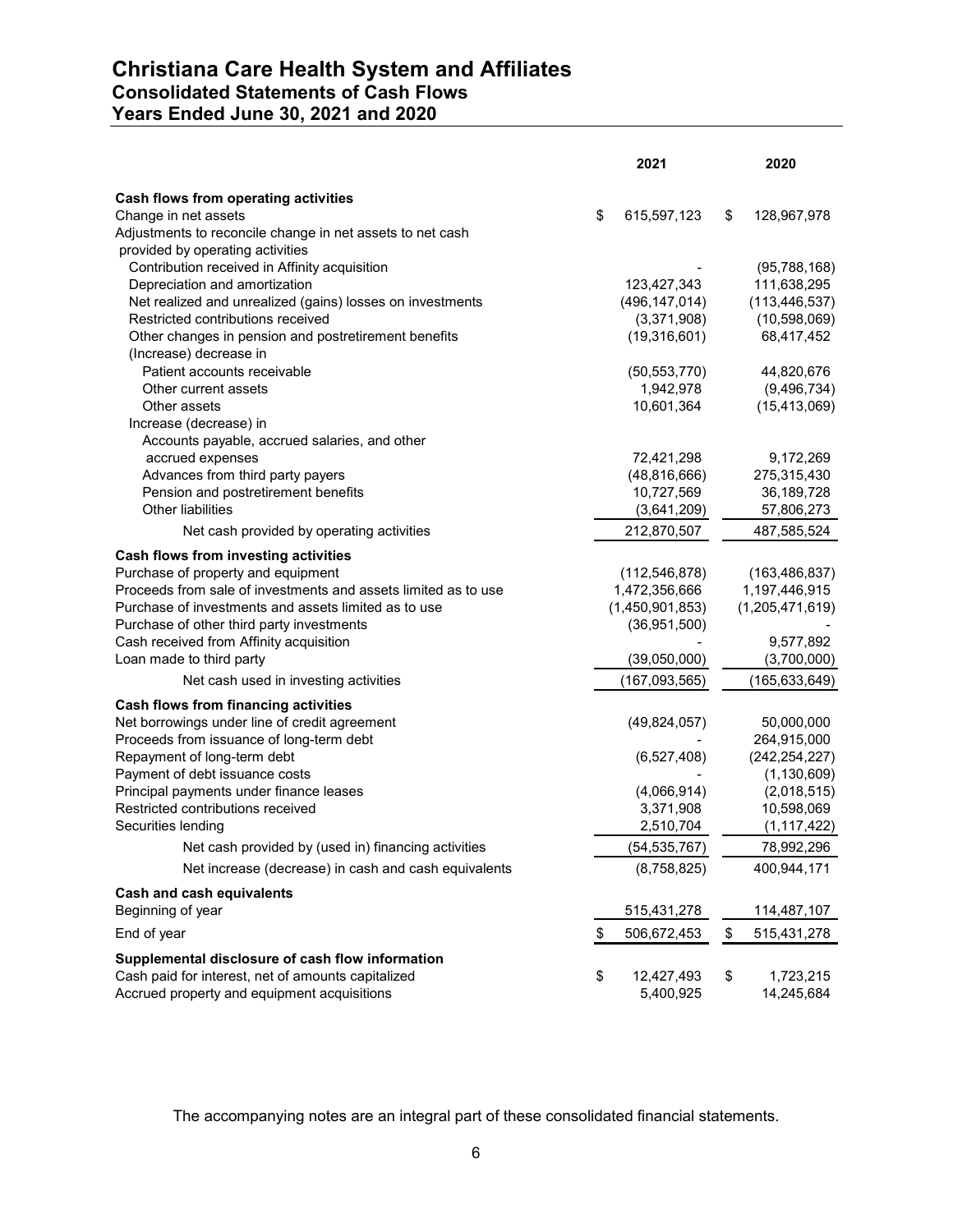# **1. Description of the Organization**

Christiana Care Health System (the "System") is the parent organization of Christiana Care Health Services, Inc. ("Health Services"), Christiana Care Health Initiatives ("Health Initiatives"), Christiana Care Home Health and Community Services, Inc. ("Home Health") and Christiana Care Health Plans, Inc. ("Health Plans").

The System is a not-for-profit Delaware corporation whose primary activity is to accept donations and engage in fundraising activities for the benefit of the Christiana Care affiliates.

Health Services, a Delaware not-for-profit corporation, owns and operates: Christiana Hospital, Wilmington Hospital, Eugene DuPont Preventive Medicine and Rehabilitation Institute, a freestanding emergency department, a physician network, residency training programs, and numerous ambulatory and physician office locations. Health Services' primary activity is to provide healthcare services to the residents of Delaware and the surrounding counties in Maryland, Pennsylvania, and New Jersey.

Health Services acquired Affinity Health Alliance, Inc. ("Affinity") on January 1, 2020. Affinity, a Maryland not-for-profit corporation, primarily owns and operates: Union Hospital of Cecil County, Inc., an acute care hospital facility, Union Hospital of Cecil County Foundation, Inc. which supports the hospital through donations and fundraising activities, and Union Hospital of Cecil County Health Services, Inc., which provides other health-related services to the residents of Cecil County and the surrounding areas through various physician office locations. Affinity also owns and operates an Open MRI & Imaging Center as a subsidiary of its for-profit stock corporation, Union Hospital of Cecil County Ventures, Inc. and provides radiation oncology services under Union Hospital of Cecil County Oncology, Inc.

Health Services has a wholly owned subsidiary, Christiana Care Insurance Company, Ltd ("Captive"), which is incorporated under the laws of the Cayman Islands. The primary purpose of the Captive is to direct issue primary medical professional liability and primary general liability insurance coverage to Health Services. Union Hospital of Cecil County, a wholly owned subsidiary of Affinity, obtained its professional and general liability insurance from Freestate Healthcare Insurance Company, Ltd., a Cayman Islands company ("Freestate") prior to March 1, 2021. Legacy professional and general liabilities under Freestate will remain as run-off liabilities as a result of Union Hospital of Cecil County's insurance coverage by the Captive effective March 1, 2021. The Captive insures Union Hospital of Cecil County with a retroactive date of August 1, 1985 under the same retrospectively rated primary policy coverage provided to Health Services. This is discussed further at Note 13.

Health Initiatives, a not-for-profit corporation, provides health services primarily in physician office locations.

Home Health is a not-for-profit health care agency which provides professional healthcare and other services in the home and community.

Health Plans, a Delaware not-for-profit corporation, offered managed care products for the Medicaid and commercial markets, until its exit from the insurance business in 2005. Although Health Plans continues to maintain its status as a licensed insurance company, it remains an inactive subsidiary.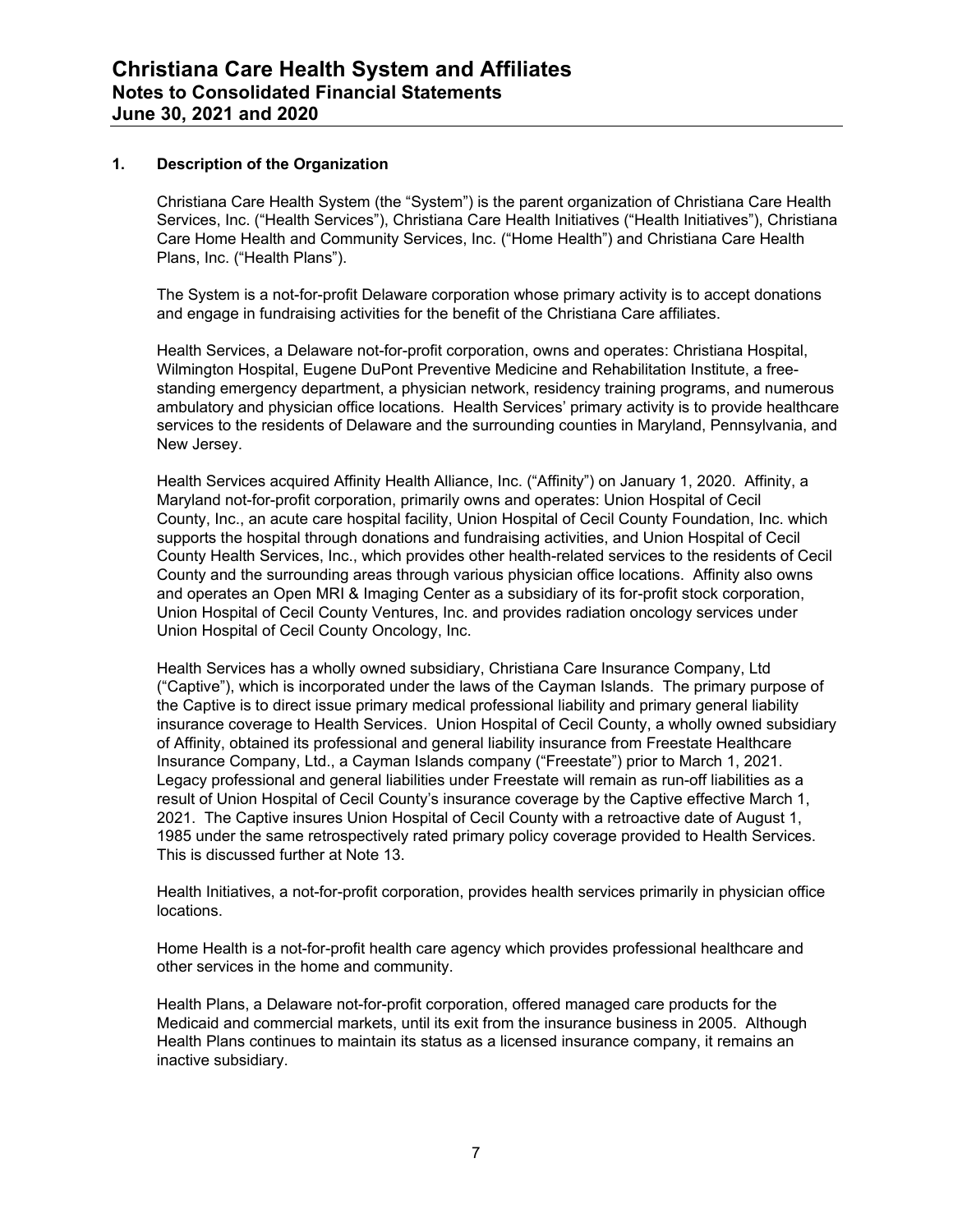# **Acquisition of Affinity**

Services acquired Affinity by means of an inherent contribution where no consideration was transferred by Health Services. Health Services accounted for this business combination by applying the acquisition method and, accordingly, the inherent contribution received was valued as the excess of assets acquired over liabilities assumed. In determining the inherent contribution received, all assets acquired, and liabilities assumed were measured at fair value as of the Affinity acquisition date. The results of the operations of Affinity have been included in the accompanying consolidated financial statements since the Affinity acquisition date.

The following table summarizes the estimated fair values of the assets acquired and liabilities assumed at the Affinity acquisition date:

| <b>Assets</b>                                      |                  |
|----------------------------------------------------|------------------|
| Cash and cash equivalents                          | \$<br>9,577,892  |
| Patient accounts receivable, net                   | 17,795,691       |
| Other current assets                               | 7,475,877        |
| Long-term investments                              | 61,272,792       |
| Property and equipment, net                        | 87,035,567       |
| Other assets                                       | 9,108,491        |
| Total assets acquired                              | 192,266,310      |
| Liabilities                                        |                  |
| Accounts payable and accrued expenses              | 12,766,150       |
| Advances from third party payors                   | 3,166,333        |
| Long-term debt                                     | 56,885,210       |
| Other liabilities                                  | 23,660,449       |
| Total liabilities assumed                          | 96,478,142       |
| Excess of assets acquired over liabilities assumed | 95,788,168<br>S  |
| Net assets acquired                                |                  |
| Net assets without donor restrictions              | 92,724,484<br>\$ |
| Net assets with donor restrictions                 | 3,063,684        |
| Excess of assets acquired over liabilities assumed | 95,788,168       |

The following table summarizes amounts attributable to Affinity that are reflected in the System's consolidated statement of operations and changes in net assets as of June 30, 2021 is comprised of the following:

| Total operating revenues and other support | \$181,209,768 |
|--------------------------------------------|---------------|
| Total excess of revenues over expenses     | 16,146,932    |

Similarly, amounts attributable to Affinity that are reflected in the System's consolidated statement of operations and changes in net assets from the acquisition date through June 30, 2020 is comprised of the following:

| Total operating revenues and other support | \$ 83,363,832 |
|--------------------------------------------|---------------|
| Total deficiency of revenues over expenses | (3,977,225)   |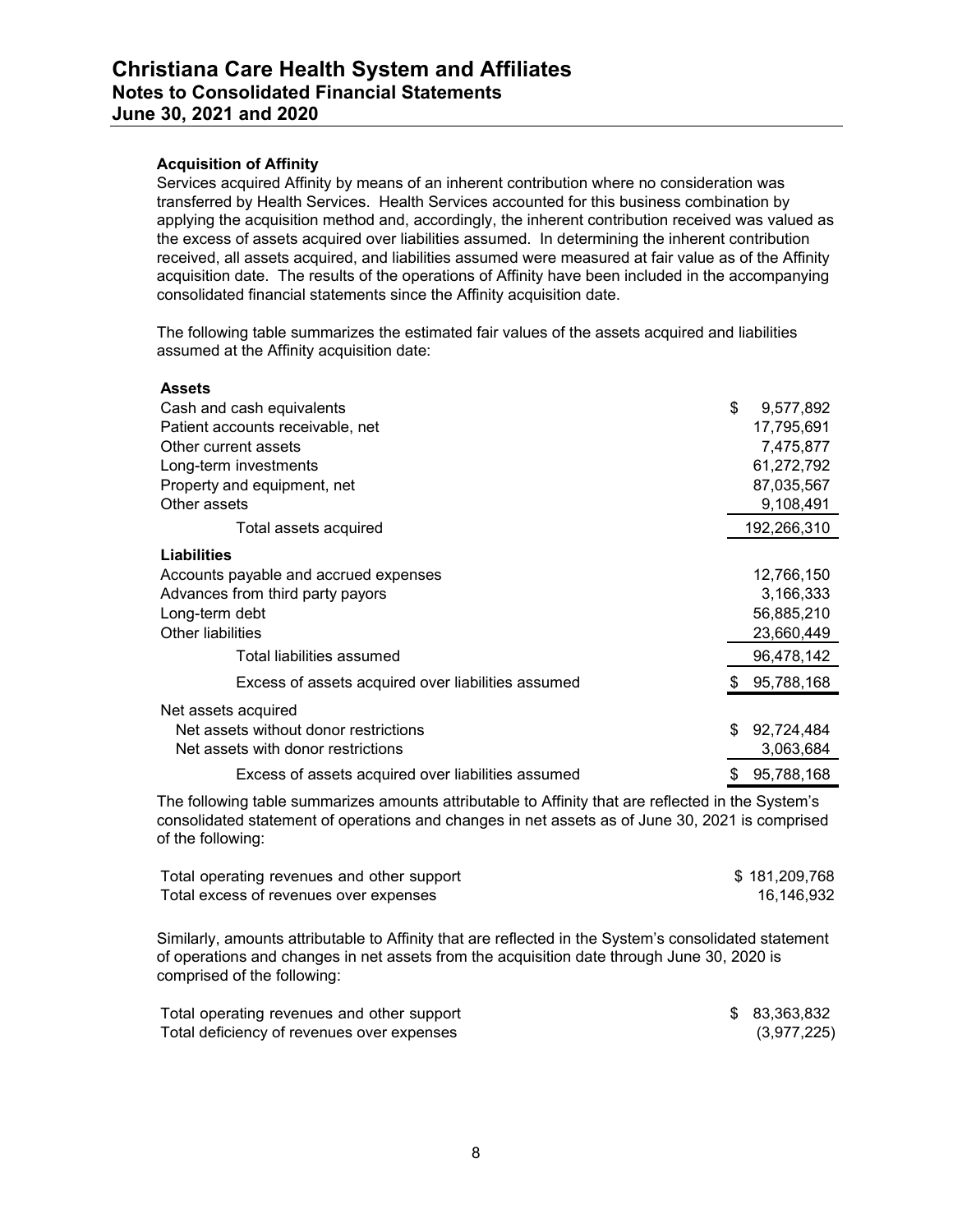# **2. Summary of Significant Accounting Policies**

#### **Basis of Presentation**

The System's financial statements have been prepared on the accrual basis of accounting in conformity with accounting principles generally accepted in the United States of America.

# **Principles of Consolidation**

The consolidated financial statements include the assets, liabilities, net assets, revenues, and expenses of the System and all wholly owned subsidiaries after the elimination of all significant intercompany transactions and balances.

## **Use of Estimates**

The preparation of consolidated financial statements in conformity with accounting principles generally accepted in the United States of America requires management to make estimates and assumptions that affect the reported amounts of assets and liabilities and disclosure of contingent assets and liabilities at the date of the consolidated financial statements and the reported amounts of revenues and expenses during the reporting period. Future events and their effects cannot be predicted with certainty; accordingly, the accounting estimates require the exercise of judgment. The accounting estimates used in the preparation of the System's consolidated financial statements will change as new events occur, as more experience is acquired, as additional information is obtained and as the operating environment changes. The System evaluates and updates its assumptions and estimates on an ongoing basis and may employ outside experts to assist in its evaluation, as considered necessary. Actual results could differ from those estimates.

Significant estimates include, but are not limited to, net realizable value of patient accounts receivables, the valuation of certain investments, actuarially determined pension and postretirement benefits, and medical and professional liability and other self insurance reserves.

## **Cash and Cash Equivalents**

Cash and cash equivalents include investments in highly liquid instruments with original maturities of three months or less. At June 30, 2021 and 2020, the System had cash balances in financial institutions which exceed federal depository insurance limits and therefore, bears a risk of loss. However, management believes that the credit risk related to these deposits is minimal, as it has not experienced such losses on these funds.

## **Patient Accounts Receivable**

Patient accounts receivable are reported at the amounts that reflect the consideration to which the System expects to be entitled in exchange for providing patient care, as further described in Note 4. Patient accounts receivable consists of amounts owed by various governmental agencies, insurance companies, and patients. The System manages these receivables by regularly reviewing the accounts and contracts and by recording appropriate price concessions. Amounts that the System receives for the treatment of patients covered by governmental programs and third-party payors, as well as directly from patients, are subject to both explicit and implicit price concessions. The System estimates these price concessions using contractual agreements, discount policies, and historical experience. The System writes off amounts that have been deemed uncollectible because of circumstances that affect the ability of payors to make payments as they occur.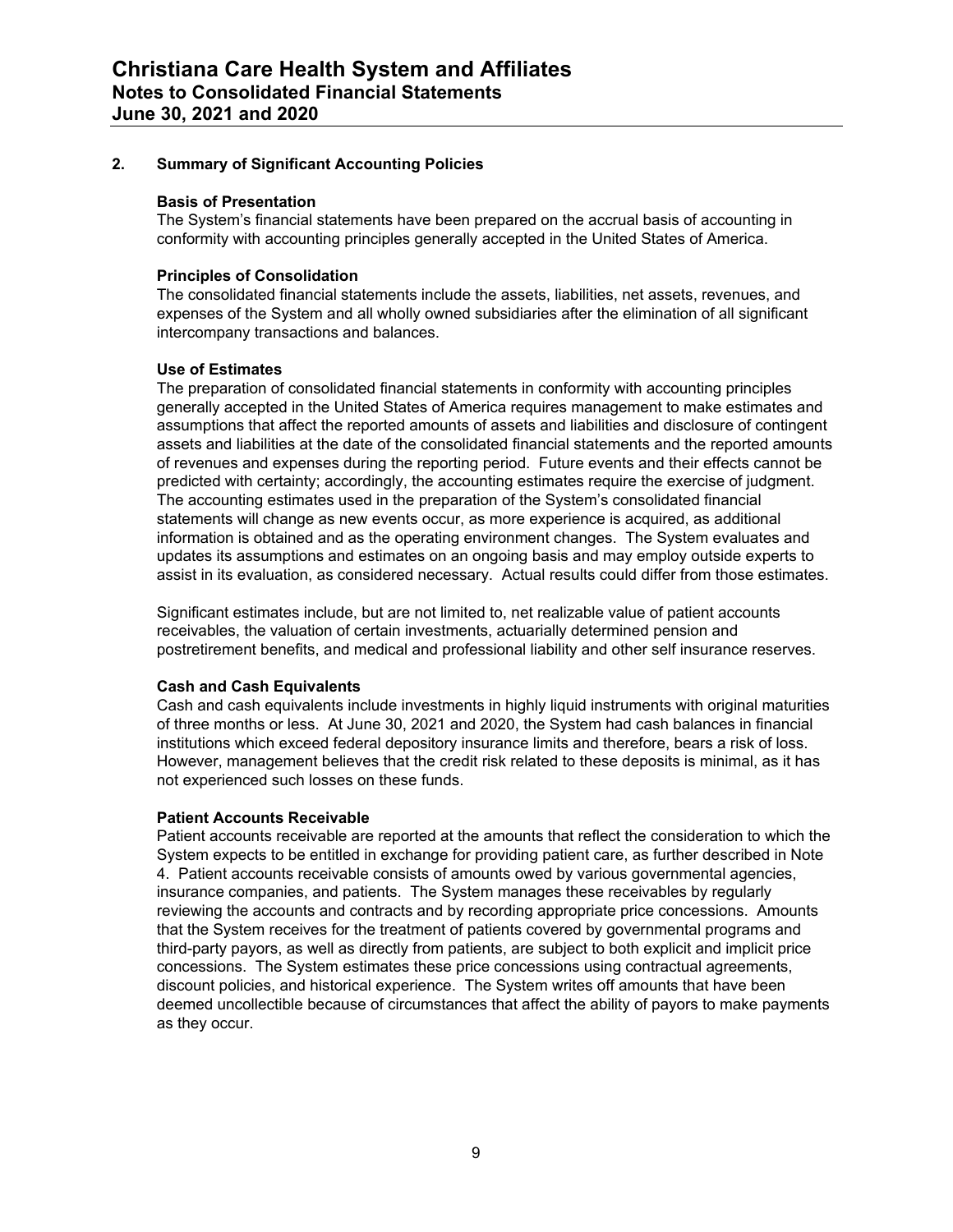## **Inventories**

Inventories primarily consist of medical and surgical supplies and pharmaceuticals. Inventories are valued at the lower of cost (determined by the first-in, first-out method) or market (defined as net realizable value).

# **Investments and Assets Limited as to Use**

Investments and assets limited as to use are measured at fair value in the balance sheets based on the methodology described in Note 6. Investment income or loss (consisting of realized and unrealized gains and losses on investments, interest, and dividends) are included in the excess of revenues over expenses unless the income or loss is restricted by donors.

Managed funds represent subscriptions in funds-of-funds and managed equity common funds utilized to diversify the portfolio of the System. As a practical expedient, the System estimates the fair value of managed funds using the reported net asset value (NAV). The System has assessed factors such as the managed funds' compliance with fair value reporting standards, price transparencies and valuation procedures, the ability to redeem at NAV at the measurement date, and existence of redemption restrictions at the measurement dates. The System is required to provide written notice of at least 90 calendar days prior to a calendar quarter-end to redeem managed funds-of-funds. Managed equity common funds are subject to redemption on a monthly basis. Requests accepted in the prior month, subject to terms, are redeemed on the first of the subsequent month. There are no lock-up provisions.

Investment income or loss generated by trading securities is classified within nonoperating revenues, gains, and losses within the consolidated statement of operations and changes in net assets. The System considers the activity of the investment portfolio and the associated cash receipts and cash purchases resulting from purchases and sales of investments classified as trading securities as an investing activity and classifies this activity accordingly within the consolidated statement of cash flows.

Assets limited as to use include (i) assets held by trustees under an indenture agreement, and (ii) designated assets set aside by the Board of Directors ("Board").

## **Property, Equipment, and Depreciation**

Property and equipment acquisitions are recorded at cost. Expenditures which substantially increase the useful lives of existing assets are capitalized. Routine maintenance and repairs are expensed as incurred. Depreciation is computed using the straight-line method based on the following estimated useful lives: Buildings and building improvements 15-40 years, land improvements 10 years, equipment 4-15 years. Leasehold improvements are depreciated using the lesser of the lease term or the useful life of the improvement. Gains and losses from retirement or disposition of fixed assets are recognized in the consolidated statement of operations and changes in net assets as an operating expense. Interest cost incurred on borrowed funds during the period of construction of capital assets is capitalized as a component of the cost of acquiring those assets.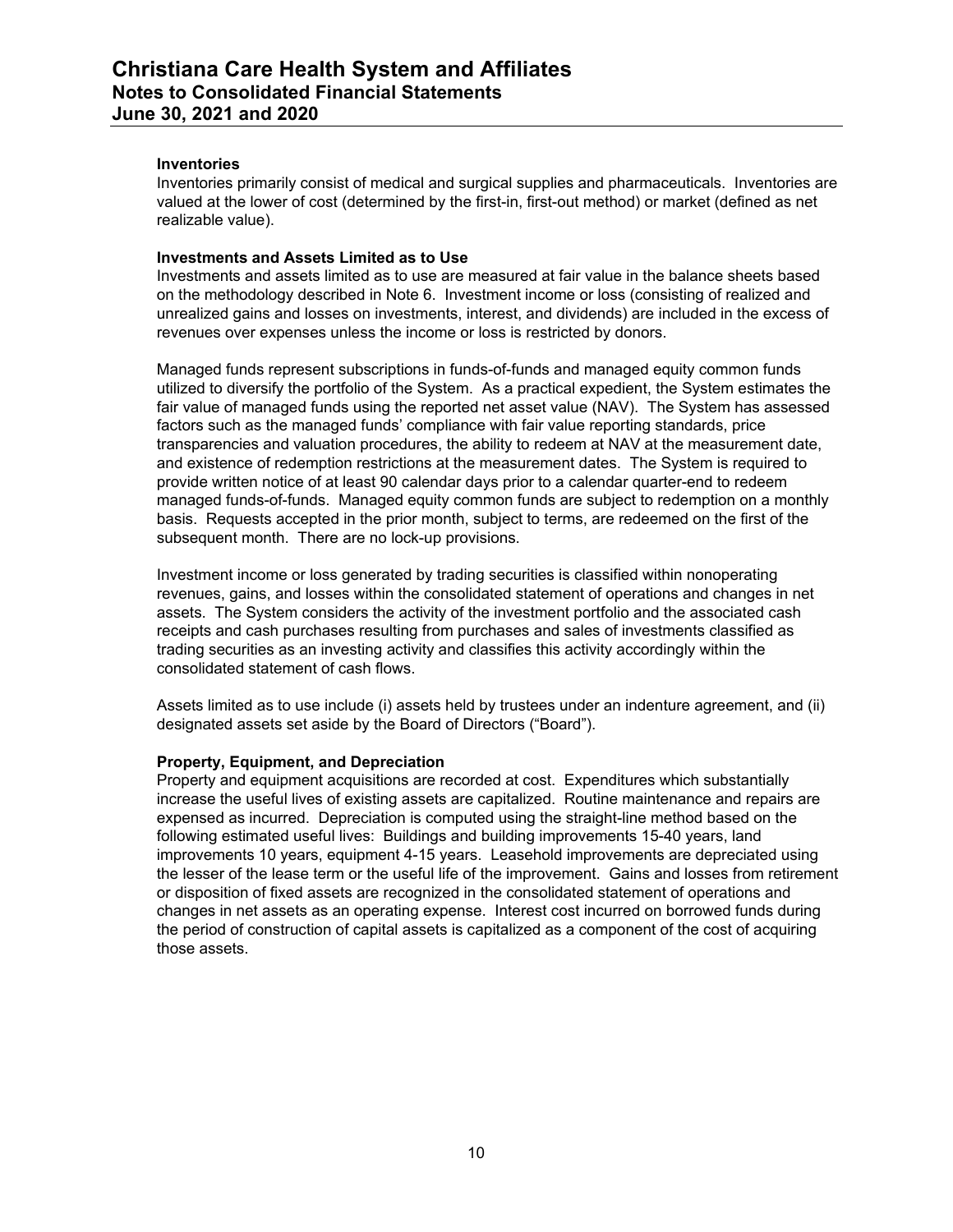Gifts of long-lived assets such as land, buildings, or equipment are reported as net assets without donor restrictions at fair value as of the date of the gift and are excluded from the excess of revenues over expenses, unless explicit donor stipulations specify how the donated assets must be used. Gifts of long-lived assets with explicit restrictions that specify how the assets are to be used and gifts of cash or other assets that must be used to acquire long-lived assets are reported as net assets with donor restrictions. Absent explicit donor stipulations about how long those long-lived assets must be maintained, expirations of donor restrictions are reported when the donated or acquired long-lived assets are placed in service.

## **Leases**

Lease agreements, which primarily include the System's rental of facilities, are evaluated to determine whether they are operating or finance leases in accordance with Accounting Standards Codification 842, Leases ("ASC 842"). The System evaluates whether a contract is or contains a lease at the inception of the contract. Upon lease commencement, the date on which a lessor makes the underlying asset available to the System for use, the System classifies the lease as either an operating or finance lease. Most of the System's facility and equipment leases are classified as operating.

For both operating and finance leases, the System recognizes a right-of-use asset and lease liability at lease commencement. A right-of-use asset represents the System's right to use an underlying asset for the lease term while the lease liability represents an obligation to make lease payments arising from a lease which are measured on a discounted basis. The System elected the short-term lease exemption for its leases, and accordingly, leases with terms of 12 months or less are not recorded on the consolidated balance sheet.

Lease liabilities are measured at the present value of the remaining fixed lease payments at lease commencement. As the System's leases do not specify an implicit rate, the System uses its incremental borrowing rate, which coincides with the lease term at the commencement of a lease, in determining the present value of its remaining lease payments. The System's leases may also specify extension or termination clauses. These options are factored into the measurement of the lease liability when it is reasonably certain that the System will exercise the option. Right-of-use assets are measured at an amount equal to the initial lease liability, plus any prepaid lease payments (less any incentives received, such as reimbursement for leasehold improvements) and initial direct costs, at the lease commencement date.

For the System's operating leases, rent expense, a component of supplies and other expenses on the consolidated statement of operations, is recognized on a straight-line basis over the lease term. The straight-line rent expense is reflective of the interest expense on the lease liability using the effective interest method and the amortization of the right-of-use asset. For the System's finance leases, interest expense on the lease liability is recognized using the effective interest method. Amortization expense related to the right-of-use asset is recognized on a straight-line basis over the shorter of the estimated useful life of the asset or the lease term.

The System makes payments, which are not fixed at lease commencement, for property taxes, insurance, and common area maintenance related to its facility leases. These variable lease payments, which are expensed as incurred, are included as a component of supplies and other expenses on the consolidated statement of operations.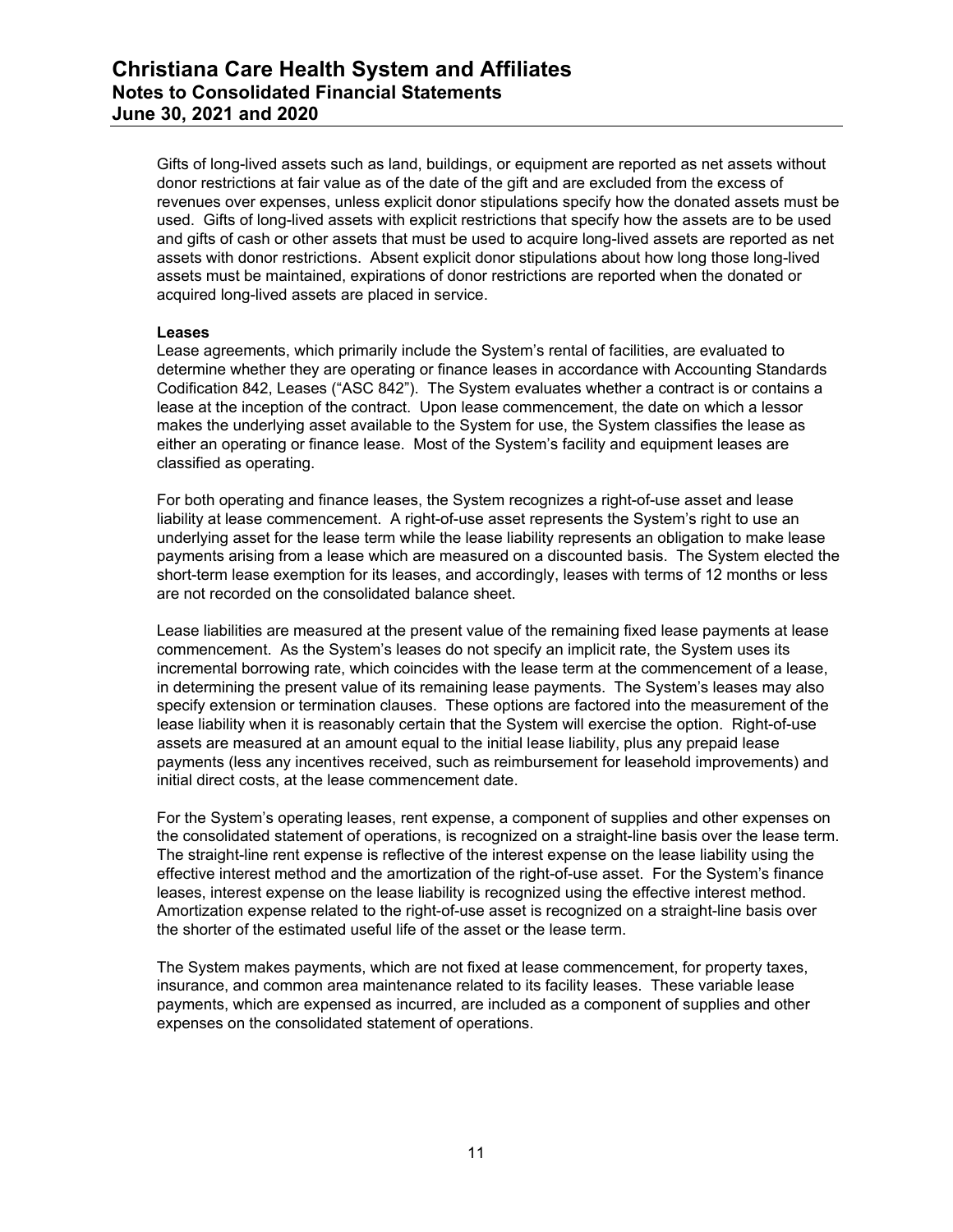# **Impairment of Long-Lived Assets**

Long-lived assets are reviewed for impairment when events and circumstances indicate that the carrying amount of an asset may not be recoverable. The System's policy is to record an impairment loss when it is determined that the carrying amount of the asset exceeds the sum of the expected undiscounted future cash flows resulting from use of the asset and its eventual disposition. Impairment losses are measured as the amount by which the carrying amount of the asset exceeds its fair value. Long-lived assets to be disposed of are reported at the lower of the carrying amount or fair value less cost to sell. No significant impairment charges were recorded in the years ended June 30, 2021 and June 30, 2020.

# **Securities Lending**

The System engages in securities lending whereby certain securities in its portfolio are loaned to other parties generally for a short period of time. The System receives collateral equal to 100% of the market value of securities borrowed. The System records the fair value of the collateral received as a component of both other current assets and other current liabilities as the System is obligated to return the collateral upon the return of the borrowed securities. Other current assets and liabilities include \$2,524,518 and \$13,814 of collateral investments at June 30, 2021 and 2020, respectively.

# **Bond Issuance Costs**

Bond Issuance costs are recorded as a direct deduction from long-term debt and represent the cost of issuing long-term debt. Such costs are being amortized over the life of the applicable indebtedness using the interest method.

## **Investments Held in Trust**

The System is entitled to beneficial interests in perpetual trusts at various percentages, which are maintained by outside trustees. The System's share of the market value of the trusts is recorded in net assets with donor restrictions and is updated on an annual basis. The change in value of the assets is recorded within net assets with donor restrictions. The periodic income distributions received from the trustees are recorded as increases in either net assets without restrictions or net assets with donor restrictions, based on the donors' intentions.

## **Compensated Paid Leave**

The System records a liability in accounts payable and accrued expenses for amounts due to employees for future paid leave which are attributable to services performed in the current and prior periods.

## **Net Assets**

The System reports its net assets as either net assets without donor restrictions or net assets with donor restrictions. Net assets without donor restrictions include undesignated amounts as well as amounts designated by the Board for a specific purpose. Net assets with donor restrictions are those assets whose use has been limited by donors to a specific purpose or maintained by the System in perpetuity.

Net assets that are perpetual in nature include gifts, trusts, pledges, income, and gains that are required by donor imposed restrictions to be maintained in perpetuity. Investment return derived from net assets that are perpetual in nature may be spent for general or specific purposes in accordance to donor imposed restrictions, based on the amounts appropriated for expenditure annually by Health Services' endowment spending policy.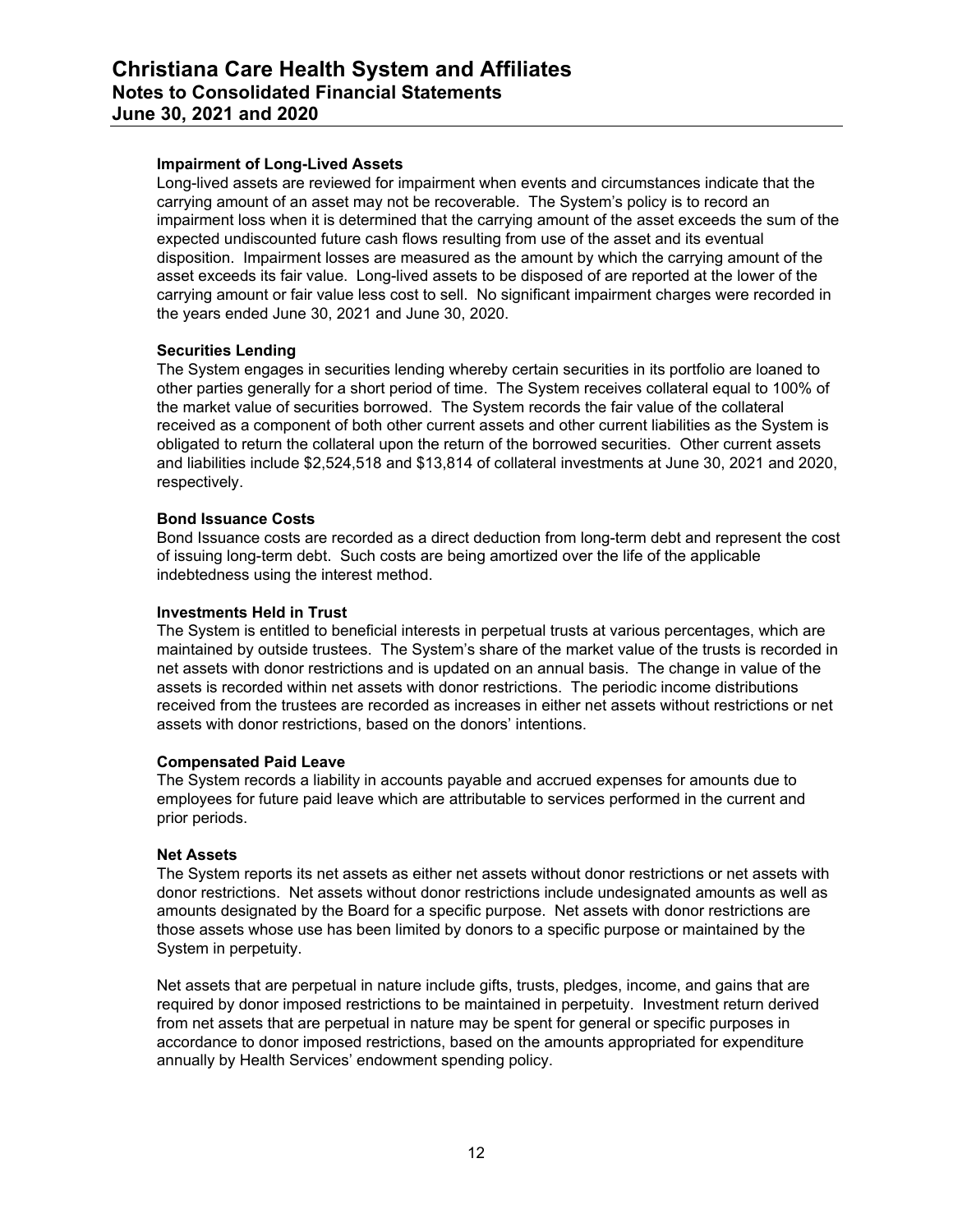Net assets that are donor restricted for a purpose include gifts, pledges, income, and gains for which donor imposed restrictions have not yet been met. Such restrictions are purpose restrictions imposed by donors, which are normally released upon the incurrence of expenditures that fulfill those donor specified purposes.

# **Donor Restricted Contributions**

Unconditional promises to give cash and other assets to the System are reported at fair value at the date the promise is received. Contributions are reported as net assets with donor restrictions if they are received with donor stipulations that limit the use of the donated assets. When a donor restriction expires, that is, when a stipulated time restriction ends or purpose restriction is accomplished, net assets with donor restrictions are reclassified as net assets without donor restrictions and reported in the consolidated statement of operations and changes in net assets as net assets released from donor restrictions. Donor restricted contributions whose restrictions are met within the same year as received are reported as net assets without donor restrictions in the accompanying consolidated financial statements.

# **Excess of Revenues Over Expenses**

The consolidated statement of operations and changes in net assets includes excess of revenues over expenses. Changes in net assets without donor restrictions which are excluded from excess of revenues over expenses, consistent with industry practice, include permanent transfers of assets to and from affiliates for other than goods and services, contributions of long-lived assets (including assets acquired using contributions which by donor restriction were to be used for the purposes of acquiring such assets), and other changes in pension and postretirement liabilities.

# **Tax Status**

The System and its affiliates, except for Health Plans and Union Hospital of Cecil County Ventures, Inc., are exempt from Federal income taxes under Section 501(c)(3) of the Internal Revenue Code.

In 1999, Health Plans reorganized, forming a taxable entity under the Internal Revenue Code. Union Hospital of Cecil County Ventures, Inc., is a for-profit stock corporation. Its purpose is to engage in business or transactions which will benefit the activities and goals of its affiliates through its wholly owned subsidiaries, Triangle Health Alliance, LLC and Open MRI & Imaging Center, LLC.

# **3. CARES Act**

In the United States, the coronavirus outbreak began in late January 2020, and on March 13, 2020, President Donald Trump declared a national emergency. In response to the pandemic, the \$2 trillion stimulus bill, known as CARES (Coronavirus Aid, Relief, and Economic Security) Act was passed by Congress on March 25, 2020 and signed into law on March 27, 2020. In further extension of the CARES Act, the Consolidated Appropriations Act (2021) was passed by Congress on December 21, 2020 and signed into law on December 27, 2020. The legislation provides over \$2.3 trillion in funding, \$900 billion of which is allocated to COVID-19 relief.

The CARES Act and the Coronavirus Response and Consolidated Appropriations Act provided emergency assistance and health care response assistance for individuals, families, and businesses. The CARES Act implemented a variety of programs to address issues related to the onset of the COVID-19 pandemic. The Consolidated Appropriations Act continued many of these programs by adding new phases, new allocations, and new guidance to address issues related to the continuation of the COVID-19 pandemic.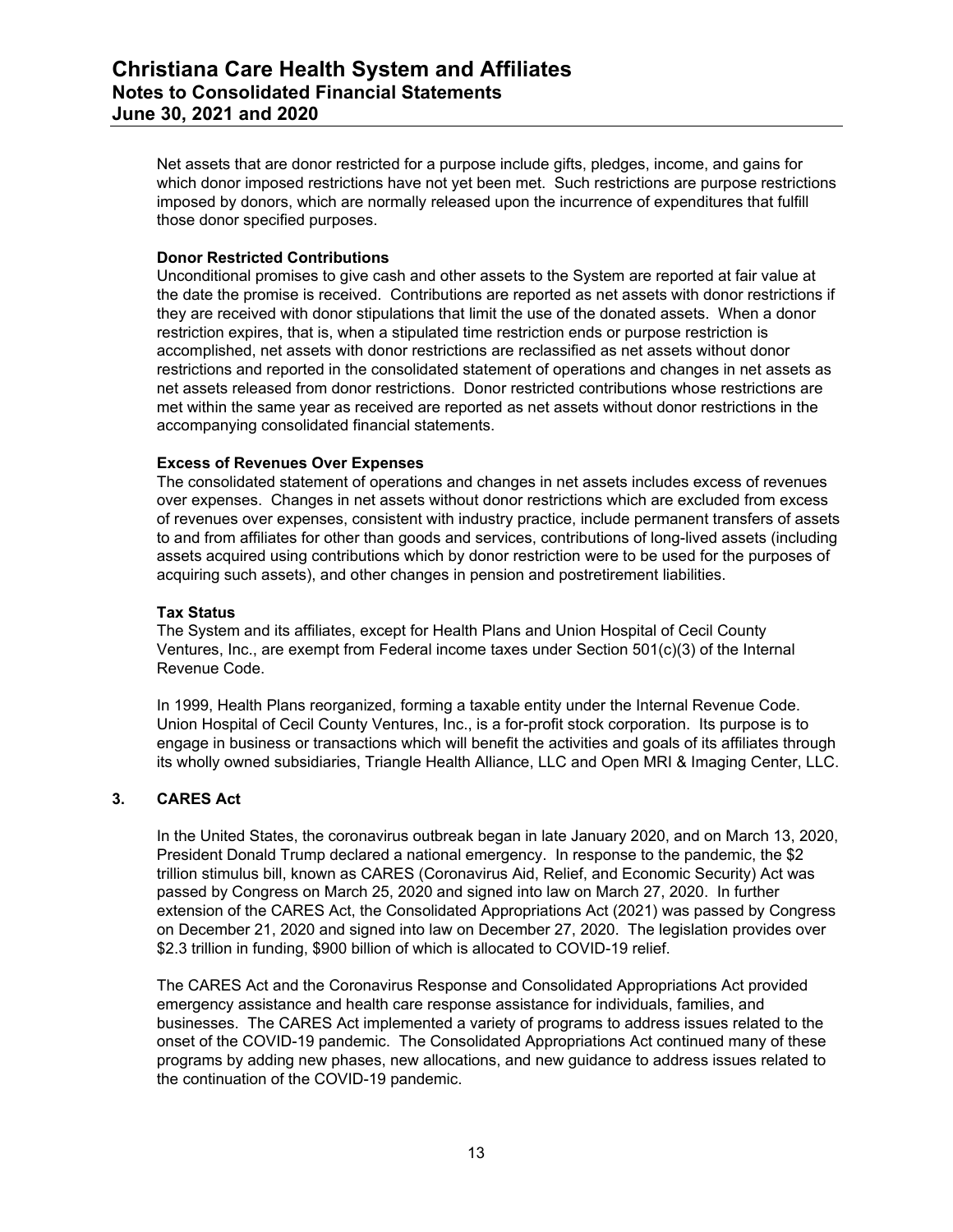# **Provider Relief Funds**

The Provider Relief Fund supports healthcare providers in the battle against the COVID-19 pandemic. Through the CARES Act and the Paycheck Protection Program and Health Care Enhancement Act (PPPCHE), the federal government has allocated \$178 billion in payments to be distributed through the Provider Relief Fund (PRF). Qualified providers of health care, services, and support may receive Provider Relief Fund payments for healthcare-related expenses or lost revenue due to COVID-19. These distributions do not need to be repaid to the US government, assuming providers comply with the terms and conditions.

As part of the CARES Act, the System received \$105,343,060 in relief funding during fiscal 2021 and \$63,649,414 in fiscal 2020, which is recorded in other operating revenue on the consolidated statement of operations. The System accounted for the relief funding under the contribution model of accounting in ASC 958 Not-for-Profit Entities. Thus, the System recognized revenue when both the conditions and restrictions associated with the relief funding were met. Other operating revenue was recognized as the System incurred a loss of revenues attributable to COVID-19. The System has conformed to provider relief fund reporting requirements, based on net expenses and lost revenues that can be documented to support the funds received.

In June 2021, the U.S. Department of Health and Human Services (HHS) issued updated reporting requirements for the CARES Act provider relief funding with the flexibility in calculating lost revenues. The updated requirements require the System to first identify healthcare related expenses attributable to COVID-19 that another source has not reimbursed. Second, to the extent that provider relief payment amounts have not been fully expended on healthcare related expenses attributed to COVID-19, the funds received may be applied to patient care lost revenues. As one of the options for calculating lost revenue, the System chose to take the difference between budgeted (approved prior to March 27, 2020) and actual patient care revenues.

## **Medicare Accelerated and Advance Payments Program**

In accordance with the CARES Act, Centers for Medicare & Medicaid Services (CMS) temporarily expanded its current Accelerated and Advance Payment Program for Medicare providers. Under this program, qualified healthcare providers received advance or accelerated payments from CMS. The System received \$270,871,215 of advanced payments under this program. These payments were received in April 2020.

Repayment of amounts received under the Accelerated and Advance Payment Program are due over an 18 month period after the advanced payments were issued. Failure to repay the advanced payments when due results in interest charges on the outstanding balance owed. CMS has the ability to recoup the advanced payments through future Medicare claims billed by the System's hospitals, beginning one year after the advanced payment was issued.

As of June 2021, of the advances, \$47,019,506 has either been repaid to or recouped by CMS leaving a remaining balance of \$223,851,708 reflected in current liabilities under Advances from Third Party on the consolidated balance sheet.

## **Employer Payroll Tax Deferral**

In April 2020, the System began deferring payment on its share of payroll taxes owed, as allowed by the CARES Act through December 31, 2020. The System is able to defer half of its share of payroll taxes owed until December 31, 2021, with the remaining half due on December 31, 2022. As of June 30, 2021, the System deferred \$40,120,402 of payroll taxes. Accordingly, half of the deferral amounting to \$20,060,201 is recorded in current liabilities, and the other half amounting to \$20,060,201 in other liabilities on the consolidated balance sheet.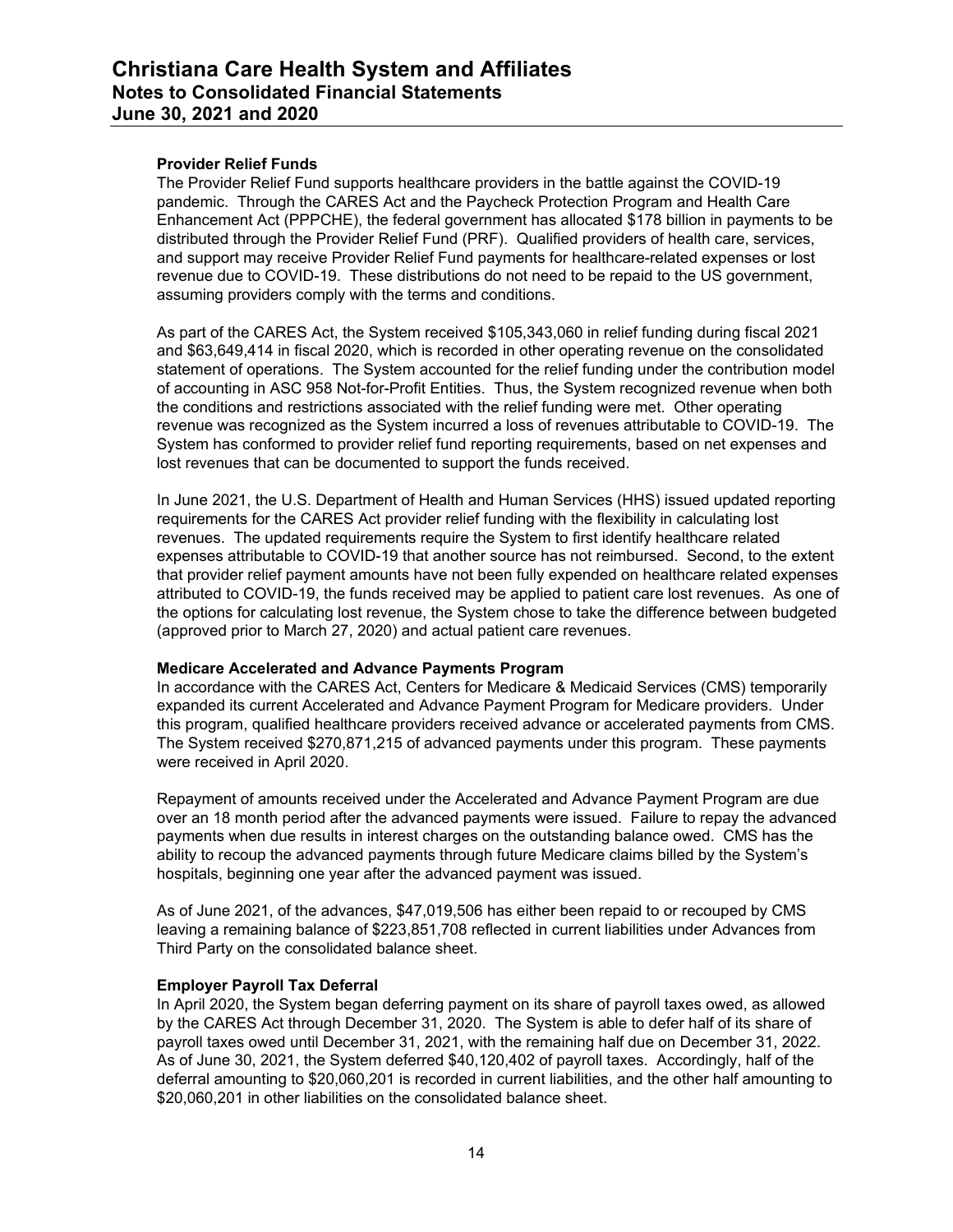# **4. Revenue Recognition and Accounts Receivable**

## **Net Patient Service Revenue**

The System's revenues generally relate to contracts with patients in which the System's performance obligations are to provide health care services to the patients. Net patient service revenue is reported at the amount that reflects the consideration to which the System expects to be entitled in exchange for providing patient care. These amounts are due from patients, third-party payors (including government programs and commercial insurance companies), and others and include variable consideration for retroactive revenue adjustments due to settlement of audits, reviews, and investigations. Generally, the System bills the patient and third-party payors several days after the services are performed and/or the patient is discharged from a facility. Revenue is recognized as performance obligations are satisfied. Performance obligations are determined based on the nature of the services provided by the System. Revenue for performance obligations satisfied over time is recognized based on actual charges incurred. The System believes that this method provides a faithful depiction of the transfer of services over the term of the performance obligation based on the inputs needed to satisfy the obligation.

Generally, performance obligations satisfied over time relate to patients in our hospitals or physician practices receiving health care services. The System measures the performance obligation from admission into the hospital, or the commencement of an outpatient service, to the point when there are no further services required for the patient, which is generally at the time of discharge or completion of the outpatient services. Revenue for performance obligations satisfied at a point in time is generally recognized when goods or services are provided to our patients and customers in a retail setting (for example, pharmaceuticals), and the System does not believe it is required to provide additional goods or services to the patient. Because all of its performance obligations relate to contracts with a duration of less than one year, the System has elected to apply the practical expedient and, therefore, is not required to disclose the aggregate amounts of the transaction price allocated to performance obligations that are unsatisfied or partially unsatisfied at the end of the reporting period. The unsatisfied or partially satisfied performance obligations referred to above are primarily related to inpatient acute care services at the end of the reporting period. The performance obligations for these contracts are generally completed when the patients are discharged, which generally occurs within days or weeks of the end of the reporting period.

The System determines the transaction price based on standard charges for the services provided, reduced by contractual adjustments provided to third-party payors, discounts provided to uninsured or underinsured patients in accordance with the System's policies, and/or implicit price concessions provided to uninsured or underinsured patients. The System determines its estimates of contractual adjustments and discounts based on contractual agreements, its discount policies, and historical experience. The System determines its estimate of implicit price concessions based on its historical collection experience with these classes of patients using a portfolio approach as a practical expedient. The portfolio approach is being used as the System has a large volume of similar contracts with similar classes of patients. Management's judgement to group the contracts by portfolio is based on the payment behavior expected in each portfolio category. The System reasonably expects that the effect of applying a portfolio approach to a group of contracts would not differ materially from considering each contract separately.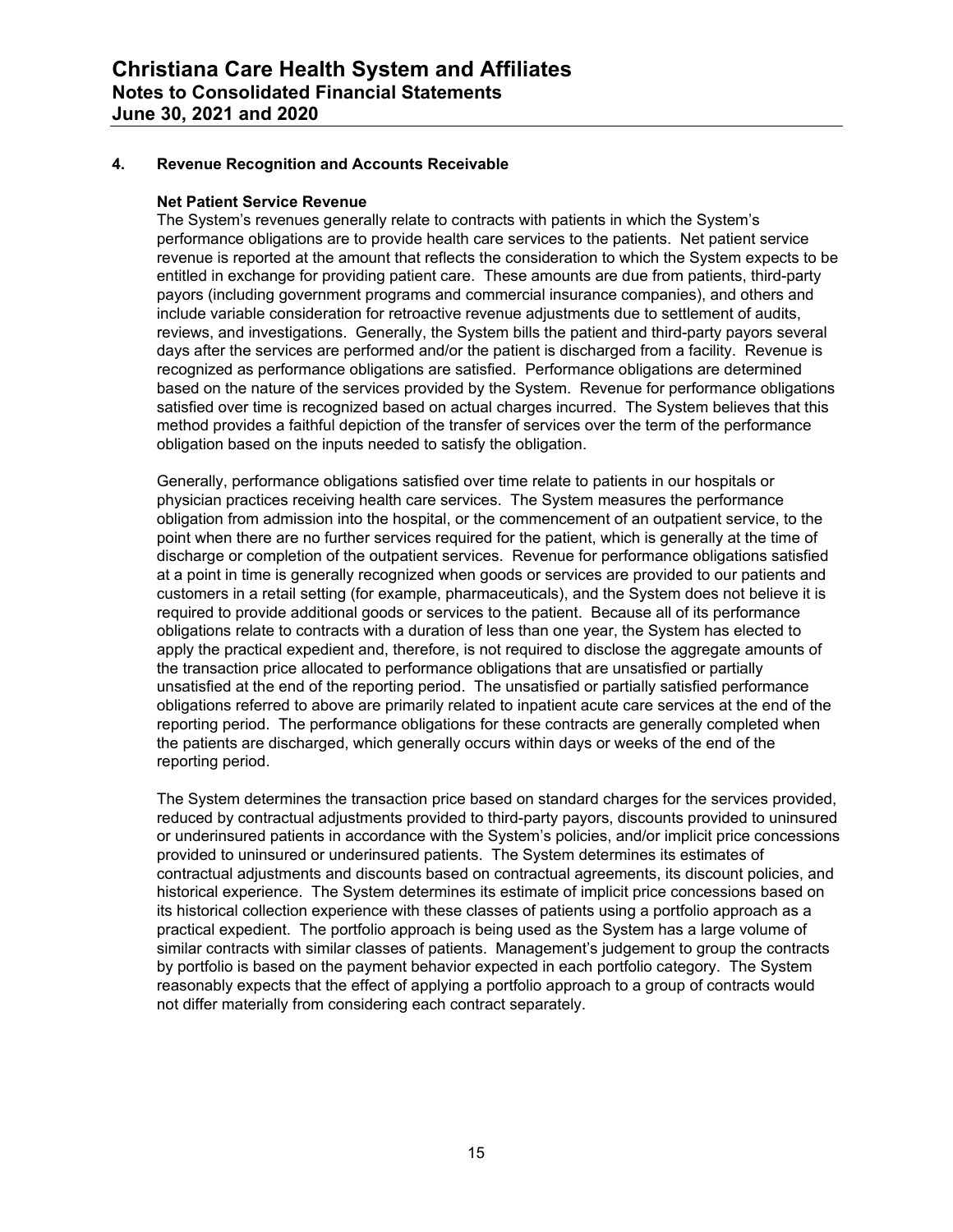Agreements with third-party payors typically provide for payments at amounts less than established charges. For services provided under Medicare, inpatient acute care services rendered to program beneficiaries are paid at prospectively determined rates per diagnosis. These rates vary according to a patient classification system that is based on clinical, diagnostic and other factors. Medicare outpatient services are paid at a prospectively determined rate. Medicare physician services are paid based upon established fee schedules. Additionally, Medicare provides reimbursement for direct graduate medical education, certain allied health professional training, and organ procurement on the basis of cost. This cost, and data influencing add-on payments for uncompensated care and indirect medical education, is determined based upon information contained in the annual Medicare cost report submission. The System is reimbursed for these cost related items and the applicable add-ons included in the Medicare cost report at a tentative rate. Final settlements are determined after audits of the cost report data by the fiscal intermediary. For services provided under Medicaid, inpatient acute services are paid prospectively based upon two primary case rates, with adjustment for outliers. Medicaid outpatient services are paid at a prospectively determined rate. Payment arrangements with commercial insurance carriers include prospectively determined rates per discharge and discounts from established charges.

Laws and regulations governing the Medicare and Medicaid programs are extremely complex and subject to interpretation. As a result, there is at least a reasonable possibility that recorded estimates will change by a material amount in the near term. Cost report settlements under reimbursement agreements with Medicare that result in retroactive adjustments due to audits, reviews or investigations are considered variable and are included in the determination of the estimated transaction price for providing patient care. These settlements are estimated based on the terms of the payment agreement with the payor, correspondence from the payor, and the System's historical experience. Estimated settlements are adjusted in future periods as final settlements are determined. The 2021 and 2020 net patient service revenue increased \$3,189,350 and \$1,276,369, respectively, because of tentative settlements, final settlements, and final appeals for years that are no longer subject to audits, reviews, and investigations, as well as other changes in estimates. In addition, the contracts the System has with commercial payors also provide for retroactive audit and review of claims.

Generally, patients who are covered by third-party payors are responsible for related deductibles and coinsurance, which vary in amount. The System also provides services to uninsured and underinsured patients. The transaction price for both uninsured patients as well as insured patients with deductibles and coinsurance is estimated based on historical experience and current market conditions. The initial estimate of the transaction price is determined by reducing the standard charge by any contractual adjustments, discounts, and implicit price concessions. Subsequent changes to the estimate of the transaction price are generally recorded as adjustments to patient service revenue in the period of the change. Subsequent changes that are determined to be the results of an adverse change in the patient's ability to pay are recorded as bad debt expense. Bad debt expense is reported in operating expenses in the statements of operations and changes in net assets and was not significant for the years ended June 30, 2021 and 2020.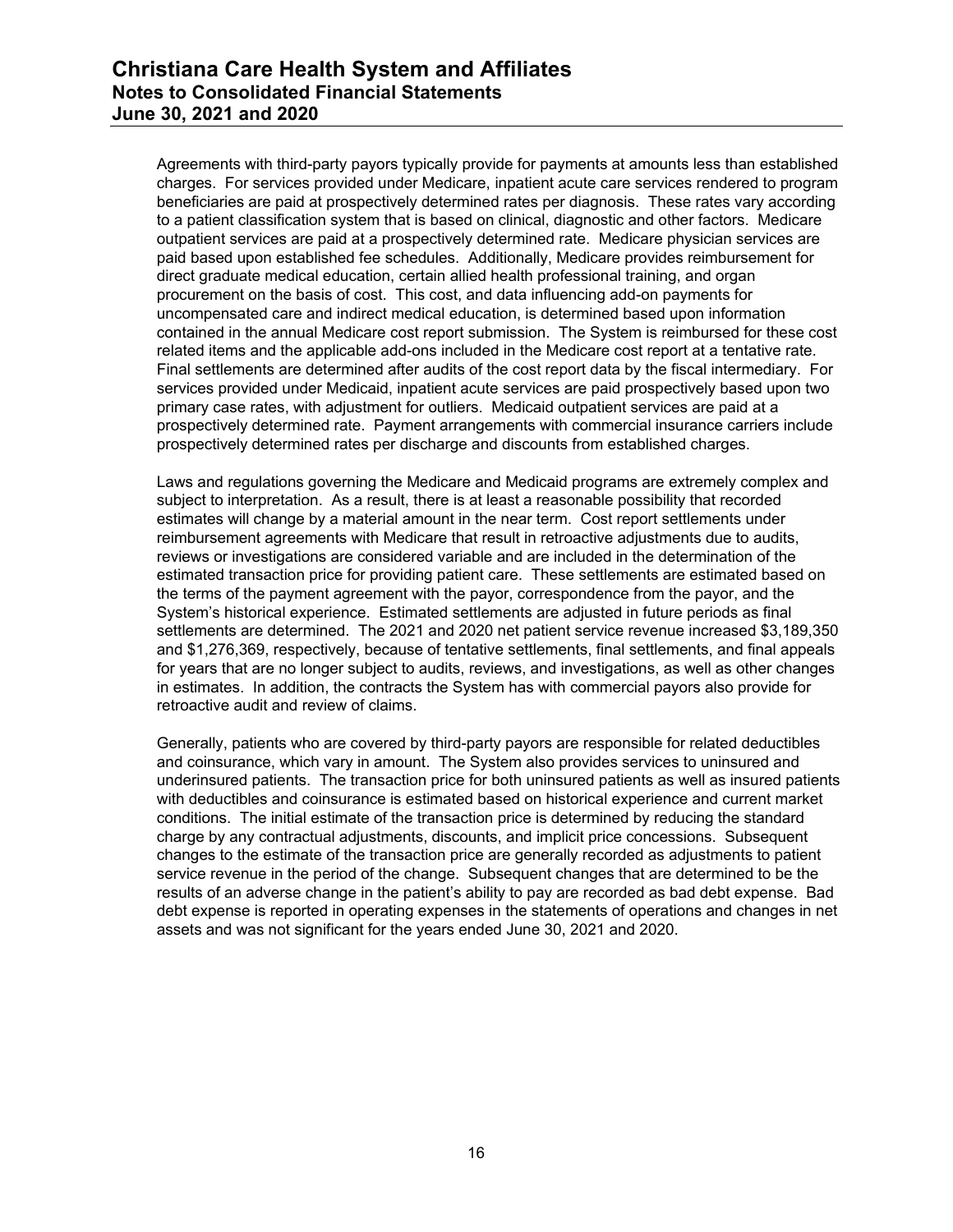The composition of net patient service revenues by payor for the years ended June 30, 2021 and June 30, 2020 are as follows:

|                      |   | 2021            | 2020          |
|----------------------|---|-----------------|---------------|
| Medicare             | S | 785.987.137     | 673,971,081   |
| Medicaid             |   | 355,761,917     | 297,029,424   |
| Commercial insurance |   | 1,148,503,320   | 920,612,011   |
| Self-pay and other   |   | 100,494,773     | 97,811,160    |
|                      |   | \$2,390,747,147 | 1,989,423,676 |

Revenue from patients' deductibles and coinsurance is included in the preceding categories based on the primary payor and is transferred to self-pay after consideration is received from the primary payor. Self-pay and other, which includes auto insurance, worker's compensation, pending Medicaid, and other commercial insurance payers, are grouped together.

The System has elected the practical expedient and does not adjust the promised amount of consideration from patients and third-party payors for the effects of a significant financing component due to the System's expectation that the period between the time the service is provided to a patient and the time that the patient or a third-party payor pays for that service will be one year or less. However, the System does, in certain instances, enter into payment agreements with patients that allow payments in excess of one year. For those cases, the financing component is not deemed to be significant to the contract.

## **Other Revenue**

Other revenue consists primarily of CARES Act provider relief funding, research and grant revenue, retail pharmacy revenue, revenue from services agreements, rental revenue, and cafeteria revenue.

For the majority of its grants, the System has determined that there is no exchange back to the granting agency. Therefore, the System accounts for these grants under the contribution model of accounting in ASC Topic 958, which is outside the scope of ASC 606, and revenue is recognized as expenses for these grants are incurred.

The System's retail pharmacies offer a full inventory of standard, specialty, and over-the-counter medications, and retail pharmacy revenue is recognized as prescriptions are filled. Revenue from service agreements with third parties is recognized when performance obligations under the terms of the respective contract are satisfied.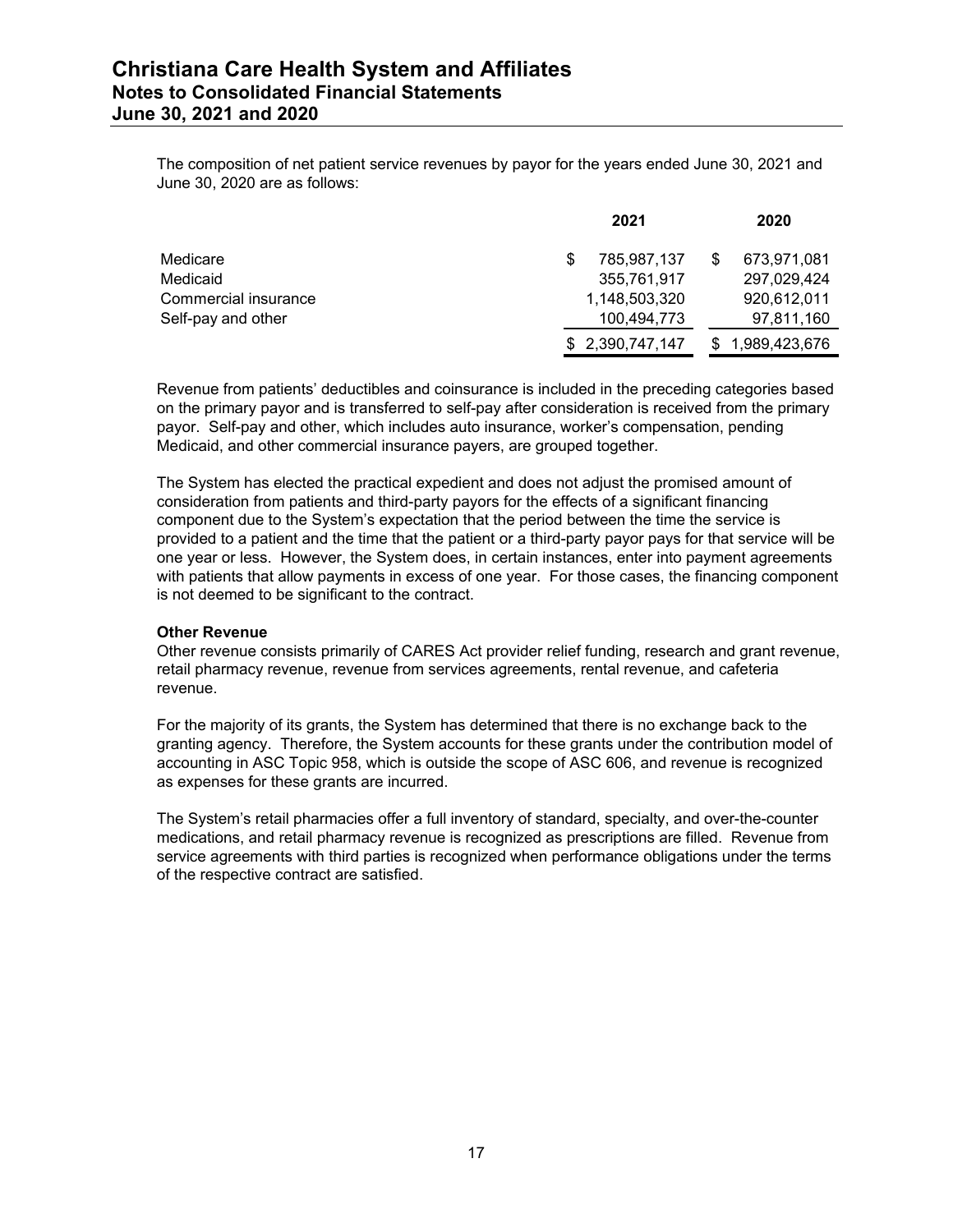The remaining amount of other revenue is primarily generated from rental agreements and the System's cafeterias. The System recognizes rental income on a straight-line basis over the lease term in accordance with ASC Topic 842, *Leases*. The System's cafeterias offer food and beverage products to our visitors and employees, and revenue is recognized when the goods are exchanged. The composition of other revenue for the years ended June 30, 2021 and June 30, 2020 are as follows:

|                                    | 2021          |            |   | 2020          |         |
|------------------------------------|---------------|------------|---|---------------|---------|
| Provider relief funding            | \$105,343,060 | 62.2%      | S | 63.649.414    | 54.1 %  |
| Research and grant revenue         | 22,978,745    | 13.6       |   | 18.661.300    | 15.9    |
| Retail pharmacy revenue            | 15,082,554    | 8.9        |   | 15,184,983    | 12.9    |
| Service agreements                 | 15.549.521    | 9.2        |   | 14,040,730    | 11.9    |
| Rental, cafeteria, & other revenue | 10,354,432    | 6.1        |   | 6,084,436     | 5.2     |
| Other revenue                      | 169,308,312   | $100.0 \%$ |   | \$117,620,863 | 100.0 % |

# **5. Charity Care and Community Benefit**

In accordance with the System's mission to improve the health of Delaware and the surrounding counties of Maryland, Pennsylvania, and New Jersey, the System provides care to patients regardless of their ability to pay. The System provides care to these patients, who meet certain criteria under the System's charity care policy, without charge or at amounts less than its established rates. Criteria for charity care considers the patient's family income, net worth, and other factors. Because the System does not pursue collections of amounts determined to qualify as charity care, they are not reported as revenue.

Direct and indirect costs for charity care services amounted to \$19.9 million and \$21.8 million in 2021 and 2020, respectively. The costs of providing charity care services are based on a calculation which applies a ratio of costs to charges to the gross uncompensated charges associated with providing care to charity patients.

The System also offers discounts for uninsured patients who do not qualify for the charity care program and provides flexible, long-term payment plans for patients. In addition, the System also provides services to beneficiaries of public programs and various other community health services intended to improve the health of communities in which it operates.

The System uses the following four categories to identify the resources utilized for the care of persons who are underserved and for providing community benefit programs to the needy:

- Traditional charity care, which includes the cost of services provided to persons who cannot afford health care because of inadequate resources and who are uninsured.
- Unpaid cost of Medicare, which represents the unpaid cost of services provided to persons through the government program for individuals age 65 and older as well as those that qualify for federal disability benefits.
- Unpaid cost of Medicaid, which represents the unpaid cost of services provided to persons covered by the government program for medically indigent patients.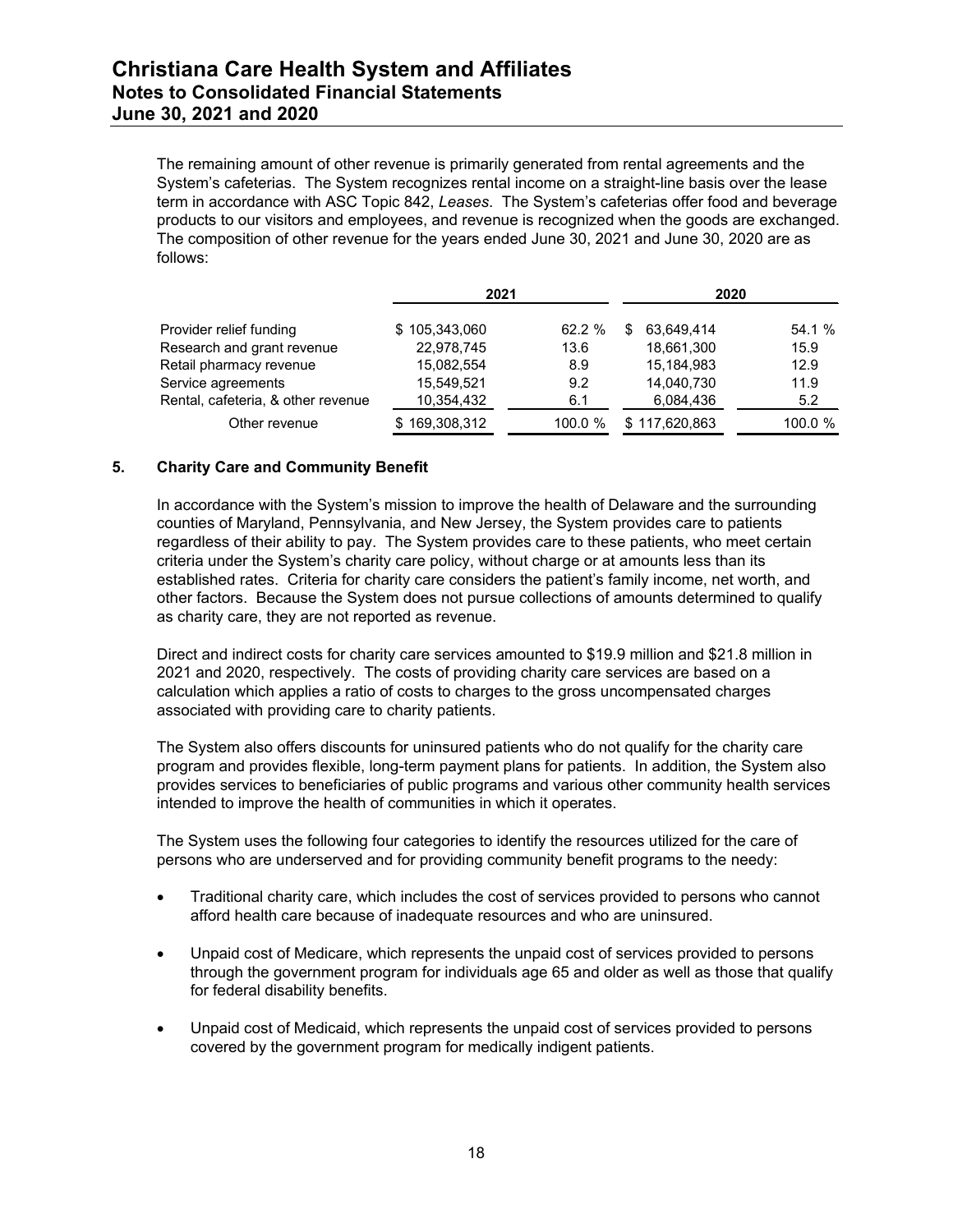Community benefit programs consist of the unreimbursed costs of certain programs and services for the general community, mainly for indigent patients but also for people with chronic health risks. Examples of these programs include health promotion and education, free clinics and screenings, and other community services.

# **6. Investments, Assets Limited as to Use, and Investment Income**

The composition of investments and assets limited as to use at June 30, 2021 and 2020 is set forth in the following table. Investments and assets limited as to use are stated at fair value.

|                                                                   | 2021                | 2020              |
|-------------------------------------------------------------------|---------------------|-------------------|
| Short-term investments                                            | 191,331,183<br>S    | 247,613,445<br>\$ |
| Assets limited as to use<br>Externally designated by bond trustee |                     |                   |
| Escrow funds                                                      | 534.927             | 49.854.384        |
| Internally designated by Board of Directors<br>Infant mortality   | 10,572,162          | 11,912,792        |
| Harrington VIP/VICP fund                                          | 9,433,065           | 10,197,015        |
| Translational cancer research                                     | 6,956,477           | 5,576,287         |
| Total assets limited as to use                                    | 27,496,631          | 77,540,478        |
| Long-term investments                                             |                     |                   |
| Without donor restrictions                                        | 2,330,670,533       | 1,758,749,486     |
| Purpose restricted                                                | 17,745,041          | 12,042,336        |
| Perpetual in nature                                               | 34,770,408          | 31,375,850        |
| Total long-term investments                                       | 2,383,185,982       | 1,802,167,672     |
| Total investments and assets limited as to use                    | 2,602,013,796<br>S. | 2,127,321,595     |

Within the consolidated statement of operations and changes in net assets, investment return without donor restrictions for June 30, 2021 and 2020 is comprised of the following:

|                              | 2021        | 2020        |
|------------------------------|-------------|-------------|
| Interest and dividend income | 25,323,699  | 30,545,613  |
| Net realized gains           | 168.223.754 | 71.872.968  |
| Net unrealized gains         | 318,409,135 | 39,864,765  |
|                              | 511,956,588 | 142,283,346 |

Similarly, investment return with donor restrictions for June 30, 2021 and 2020 is comprised of the following:

|                              | 2021      |     | 2020      |
|------------------------------|-----------|-----|-----------|
| Interest and dividend income | 317.302   | \$. | 335,758   |
| Net realized gains           | 2.552.091 |     | 1,119,443 |
| Net unrealized gains         | 4,729,715 |     | 623,030   |
|                              | 7,599,108 |     | 2,078,231 |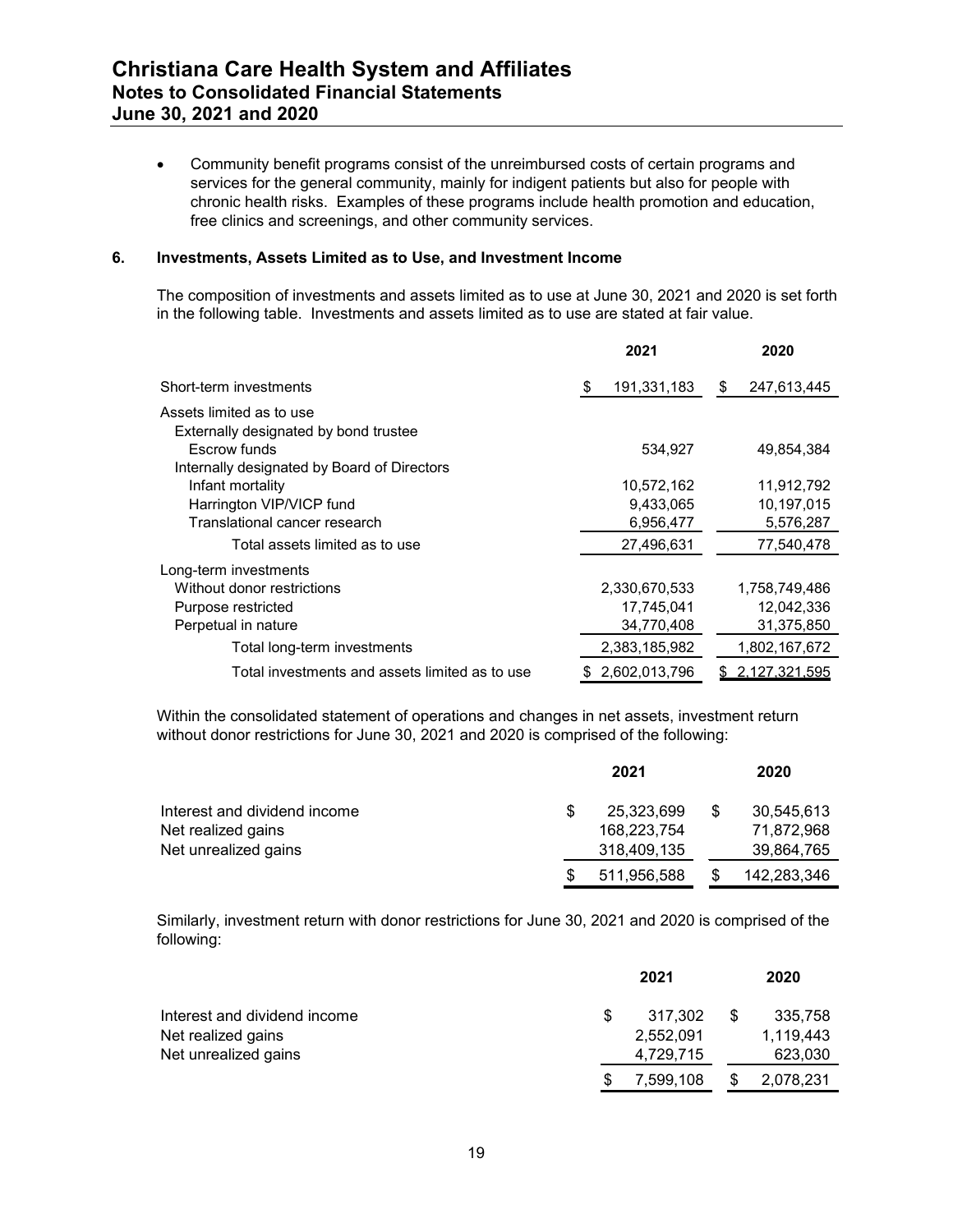Investment return is shown net of the related expenses on the consolidated statement of operations and changes in net assets.

The System adheres to applicable accounting guidance for fair value measurements and defines fair value as the exchange price that would be received for an asset or paid to transfer a liability (an exit price) in the principal or most advantageous market for the asset or liability in an orderly transaction between market participants on the measurement date.

The System applies the following fair value hierarchy:

- Level 1 Quoted prices in active markets for identical assets or liabilities. Level 1 assets include money market funds, debt and equity securities that are traded in an active exchange market, as well as certain U.S. Treasury and other U.S. Governments and agency securities that are highly liquid and are actively traded in over-the-counter markets.
- Level 2 Observable inputs other than Level 1 such as quoted prices for similar assets or liabilities; quoted prices in markets that are not active; or other inputs that are observable or can be corroborated by observable market data for substantially the same term of the assets or liabilities. Level 2 assets include equity and debt securities with quoted prices that are traded less frequently than exchange-traded instruments whose value is determined using a pricing model with inputs that are observable in the market or can be derived principally from or corroborated by observable market data.
- Level 3 Unobservable inputs that are supported by little or no market activity and that are significant to the fair value of the assets or liabilities. Level 3 assets include investments held in trust by others whose value is determined using pricing models, discounted cash flow methodologies, or similar techniques, as well as instruments for which the determination of fair value requires significant management judgment or estimation.

A financial instrument's categorization within the valuation hierarchy is based upon the lowest level of input that is significant to the fair value measurement.

Transfers between leveled assets are based on the actual date of the event which caused the transfer. As of June 30, 2021 and 2020 there were no transfers between Levels 1, 2, and 3.

The System has certain long-term investments that are presented at Net Asset Value. The underlying assets are invested in high quality, public institutional funds subject to the same board investment policy as the rest of the long-term investment portfolio, these assets are located in pooled investments. The Funds are valued monthly. The funds that would ultimately be realized upon sale are subject to market change over the maximum 100 day liquidity period.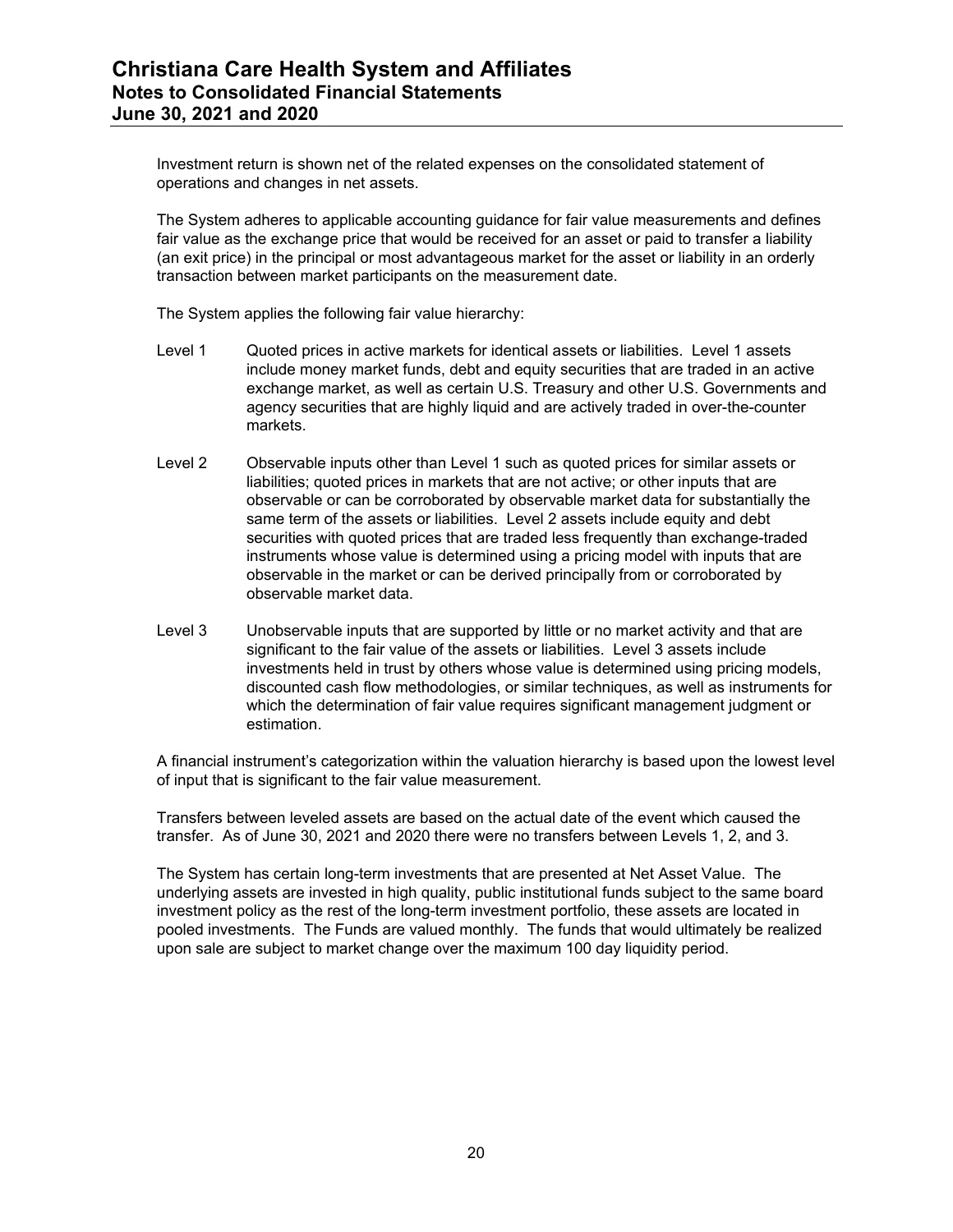The following table presents the financial instruments carried at fair value as of June 30, 2021 in accordance with the fair value hierarchy:

|                                               | Level 1           |   | Level 2     | Level 3    | Total             |
|-----------------------------------------------|-------------------|---|-------------|------------|-------------------|
| Investments and assets limited as to use      |                   |   |             |            |                   |
| Money market funds                            | \$<br>231.233.493 | S |             | \$         | \$<br>231,233,493 |
| U.S. Government and agency securities         | 97.065.645        |   |             | -          | 97,065,645        |
| Corporate and other debt securities           |                   |   | 630,807,247 |            | 630,807,247       |
| Equity securities                             | 835.899.575       |   | 226.127.762 |            | 1,062,027,337     |
| Investment held by others                     |                   |   |             | 10,943,541 | 10,943,541        |
| Total investments and assets                  |                   |   |             |            |                   |
| limited as to use                             | 1,164,198,713     |   | 856.935.009 | 10.943.541 | 2,032,077,263     |
| Total assets at fair value                    | 1,164,198,713     |   | 856.935.009 | 10.943.541 | 2,032,077,263     |
| Other investments measured at net asset value |                   |   |             |            | 569,936,533       |
| Total assets at fair value                    |                   |   |             |            | \$2.602.013.796   |

The following table illustrates the change in Level 3 assets:

|                                            | <b>Investments</b><br><b>Held by Others</b> |            |  |
|--------------------------------------------|---------------------------------------------|------------|--|
| Fair value at June 30, 2020                | \$.                                         | 8,711,223  |  |
| Contributions<br>Change in value of assets |                                             | 2,232,318  |  |
| Fair value at June 30, 2021                | S.                                          | 10,943,541 |  |

The following table presents the financial instruments carried at fair value as of June 30, 2020 in accordance with the fair value hierarchy:

|                                               |    | Level 1       | Level <sub>2</sub> | Level 3   |   | Total            |
|-----------------------------------------------|----|---------------|--------------------|-----------|---|------------------|
| Investments and assets limited as to use      |    |               |                    |           |   |                  |
| Money market funds                            | \$ | 282.511.268   | \$                 | \$        | S | 282.511.268      |
| U.S. Government and agency securities         |    | 56,516,540    | 2.032.954          |           |   | 58,549,494       |
| Corporate and other debt securities           |    |               | 533.506.857        |           |   | 533.506.857      |
| Equity securities                             |    | 661,316,179   | 164,146,297        |           |   | 825,462,476      |
| Investment held by others                     |    |               |                    | 8,711,223 |   | 8,711,223        |
| Total investments and assets                  |    |               |                    |           |   |                  |
| limited as to use                             |    | 1,000,343,987 | 699.686.108        | 8,711,223 |   | 1,708,741,318    |
| Total assets at fair value                    | S  | 1,000,343,987 | 699,686,108        | 8.711.223 |   | 1,708,741,318    |
| Other investments measured at net asset value |    |               |                    |           |   | 418,580,277      |
| Total assets at fair value                    |    |               |                    |           |   | \$ 2,127,321,595 |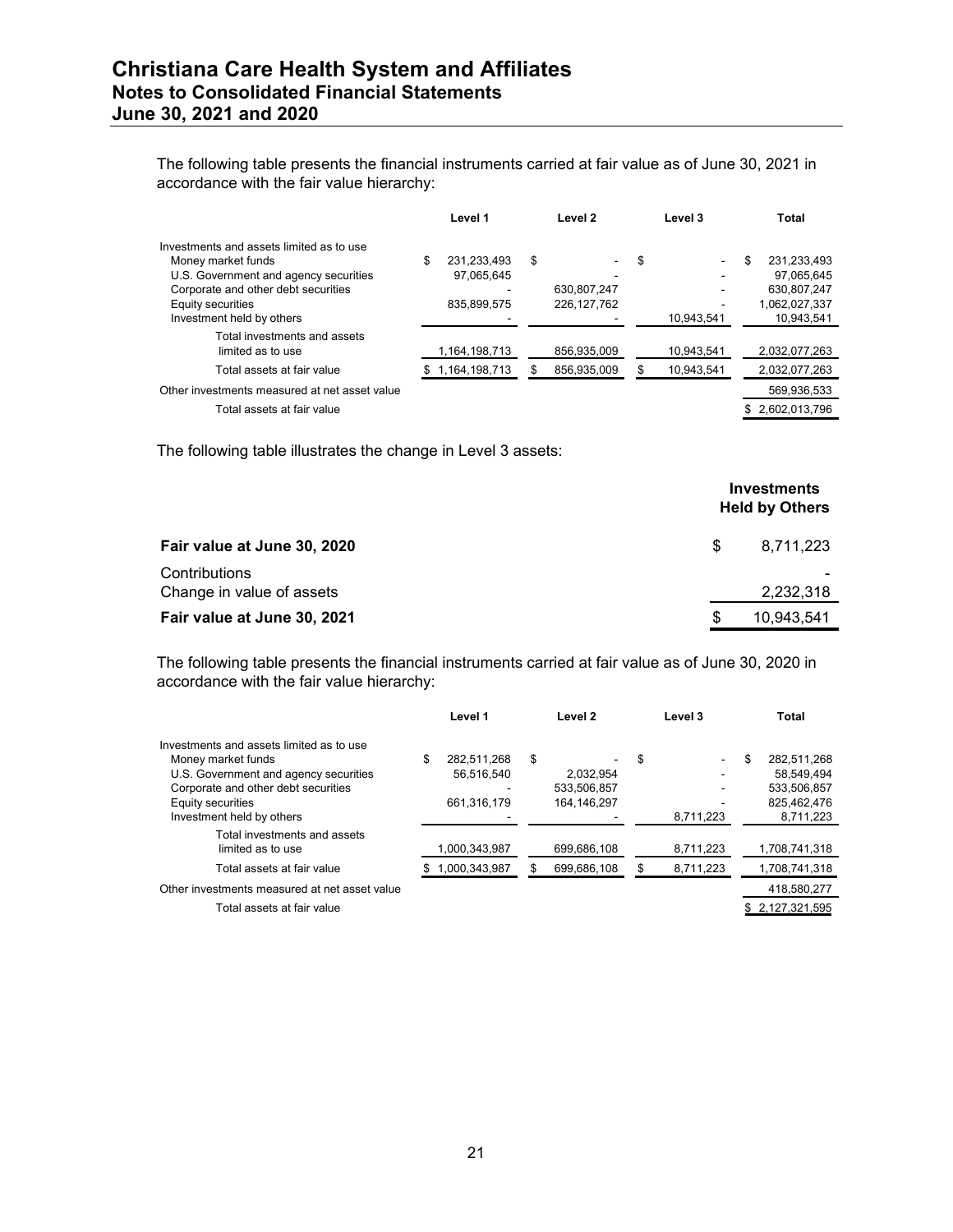The following table illustrates the change in Level 3 assets:

|                             | <b>Investments</b><br><b>Held by Others</b> |           |  |  |  |
|-----------------------------|---------------------------------------------|-----------|--|--|--|
| Fair value at June 30, 2019 | \$                                          | 8.460.320 |  |  |  |
| Contributions               |                                             | 284.572   |  |  |  |
| Change in value of assets   |                                             | (33,669)  |  |  |  |
| Fair value at June 30, 2020 | \$                                          | 8,711,223 |  |  |  |

# **7. Property and Equipment**

A summary of property and equipment at June 30, 2021 and 2020 is as follows:

|                                     | 2021             | 2020            |
|-------------------------------------|------------------|-----------------|
| Land and land improvements          | 84,520,523<br>\$ | 83,445,370<br>S |
| Buildings and building improvements | 1,807,657,706    | 1,705,074,200   |
| Equipment                           | 937,017,365      | 904,623,233     |
|                                     | 2,829,195,594    | 2,693,142,803   |
| Accumulated depreciation            | (1,655,531,518)  | (1,531,006,895) |
|                                     | 1,173,664,076    | 1,162,135,908   |
| Construction-in-progress            | 64,058,633       | 79,997,600      |
|                                     | 1,237,722,709    | 1,242,133,508   |

Depreciation expense amounted to \$125,802,435 and \$112,450,248 in 2021 and 2020, respectively. In 2021 and 2020, the System incurred total interest costs of \$14,944,749 and \$10,102,248, respectively, of which \$3,363,459 in 2021 and \$5,738,604 in 2020 has been capitalized. There were no significant disposals of property and equipment for the year ended June 30, 2021. For the year ended June 30, 2020, the System incurred \$4,299,406 to dispose of the original parking garage structure at Wilmington Hospital. At June 30, 2021 construction contracts of \$77,498,706 exist primarily for various expansion and other facility improvements. The remaining commitment on these contracts was \$8,720,700.

# **8. Other Current Assets and Other Assets**

Other Current Assets at June 30, 2021 and 2020 consist of the following:

|                  |   | 2021       |   | 2020       |
|------------------|---|------------|---|------------|
| Inventories      | S | 40,635,535 | S | 40.220.809 |
| Prepaid expenses |   | 22,105,660 |   | 24,413,345 |
| Other            |   | 17,734,348 |   | 17,784,367 |
|                  |   | 80,475,543 | S | 82,418,521 |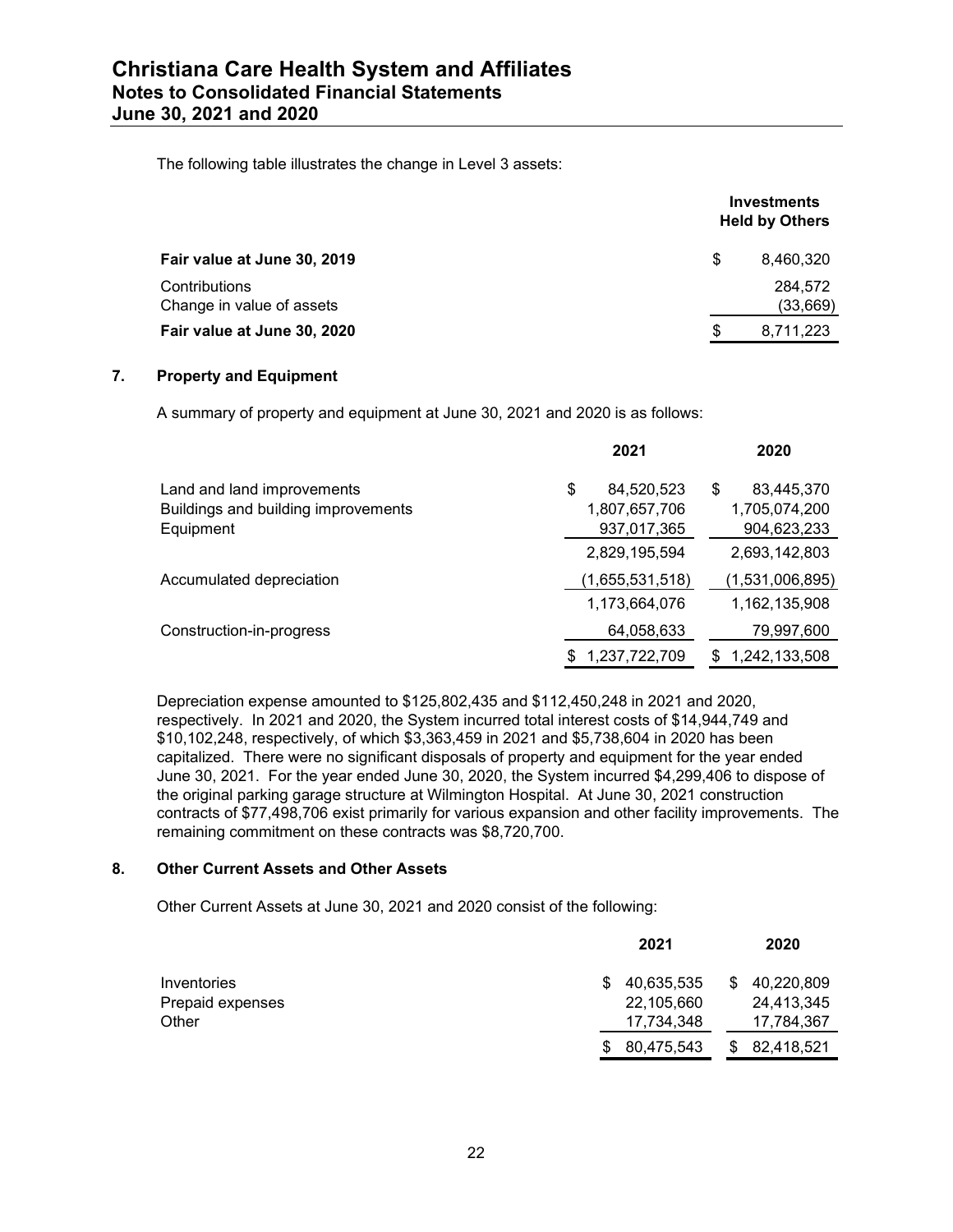Other Assets at June 30, 2021 and 2020 consist of the following:

|                     | 2021              | 2020              |
|---------------------|-------------------|-------------------|
| Right-of-use-assets | 39,164,561<br>\$. | \$ 36,201,687     |
| Other receivables   | 69.514.799        | 24,458,299        |
| Other               | 53,125,802        | 22,150,571        |
|                     | \$161,805,162     | 82,810,557<br>SS. |

# **9. Net Assets With Donor Restrictions**

Net assets with donor restrictions and funds limited by donors to a specific purpose or maintained by the System in perpetuity.

Net assets with donor restrictions are available for the following purposes at June 30, 2021 and 2020.

|                                                 | 2021         | 2020         |
|-------------------------------------------------|--------------|--------------|
| Health care services                            | 4.993.805    | 4,063,552    |
| Purchases of buildings and equipment            | 4.473.952    | 6,622,002    |
| Education, research and other operational needs | 22,676,217   | 16,441,250   |
|                                                 | \$32,143,974 | \$27,126,804 |

Net assets with donor restrictions that are perpetual in nature consist of the following at June 30, 2021 and 2020:

|                                                                       | 2021                                      | 2020         |
|-----------------------------------------------------------------------|-------------------------------------------|--------------|
| Investments held in perpetuity<br>Investments held in trust by others | $$25,143,775$ $$24,933,789$<br>10.943.541 | 8,711,223    |
|                                                                       | \$ 36,087,316                             | \$33,645,012 |

# **10. Endowments**

The Systems' endowment consists of twenty-four donor restricted endowment funds and three board-designated endowment funds for a variety of purposes. The endowment includes both donor restricted endowment funds and funds designated by the Board to function as endowments. The net assets associated with endowment funds including funds designated by the Board to function as endowments, are classified and reported based on the existence or absence of donor imposed restrictions. In accordance with the Systems' spending policy, annual distributions are 5% of the fiscal year-end value of the endowment pool calculated on a 36-month trailing average of the market value.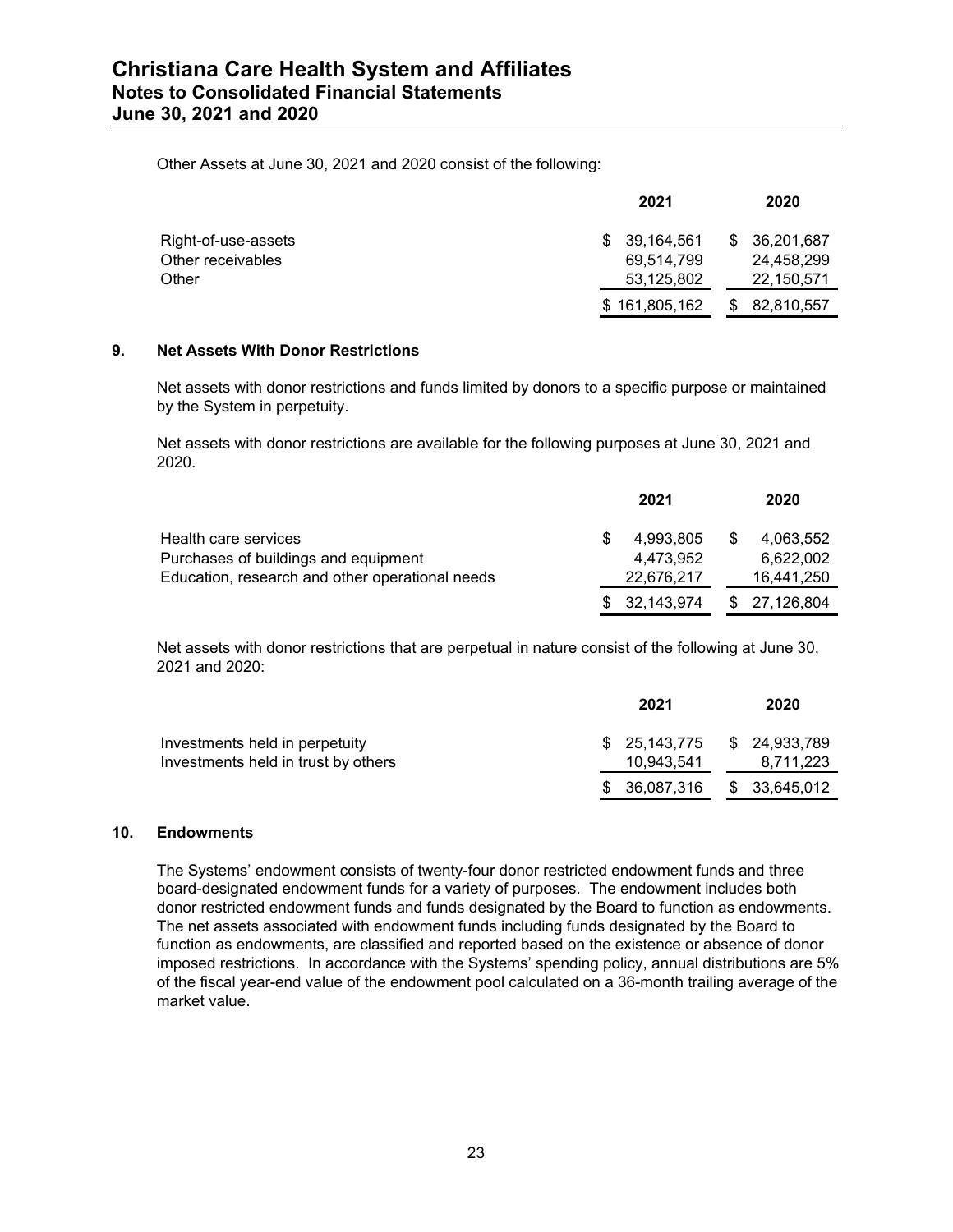The System has interpreted the Uniform Prudent Management of Institutional Funds Act ("UPMIFA") as requiring the preservation of the original gift as of the gift date of the donor restricted endowment funds absent explicit donor stipulations to the contrary. As a result of this interpretation, the System classifies as net assets that are perpetual in nature, (a) the original value of gifts donated to the endowment, (b) the original value of subsequent gifts to the endowment, and (c) accumulations to the endowment made in accordance with the direction of the applicable donor gift instrument at the time the accumulation is added to the fund. The remaining portion of the donor restricted endowment fund that is not classified as net assets that are perpetual in nature is classified as net assets that are purpose restricted until those amounts are appropriated for expenditure on an annual basis by the Board of the System in a manner consistent with the standard of prudence prescribed by UPMIFA.

Endowment net asset composition by type of fund as of June 30, 2021 and 2020:

|                        |                                             |                                             |    | 2021                                     |       |            |
|------------------------|---------------------------------------------|---------------------------------------------|----|------------------------------------------|-------|------------|
|                        |                                             | <b>Without Donor</b><br><b>Restrictions</b> |    | <b>With Donor</b><br><b>Restrictions</b> |       | Total      |
| <b>Endowment funds</b> |                                             |                                             |    |                                          |       |            |
| Donor restricted       | \$                                          |                                             | \$ | 42,884,593                               | \$    | 42,884,593 |
| Board designated       |                                             | 26,961,704                                  |    |                                          |       | 26,961,704 |
| Total endowment funds  | S                                           | 26,961,704                                  | \$ | 42,884,593                               | \$    | 69,846,297 |
|                        |                                             |                                             |    | 2020                                     |       |            |
|                        | <b>Without Donor</b><br><b>Restrictions</b> |                                             |    | <b>With Donor</b><br><b>Restrictions</b> | Total |            |
| <b>Endowment funds</b> |                                             |                                             |    |                                          |       |            |
| Donor restricted       | \$                                          |                                             | \$ | 36,606,960                               | S     | 36,606,960 |
| Board designated       |                                             | 27,686,094                                  |    |                                          |       | 27,686,094 |
| Total endowment funds  | \$                                          | 27,686,094                                  | S  | 36,606,960                               | S     | 64,293,054 |

Changes in endowment net assets for the year ended June 30, 2021 and 2020:

|                                                                       |     | <b>Without Donor</b><br><b>Restrictions</b> |    | <b>With Donor</b><br><b>Restrictions</b> | Total |                      |  |
|-----------------------------------------------------------------------|-----|---------------------------------------------|----|------------------------------------------|-------|----------------------|--|
| Endowment net assets at June 30, 2020                                 | \$  | 27,686,094                                  | S. | 36,606,960                               | S     | 64,293,054           |  |
| Investment return, net<br>Contributions<br>Appropriation of endowment |     | 1.606.006                                   |    | 7,599,108<br>209.987                     |       | 9.205.114<br>209,987 |  |
| assets for expenditure                                                |     | (2,330,396)                                 |    | (1,531,462)                              |       | (3,861,858)          |  |
| Endowment net assets at June 30, 2021                                 | \$. | 26,961,704                                  | \$ | 42,884,593                               |       | 69,846,297           |  |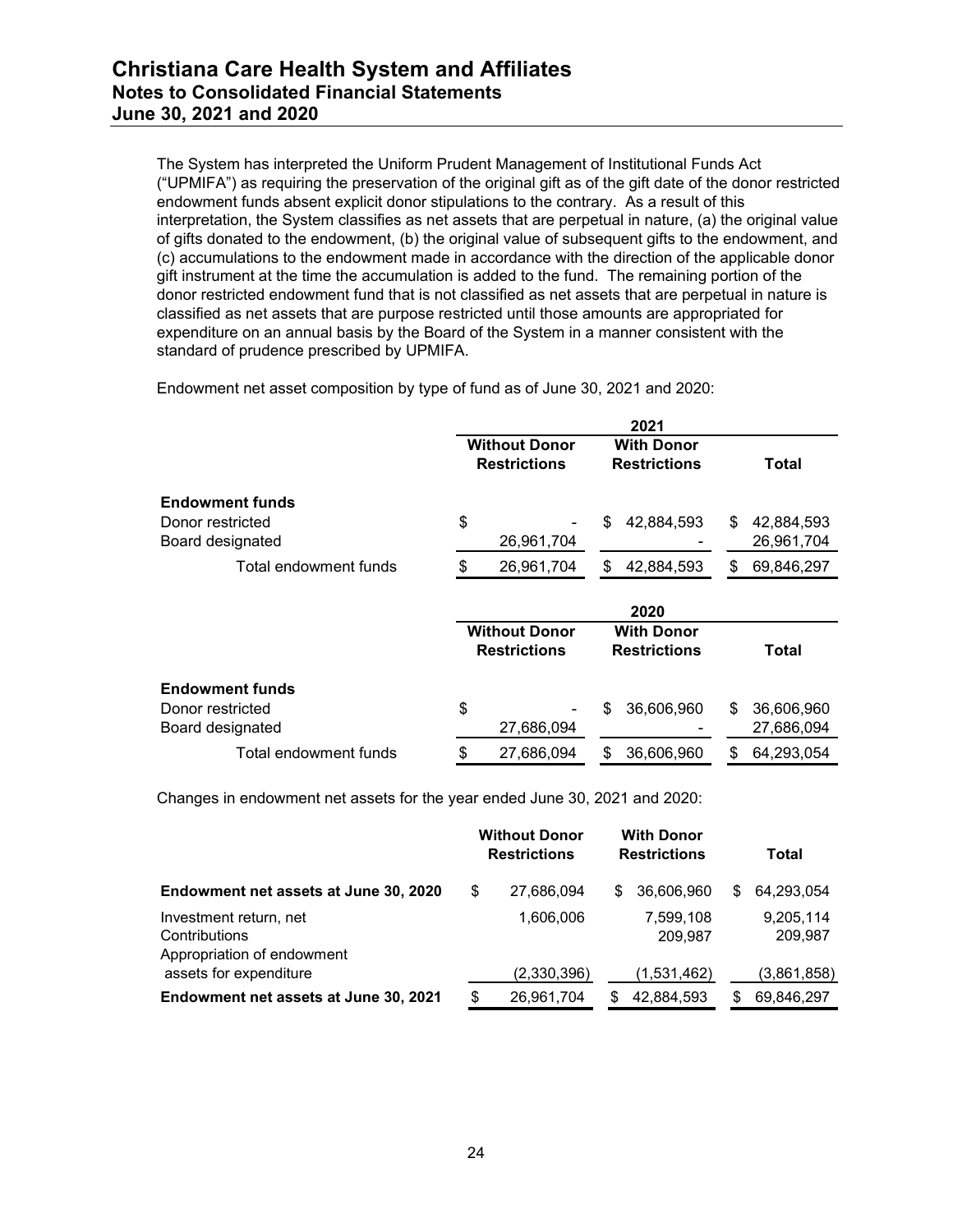# **Christiana Care Health System and Affiliates Notes to Consolidated Financial Statements June 30, 2021 and 2020**

|                                                                       |    | <b>Without Donor</b><br><b>Restrictions</b> | <b>With Donor</b><br><b>Restrictions</b> |                        |   | Total                  |
|-----------------------------------------------------------------------|----|---------------------------------------------|------------------------------------------|------------------------|---|------------------------|
| Endowment net assets at June 30, 2019                                 | \$ | 30,023,062                                  | S.                                       | 38,142,788             | S | 68,165,850             |
| Investment return, net<br>Contributions<br>Appropriation of endowment |    | 467,331                                     |                                          | 2,078,231<br>2,751,754 |   | 2,545,562<br>2,751,754 |
| assets for expenditure                                                |    | (2,804,299)                                 |                                          | (6,365,813)            |   | (9, 170, 112)          |
| Endowment net assets at June 30, 2020                                 | S  | 27,686,094                                  | S                                        | 36,606,960             |   | 64,293,054             |

Description of amounts classified as net assets with donor restrictions (endowments only):

|                                                        |   | 2021       |   | 2020       |
|--------------------------------------------------------|---|------------|---|------------|
| <b>Endowment funds restricted for specific purpose</b> |   |            |   |            |
| Restricted for health care services                    | S | 3,804,160  | S | 3,253,300  |
| Restricted for building and maintenance                |   | 837,713    |   | 1,034,614  |
| Restricted for program support                         |   | 13,098,946 |   | 7,385,257  |
| <b>Endowment funds held in perpetuity</b>              |   |            |   |            |
| Restricted for salary support                          |   | 11,643,364 |   | 11,526,060 |
| Restricted for program support                         |   | 13,500,410 |   | 13,407,729 |
| Total endowment funds classified                       |   |            |   |            |
| as net assets with donor restrictions                  |   | 42,884,593 |   | 36,606,960 |

# **Endowment Funds With Deficits**

From time to time, the fair value of assets associated with individual donor restricted endowment funds may fall below the value of the initial and subsequent donor gift amounts (deficit). When donor restricted endowment deficits exist, they are classified as a reduction of net assets with donor restrictions. There were no deficits of this nature reported in net assets with donor restrictions as of June 30, 2021 and June 30, 2020.

# **Strategies Employed for Achieving Investment Objectives**

To achieve its long-term rate of return objectives, the System relies on a total return strategy in which investment returns are achieved through both capital appreciation (realized and unrealized gains) and current yield (interest and dividends). The System targets a diversified asset allocation that places greater emphasis on equity-based investments to achieve its long-term objectives within prudent risk constraints.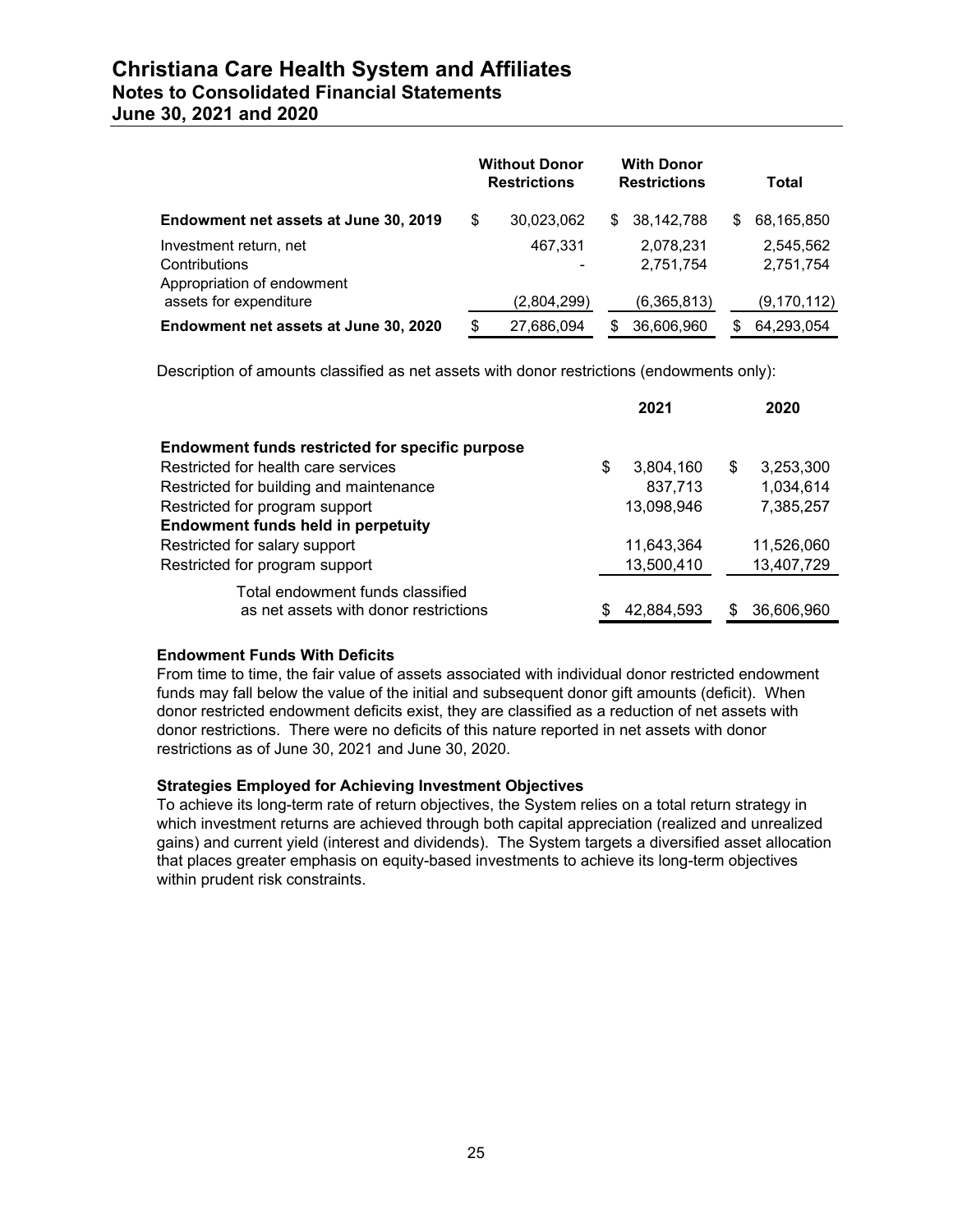# **11. Debt**

Long-term debt at June 30, 2021 and 2020 consisted of the following:

|                                                    | Interest<br>Rates | <b>Final</b><br><b>Maturity</b> |    | 2021        | 2020              |
|----------------------------------------------------|-------------------|---------------------------------|----|-------------|-------------------|
| <b>Line of Credit</b>                              | Variable          | 2022                            | \$ | 175,943     | \$<br>50,000,000  |
| DHFA Series 2020 Revenue Bonds                     |                   |                                 |    |             |                   |
| 2020A                                              | 4.0% to 5.0%      | 2049                            |    | 247,255,000 | 247,255,000       |
| 2020B                                              | 1.64% to 1.79%    | 2023                            |    | 13,290,000  | 17,660,000        |
| <b>MHHEFA Series 2014 Revenue Bonds</b>            | 3.42%             | 2039                            |    | 29,998,000  | 30,118,000        |
| <b>MHHEFA Series 2012 Revenue Bonds</b>            |                   |                                 |    |             |                   |
| 2012A                                              | 3.34%             | 2022                            |    | 1,128,125   | 2,225,264         |
| 2012B-2                                            | 2.75%             | 2022                            |    | 500,537     | 987,326           |
| Town of Elkton, Maryland Series 2012 Revenue Bonds |                   |                                 |    |             |                   |
| 2012A                                              | 2.73%             | 2036                            |    | 6,961,992   | 7,332,299         |
| 2012-B1                                            | 2.73%             | 2036                            |    | 4,067,359   | 4,283,700         |
| 2012C                                              | 2.73%             | 2031                            |    | 9,000,000   | 9,000,000         |
|                                                    |                   |                                 |    | 312,376,956 | 368,861,589       |
| Unamortized premium (discount)                     |                   |                                 |    | 54,287,487  | 56,775,770        |
| Debt issuance costs                                |                   |                                 |    | (2,228,391) | (2,408,166)       |
| <b>Current maturities</b>                          |                   |                                 |    | (6,964,776) | (56,660,577)      |
|                                                    |                   |                                 | S  | 357,471,276 | \$<br>366,568,616 |

In 2020, Health Services borrowed \$50,000,000 on a line of credit with PNC bank. These funds were used as needed to support working capital needs. The line was renewed and paid off in 2021 but remains open and available to the organization. In 2021, Delaware Center for Maternal and Fetal Medicine borrowed \$577,000 on a line of credit with WSFS bank. These funds were used as needed to support operations. To date, \$401,057 has been repaid.

In 2020, the System issued \$247,255,000 aggregate principal amount of Series 2020A fixed rate revenue bonds and \$17,660,000 aggregate principal amount of Series 2020B fixed rate revenue bonds through the Delaware Health Facilities Authority (DHFA). A portion of the proceeds were used to retire the Series 2008A, 2008B, 2010B, 2010C, 2010D, and 2010E revenue bonds. Remaining proceeds are being used towards the construction costs of the Women and Children's tower at Christiana Hospital and the visitor parking garage at Wilmington Hospital.

In 2020, Health Services placed funds into escrow to pay the principal balance of the 2010A fixed rate revenue bonds in 2021 as well as interest payments to that date. The liability for the 2010A bond principal balance and corresponding escrow asset amount were removed from the consolidated balance sheet in 2020 as they were legally defeased. The 2010A bonds were retired during 2021.

Affinity had a remaining balance of \$55,229,108 in revenue bonds at the time it was acquired, as detailed below.

In 2014, Affinity issued \$30,778,000 Series 2014 fixed rate revenue bonds through the Maryland Health and Higher Educational Facilities Authority (MHHEFA). The proceeds were used to retire older bonds and finance certain capital projects. The balance at acquisition date was \$30,178,000.

In 2012, Affinity issued \$9,924,000 of Series 2012A and \$4,007,000 of Series 2012B-2 fixed rate revenue bonds through the Maryland Health and Higher Educational Facilities Authority (MHHEFA). The proceeds were used to retire older bonds and finance certain capital projects. The balance at acquisition date was \$3,974,916.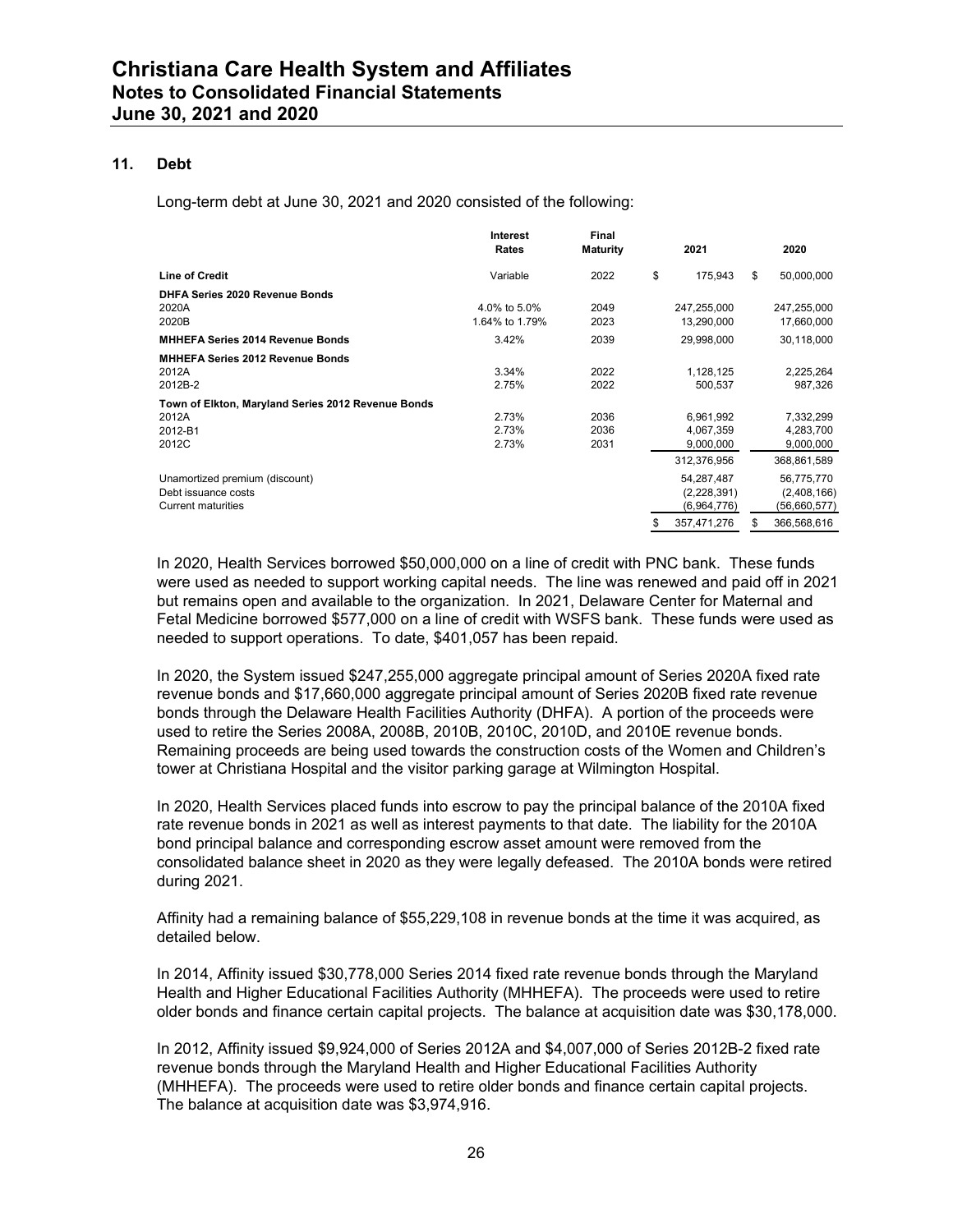In 2012, Affinity Health issued \$10,000,000 Series 2012A, \$5,842,336 Series 2012-B1, \$2,820,000 Series 2012B-2, and \$9,000,000 Series 2012B-2 fixed rate revenue bonds through the Town of Elkton, Maryland. The proceeds were used to retire older bonds. The balance at acquisition date was \$21,076,192. Scheduled maturities are as follows:

| 2022       | \$<br>6,964,776 |
|------------|-----------------|
| 2023       | 6,838,377       |
| 2024       | 6,978,481       |
| 2025       | 7,206,491       |
| 2026       | 7,513,294       |
| Thereafter | 276,875,537     |
|            | 312,376,956     |

#### **12. Employee Benefit Plans**

#### **Pension Plan**

Health Services sponsors a noncontributory defined benefit pension plan covering substantially all eligible employees hired on or before August 13, 2006. Employees hired after that date are participants in a defined contribution plan. Contributions to the pension plan are based on the minimum amount required by the Employee Retirement Income Security Act of 1974.

Retirement benefits are paid based principally on years of service and salary. Pension plan assets consist primarily of corporate bonds, notes, and U.S. government obligations. As purchases and sales of pension plan assets take place, cash may sit overnight in money market funds.

During fiscal 2021, Health Services offered enhanced retirement benefits under the Voluntary Early Retirement Program (VERP) to eligible participants in the defined benefit pension plan. This resulted in Special Termination Benefits for the elected participants and Settlement charges due to accelerated lump sum payments. Remeasurements have been performed due to these events and have been incorporated into the actuarial assumptions as of June 30, 2021. There were no significant impacts due to the COVID-19 pandemic based on the actuarial analysis.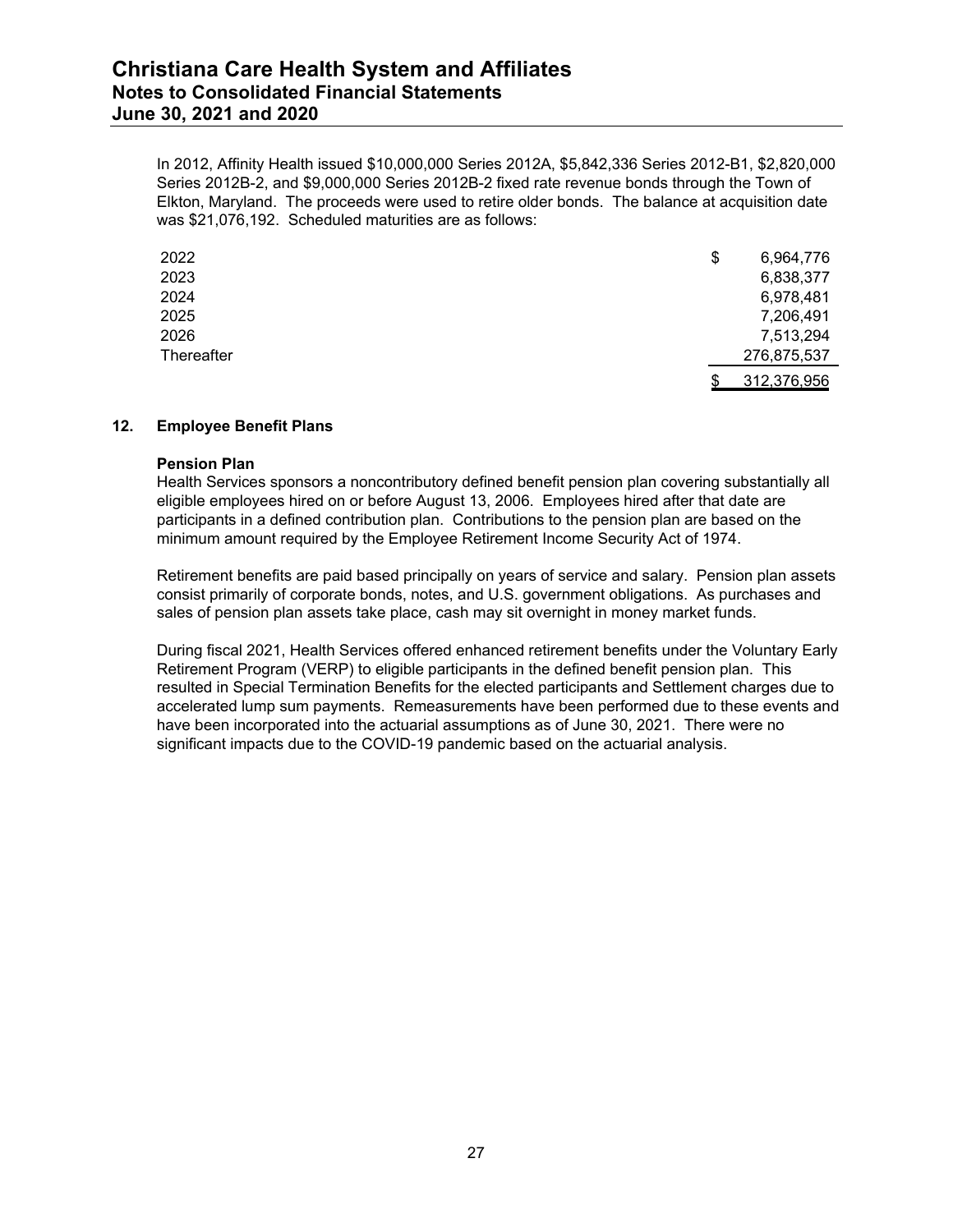# **Postretirement Benefits**

Health Services provides postretirement health care benefits to eligible employees and their dependents. The following table sets forth the components of the benefit obligations, plan assets, and funding status of the Plans based on actuarial valuations performed as of June 30, 2021 and June 30, 2020:

|                                                                                  | <b>Pension Benefits</b> |                         |    |                 | <b>Postretirement Benefits</b> |                                |    |                |
|----------------------------------------------------------------------------------|-------------------------|-------------------------|----|-----------------|--------------------------------|--------------------------------|----|----------------|
|                                                                                  |                         | 2021                    |    | 2020            |                                | 2021                           |    | 2020           |
| Change in benefit obligation                                                     |                         |                         |    |                 |                                |                                |    |                |
| Benefit obligation at beginning of year                                          |                         | \$1,150,102,181         | \$ | 988,921,664     | \$                             | 92,595,129                     | \$ | 83,664,144     |
| Service cost                                                                     |                         | 30,904,854              |    | 30,169,359      |                                | 1,322,359                      |    | 1,299,241      |
| Interest cost                                                                    |                         | 25,286,065              |    | 31,180,012      |                                | 2,142,467                      |    | 2,643,143      |
| <b>Actuarial loss</b>                                                            |                         | (5,923,980)             |    | 166,324,148     |                                | 772,512                        |    | 8,215,960      |
| Settlements                                                                      |                         | (222, 634, 087)         |    |                 |                                |                                |    |                |
| Special termination benefit charge                                               |                         | 39,219,989              |    |                 |                                |                                |    |                |
| Retiree contributions                                                            |                         |                         |    |                 |                                | 531,557                        |    | 385,440        |
| Benefits paid                                                                    |                         | (12,009,219)            |    | (66, 493, 002)  |                                | (4, 253, 045)                  |    | (3,612,799)    |
| Benefit obligation at end of year                                                |                         | \$1,004,945,803         |    | \$1,150,102,181 | \$                             | 93,110,979                     | \$ | 92,595,129     |
| Change in plan assets                                                            |                         |                         |    |                 |                                |                                |    |                |
| Fair value of plan assets at beginning of year                                   |                         | 1,049,443,528           | S  | 981,445,345     | \$                             |                                | \$ |                |
| Actual return on Plan assets (net of expenses)                                   |                         | (35, 121, 305)          |    | 134,491,185     |                                |                                |    |                |
| <b>Employer contributions</b>                                                    |                         | 132,000,000             |    |                 |                                | 3.721.488                      |    | 3,227,359      |
| Retiree contributions                                                            |                         |                         |    |                 |                                | 531,557                        |    | 385,440        |
| Settlements                                                                      |                         | (222, 634, 087)         |    |                 |                                |                                |    |                |
| Benefits paid                                                                    |                         | (12,009,219)            |    | (66, 493, 002)  |                                | (4, 253, 045)                  |    | (3,612,799)    |
| Fair value of plan assets at end of year                                         |                         | 911,678,917             |    | \$1,049,443,528 | \$                             |                                | \$ |                |
| Reconciliation of funded status to net<br>amount recognized in the balance sheet |                         |                         |    |                 |                                |                                |    |                |
| Amounts recorded as accrued liabilities                                          |                         | (93, 266, 886)          |    | (100, 658, 653) | \$                             | (93, 110, 979)                 | S  | (92, 595, 129) |
| <b>Funded status</b>                                                             |                         |                         |    |                 |                                |                                |    |                |
| <b>Current liabilities</b>                                                       | \$                      |                         |    |                 | \$                             | (6,425,161)                    | \$ | (4,771,984)    |
| Noncurrent liabilities                                                           |                         | (93, 266, 886)          |    | (100, 658, 653) |                                | (86, 685, 818)                 |    | (87, 823, 145) |
| <b>Accrued liability</b>                                                         |                         | (93, 266, 886)          |    | (100, 658, 653) |                                | (93, 110, 979)                 |    | (92, 595, 129) |
| Amounts recorded within net assets without donor restrictions                    |                         |                         |    |                 |                                |                                |    |                |
| Net prior service (credit)                                                       |                         |                         |    |                 |                                | (5,036,967)                    |    | (11,033,356)   |
| <b>Actuarial loss</b>                                                            |                         | 235,874,225             |    | 258,780,799     |                                | 22, 157, 838                   |    | 23,911,537     |
| Net amount recognized at year end                                                | \$                      | 142,607,339             | \$ | 158, 122, 146   | \$                             | (75,990,108)                   | \$ | (79, 716, 948) |
| <b>Accumulated benefit obligation</b>                                            | \$                      | 865,653,520             |    | \$1,006,496,204 | \$                             |                                | \$ |                |
|                                                                                  |                         | <b>Pension Benefits</b> |    |                 |                                | <b>Postretirement Benefits</b> |    |                |
|                                                                                  | 2021                    |                         |    | 2020            |                                | 2021                           |    | 2020           |
|                                                                                  |                         |                         |    |                 |                                |                                |    |                |

| Weighted-average assumptions used to     |           |                  |         |         |
|------------------------------------------|-----------|------------------|---------|---------|
| determine benefit obligations at June 30 |           |                  |         |         |
| Discount rate                            | 2.500%    | 2 375 %          | 2.500 % | 2.375 % |
| Rate of compensation increase            | $3.000\%$ | 2.00% FY21.      | N/A     | N/A     |
|                                          |           | 3.00% thereafter |         |         |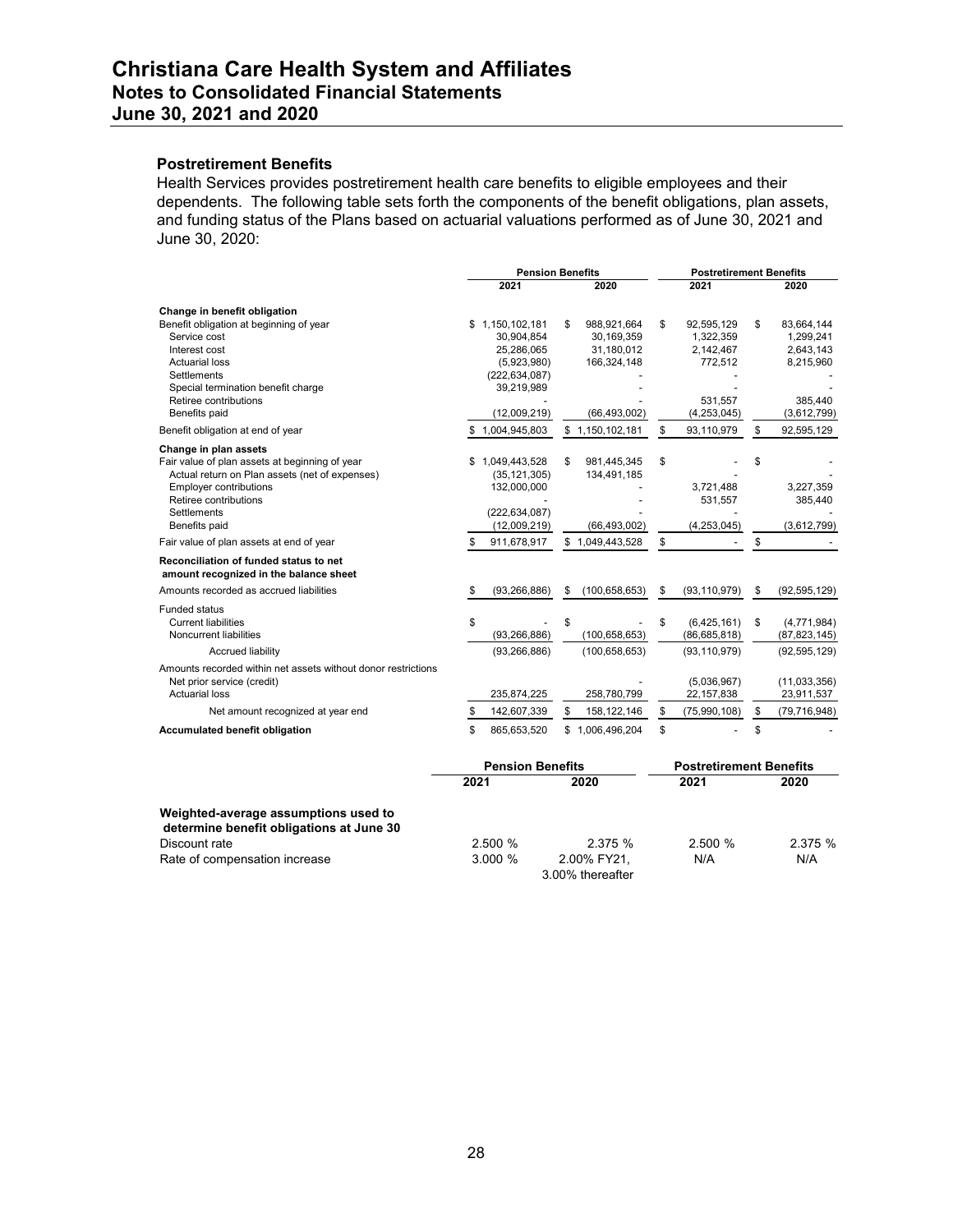# **Christiana Care Health System and Affiliates Notes to Consolidated Financial Statements June 30, 2021 and 2020**

|                                                                                                            |                                                | <b>Pension Benefits</b>  |                  |    | <b>Postretirement Benefits</b> |    |                          |  |
|------------------------------------------------------------------------------------------------------------|------------------------------------------------|--------------------------|------------------|----|--------------------------------|----|--------------------------|--|
|                                                                                                            |                                                | 2021                     | 2020             |    | 2021                           |    | 2020                     |  |
| Components of net periodic benefit cost                                                                    |                                                |                          |                  |    |                                |    |                          |  |
| Service cost                                                                                               | \$                                             | 30,904,854               | 30,169,359<br>\$ | \$ | 1,322,359                      | \$ | 1,299,241                |  |
| Interest cost                                                                                              |                                                | 25,286,065               | 31,180,012       |    | 2,142,467                      |    | 2,643,143                |  |
| Expected return on plan assets<br>Amortization of prior service cost (credit)                              |                                                | (21, 310, 759)           | (38, 646, 330)   |    | (5,996,389)                    |    | (5,996,389)              |  |
| Recognized actuarial loss                                                                                  |                                                | 22,506,642               | 15,830,272       |    | 2,526,211                      |    | 1,420,380                |  |
| Net periodic benefit cost                                                                                  |                                                | 57,386,802               | 38,533,313       |    | (5,352)                        |    | (633, 625)               |  |
|                                                                                                            |                                                |                          |                  |    |                                |    |                          |  |
| Special termination benefit charge<br>Settlement charge                                                    |                                                | 39,219,989<br>50,908,016 |                  |    |                                |    |                          |  |
| Net pension cost                                                                                           |                                                | 147,514,807              | 38,533,313       |    | (5,352)                        |    | (633, 625)               |  |
|                                                                                                            |                                                |                          |                  |    |                                |    |                          |  |
| Other changes in pension liability<br>recognized in net assets without donor restrictions                  |                                                |                          |                  |    |                                |    |                          |  |
| Net actuarial loss                                                                                         |                                                | 50,508,084               | 70,479,293       |    | 772,512                        |    | 8,215,960                |  |
| Recognition due to settlement                                                                              |                                                | (50,908,016)             |                  |    |                                |    |                          |  |
| Amortization of (gain)<br>Amortization of prior service credit                                             |                                                | (22, 506, 642)           | (15,830,272)     |    | (2,526,211)<br>5,996,389       |    | (1,420,380)<br>5,996,389 |  |
| Total recognized in net assets without donor restrictions                                                  |                                                | (22, 906, 574)           | 54,649,021       |    |                                |    |                          |  |
|                                                                                                            |                                                |                          |                  |    | 4,242,690                      |    | 12,791,969               |  |
| Total recognized in net benefit cost and<br>net assets without donor restrictions                          |                                                | \$124,608,233            | 93,182,334<br>\$ | \$ | 4,237,338                      | \$ | 12,158,344               |  |
|                                                                                                            |                                                |                          |                  |    |                                |    |                          |  |
|                                                                                                            |                                                | <b>Pension Benefits</b>  |                  |    | <b>Postretirement Benefits</b> |    |                          |  |
|                                                                                                            | 2021                                           |                          | 2020             |    | 2021                           |    | 2020                     |  |
| Weighted-average assumptions used to<br>determine net periodic benefit cost at<br>beginning of fiscal year |                                                |                          |                  |    |                                |    |                          |  |
| Discount rate                                                                                              | 2.375%/2.25% <sup>1</sup> /2.875% <sup>2</sup> |                          | 3.250%           |    | 2.375 %                        |    | 3.250 %                  |  |
| Expected return on plan assets                                                                             | 2.375%/2.25% <sup>1</sup> /2.875% <sup>2</sup> |                          | 4.250 %          |    | N/A                            |    | N/A                      |  |
|                                                                                                            | 2.00% FY21, 3.00%                              |                          |                  |    |                                |    |                          |  |
| Rate of compensation increase                                                                              | thereafter                                     |                          | 3.000 %          |    | N/A                            |    | N/A                      |  |

1 Rates as of remeasurement date 9/30/2020 and 12/31/2020.

2 Rates as of remeasurement date 3/31/2021.

Health Services expects to recognize \$16,673,781 of loss amortization as a component of net pension cost during the year ended June 30, 2022. There is no prior service cost/(credit) amortization and no transition obligation/(asset) amortization as these have been fully amortized.

Health Services expects to recognize \$1,994,835 of loss amortization, \$(5,036,967) prior service (credit) amortization, and no transition asset or obligation amortization as components of net postretirement benefit cost during the year ending June 30, 2022.

Other components of net periodic pension cost, which are presented in other nonoperating losses, revenues, and gains on the consolidated statement of operations and changes in net assets, were \$26,481,948 and \$8,363,954 as of June 30, 2021 and 2020, respectively. Other components of net periodic postretirement benefit cost, which are presented in other nonoperating losses, revenues, and gains on the consolidated statement of operations and changes in net assets, were \$(1,327,711) and \$(1,932,866) as of June 30, 2021 and 2020, respectively. In addition, Health Services recognized Special Termination Benefits charges of \$39,219,989 and Settlement charges of \$50,908,016 within nonoperating losses, revenues, and gains and changes in net assets due to the VERP program in fiscal 2021.The expected rate of return on plan assets assumption was developed based on historical returns for the major asset classes. This review also considered both current market conditions and projected future contributions.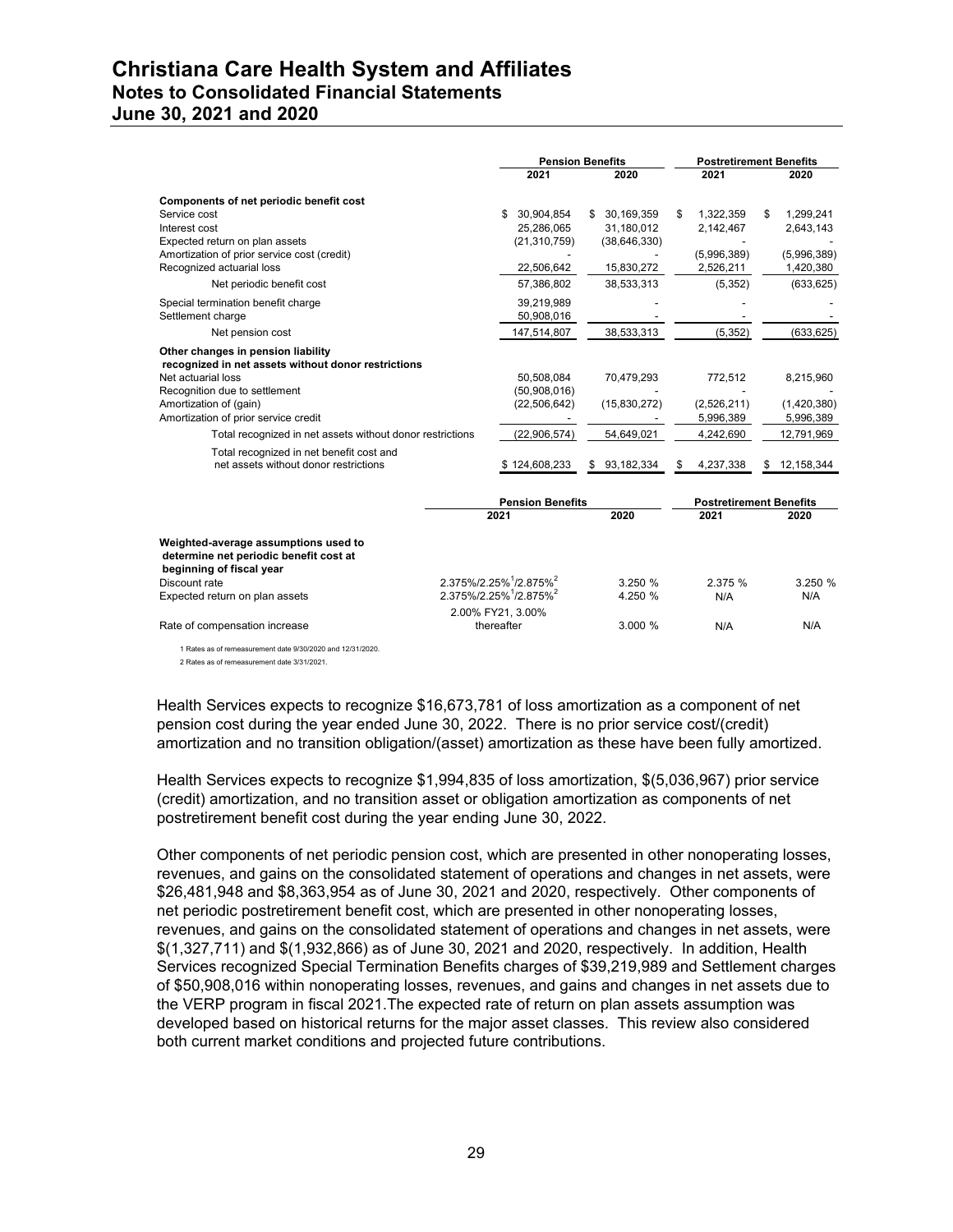Health Services utilizes published long-term high-quality corporate bond indices to determine the discount rate at measurement date. Where commonly available, Health Services considers indices of various durations to reflect the timing of future benefit payments.

## **Plan Assets**

Pension plan weighted target and actual average asset allocations at June 30, 2021 and 2020 were comprised of 100% fixed income securities.

The investment policy incorporates a liability-driven investment approach that focuses on the funded status of the Plan and seeks to match the duration of the assets with that of the liabilities. As such, the investment portfolio allocation is comprised of 100% long duration fixed income securities. The Plan's financial condition is monitored on an ongoing basis by means of an annual funding review, an annual independent actuarial valuation, and quarterly investment portfolio reviews.

The following table represents the Plan's financial instruments as of June 30, 2021, measured at fair value on a recurring basis using the fair value hierarchy defined in Note 6:

|                                       | Level 1     | Level 2                  |      | Level 3 |  | Total       |
|---------------------------------------|-------------|--------------------------|------|---------|--|-------------|
| Money market funds                    | 30,392,012  | $\sim 100$               | - \$ | ٠       |  | 30,392,012  |
| U.S. Government and agency securities | 348,849,669 | 12,455,805               |      |         |  | 361,305,474 |
| Corporate and other debt securities   | ۰           | 519.979.431              |      |         |  | 519,979,431 |
| Equity securities                     | 2,000       | $\overline{\phantom{0}}$ |      |         |  | 2,000       |
| Total assets at fair value            | 379,243,681 | 532,435,236              |      |         |  | 911,678,917 |

The following table represents the Plan's financial instruments as of June 30, 2020, measured at fair value on a recurring basis using the fair value hierarchy defined in Note 6:

|                                                                                                                         | Level 1                                 | Level 2                                                                  |     | Level 3                  | Total                                             |
|-------------------------------------------------------------------------------------------------------------------------|-----------------------------------------|--------------------------------------------------------------------------|-----|--------------------------|---------------------------------------------------|
| Money market funds<br>U.S. Government and agency securities<br>Corporate and other debt securities<br>Equity securities | 12,708,867<br>302,409,820<br>-<br>1.789 | $\sim$ 100 $\mu$<br>8,323,637<br>725,999,415<br>$\overline{\phantom{0}}$ | - 5 | ۰.                       | 12,708,867<br>310,733,457<br>725,999,415<br>1.789 |
| Total assets at fair value                                                                                              | 315,120,476                             | 734,323,052                                                              |     | $\overline{\phantom{a}}$ | \$1,049,443,528                                   |

# **Contributions**

During fiscal 2021, Health Services made contributions to the pension plan of \$132,000,000 and expects to contribute approximately \$28,000,000 during the fiscal year ending June 30, 2022. The System offered a Voluntary Early Retirement Program (VERP) during the fiscal year 2021, providing enhanced retirement benefits to those eligible participants who elect to participate in the VERP. There were several waves of elections, resulting in the recognition of Special Termination Benefits. On July 15th, 2021, the Plan distributed \$32,892,741 to the 45 employees who retired in June 2021. This funding completes the final round of the VERP.

Health Services made contributions to the postretirement benefit plan of \$3,721,488 during fiscal 2021 and expects to contribute approximately \$6,425,161 during the fiscal year ending June 30, 2022. The actual pension plan contribution may be higher or lower depending on interest rates, pension plan asset values, and legislated funding requirements.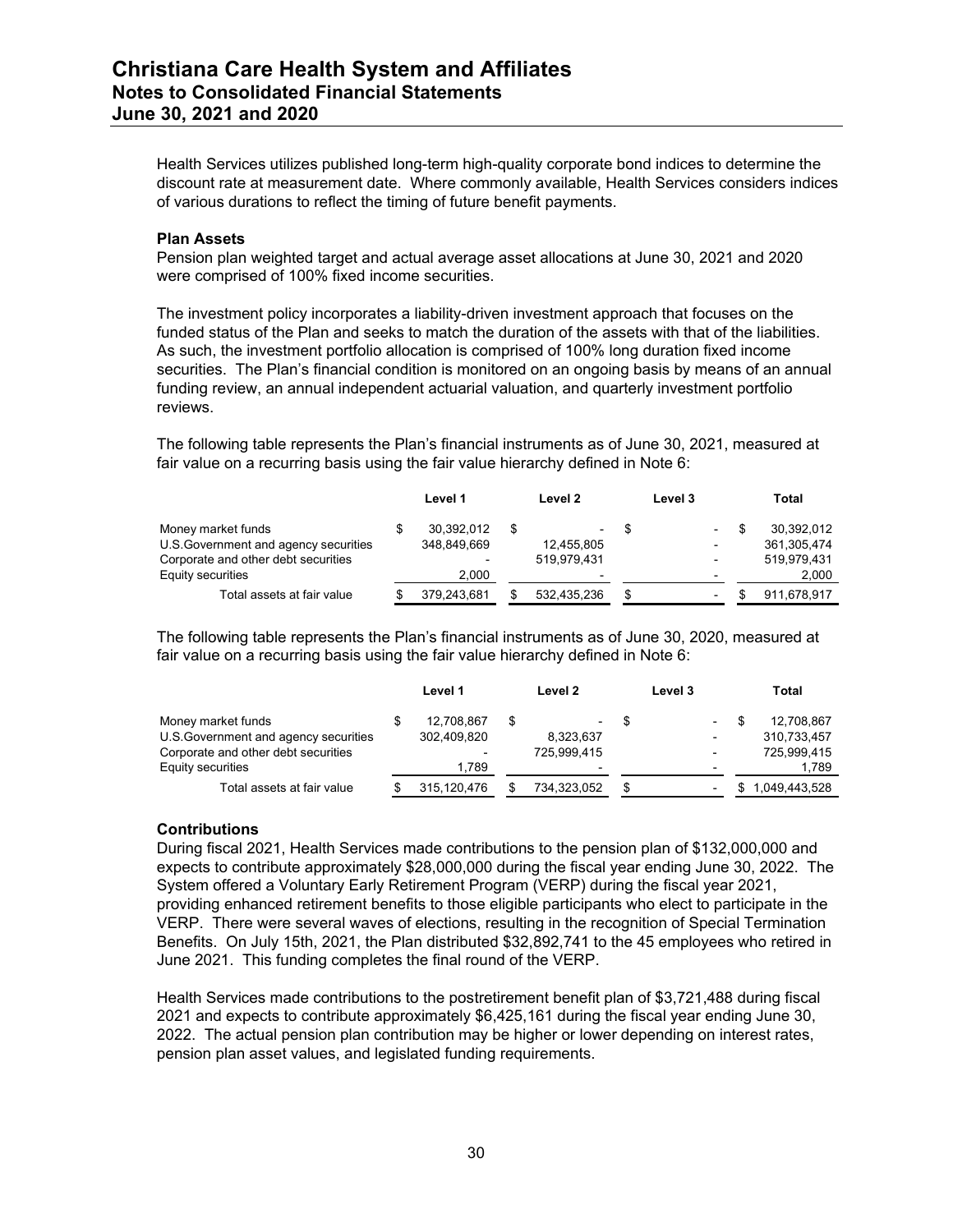#### **Estimated Future Benefit Payments**

The following benefit payments, which reflect expected future service, as appropriate, are expected to be paid:

|           |    | <b>Pension</b><br><b>Benefits</b> | <b>Postretirement</b><br><b>Benefits</b> |
|-----------|----|-----------------------------------|------------------------------------------|
| 2022      | S. | 72,108,075                        | \$<br>6,425,161                          |
| 2023      |    | 42,616,710                        | 6,654,587                                |
| 2024      |    | 46,715,295                        | 6,034,079                                |
| 2025      |    | 52,310,906                        | 5,974,767                                |
| 2026      |    | 57,038,562                        | 5,343,180                                |
| 2027-2031 |    | 317,372,598                       | 26,323,708                               |

The annual rate of increase assumed in the per capita cost of covered health care benefits was 6.45% and 6.75% for the Pre-65 and Post 64 participants, respectively, for determining June 30, 2021 obligations and will be used for Fiscal 2022 Net Benefit Cost. The rates are assumed to decrease gradually to 4.98% for both participant groups in fiscal year 2039 and remain at that level thereafter.

| Effect on total service and interest cost   | 1-Percentage<br><b>Point</b><br><b>Increase</b> |     | 1-Percentage<br><b>Point</b><br><b>Decrease</b> |
|---------------------------------------------|-------------------------------------------------|-----|-------------------------------------------------|
|                                             | 36.475                                          | -SS | (34, 283)                                       |
| Effect on postretirement benefit obligation | 540.501                                         |     | (513, 229)                                      |

## **Defined Contribution Retirement Plan**

Health Services sponsors a defined contribution retirement plan for all employees hired after August 13, 2006. Under the plan, Health Services contributes a percent of compensation quarterly based on an employee's years of vesting service. The employees vest in the employer contributions over a three-year period beginning on the employee's hire date. The expense incurred by Health Services, which includes Affinity Health Alliance, for the year ended June 30, 2021 and 2020 was \$22,800,871 and \$17,129,610, respectively.

## **Deferred Compensation Plan**

Health Services maintains a Tax-Deferred Annuity Plan for all employees. Under the Plan, Health Services accumulates employee contributions which are transferred to and invested by various trustees. Health Services contributes 50% of the employee contributions up to a maximum of 3% of an employee's salary. During fiscal 2021, Health Services suspended the employer contribution of this plan for a period of time due to the pandemic and was later reinstated. Contributions for the years ended June 30, 2021 and 2020 were \$13,538,131 and \$19,211,180, respectively.

## **Home Health Pension Plan**

Home Health sponsors a noncontributory defined benefit pension plan covering substantially all eligible employees hired on or before August 26, 2007. Employees hired after that date are participants in a defined contribution plan. Generally, benefits under the Plan are based on the employee's compensation and years of service. Contributions to the Plan are designed to meet the minimum funding requirements of the Employee Retirement Income Security Act of 1974. Employees are on a graduated vesting scale and become fully vested after seven years of service.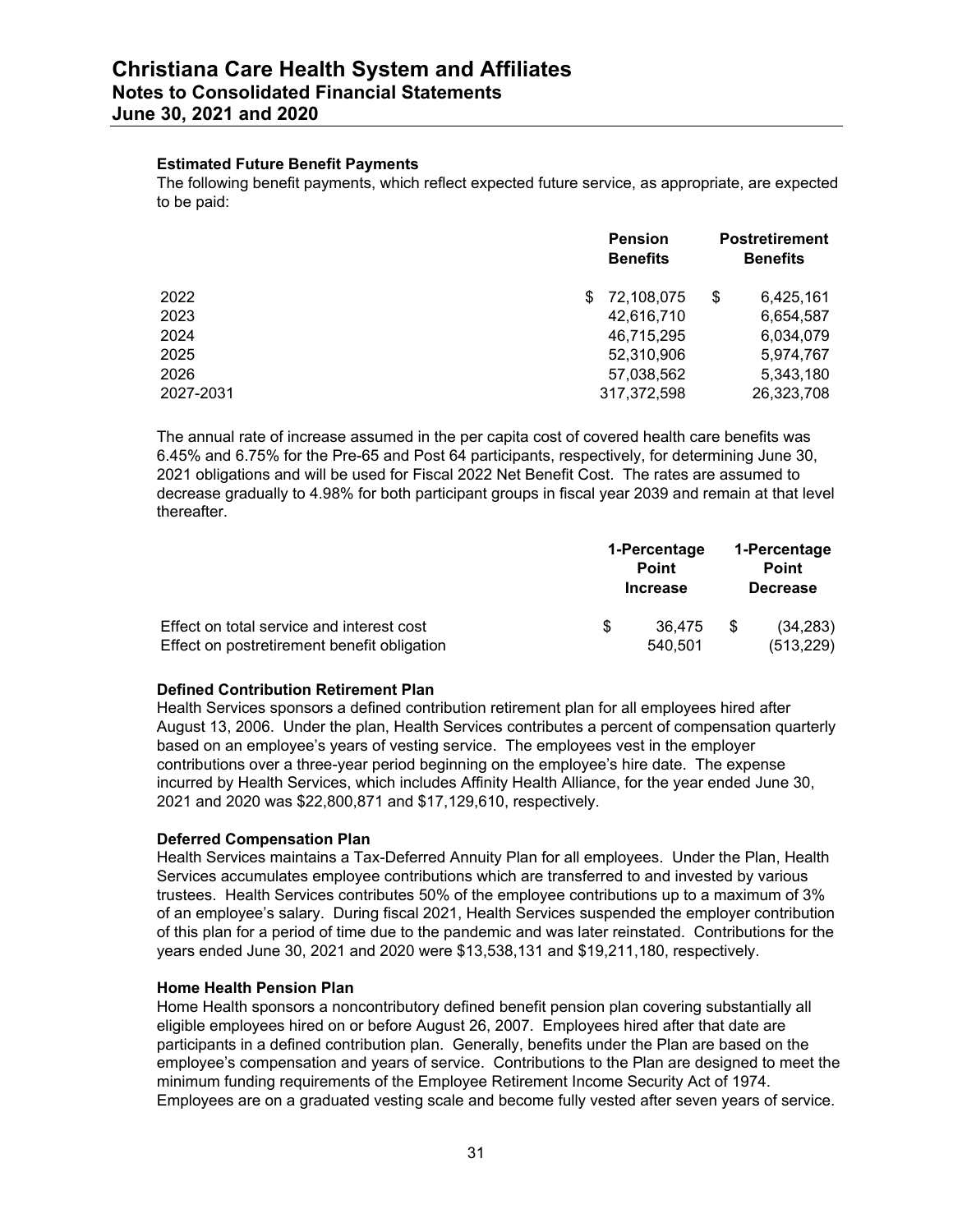The following tables set forth the components of the benefit obligation, plan assets, and funding status of the plan based on actuarial valuations performed as of June 30, 2021 and June 30, 2020:

|                                                               |      | 2021                    | 2020              |
|---------------------------------------------------------------|------|-------------------------|-------------------|
| Change in benefit obligation                                  |      |                         |                   |
| Benefit obligation at beginning of year                       | \$   | 45,025,261              | \$<br>40,234,334  |
| Service cost                                                  |      | 1,073,041               | 1,121,059         |
| Interest cost                                                 |      | 1,061,194               | 1,275,439         |
| Actuarial loss (gains)                                        |      | 53,095                  | 5,078,953         |
| <b>Settlements</b>                                            |      | (3,312,358)             |                   |
| Benefits paid                                                 |      | (917, 684)              | (2,684,524)       |
| Benefit obligation at end of year                             | \$   | 42,982,549              | \$<br>45,025,261  |
| Change in plan assets                                         |      |                         |                   |
| Fair value of plan assets at beginning of year                | \$   | 41,959,976              | \$<br>39,662,902  |
| Actual return on plan assets (net of expenses)                |      | (399, 562)              | 4,981,598         |
| <b>Employer contributions</b>                                 |      | 4,300,000               |                   |
| <b>Settlements</b>                                            |      | (3,312,358)             |                   |
| Benefits paid                                                 |      | (917, 684)              | (2,684,524)       |
| Fair value of plan assets at end of year                      | S.   | 41,630,372              | \$<br>41,959,976  |
| Reconciliation of funded status to net amount                 |      |                         |                   |
| recognized in the balance sheet                               |      |                         |                   |
| Amounts recorded as accrued liabilities                       |      |                         |                   |
| Noncurrent liabilities                                        | \$   | (1,352,177)             | \$<br>(3,065,292) |
| Accrued liability                                             |      | (1,352,177)             | (3,065,292)       |
| Amounts recorded within net assets without donor restrictions |      |                         |                   |
| <b>Actuarial loss</b>                                         |      | 10,355,480              | 11,008,188        |
| Net amount recognized at year end                             | \$   | 9,003,303               | \$<br>7,942,896   |
| <b>Accumulated benefit obligation</b>                         | \$   | 38,688,433              | \$<br>40,923,194  |
|                                                               |      |                         |                   |
|                                                               | 2021 | <b>Pension Benefits</b> | 2020              |
|                                                               |      |                         |                   |

| Weighted-average assumptions used to determine |  |
|------------------------------------------------|--|
| benefit obligations at June 30                 |  |

| Discount rate                 | 2.500%  | 2.375 %           |
|-------------------------------|---------|-------------------|
| Rate of compensation increase | 3.000 % | 2.00% for FY2021. |
|                               |         | 3.00% thereafter  |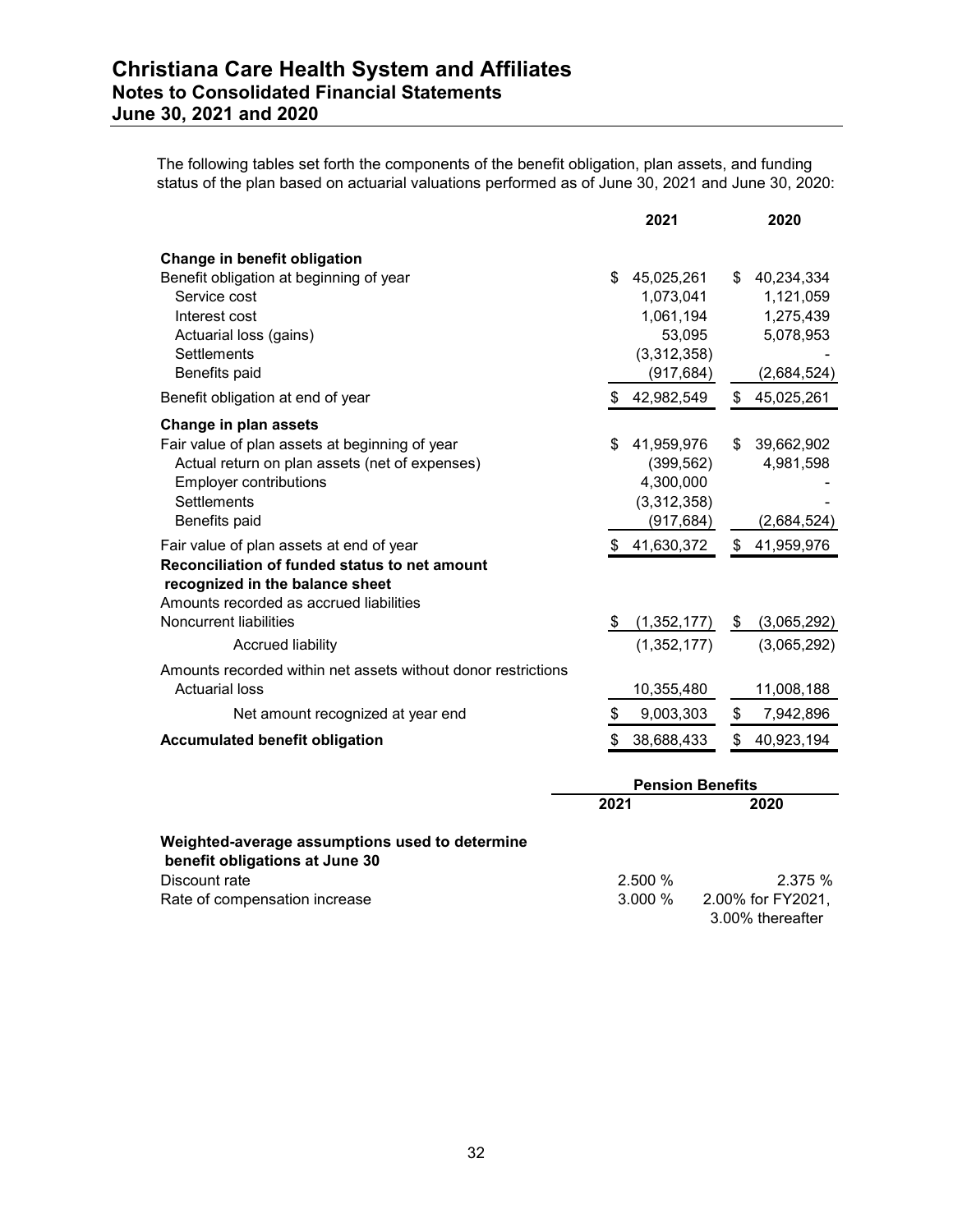# **Christiana Care Health System and Affiliates Notes to Consolidated Financial Statements June 30, 2021 and 2020**

|                                                                                                         |      | 2021                                                                | 2020            |
|---------------------------------------------------------------------------------------------------------|------|---------------------------------------------------------------------|-----------------|
| <b>Components of net periodic benefit cost</b>                                                          |      |                                                                     |                 |
| Service cost                                                                                            | \$   | 1,073,041                                                           | \$<br>1,121,059 |
| Interest cost                                                                                           |      | 1,061,194                                                           | 1,275,439       |
| Expected return on plan assets                                                                          |      | (928, 149)                                                          | (1,601,018)     |
| Recognized actuarial loss                                                                               |      | 1,202,098                                                           | 892,081         |
| Amortization of prior service (credit)                                                                  |      |                                                                     | (170, 167)      |
| Net periodic benefit cost                                                                               |      | 2,408,184                                                           | 1,517,394       |
| Settlement charges                                                                                      |      | 831,416                                                             |                 |
| Net pension cost                                                                                        |      | 3,239,600                                                           | 1,517,394       |
| Other changes in pension liability recognized in<br>net assets without donor restrictions               |      |                                                                     |                 |
| Net actuarial (gain)                                                                                    |      | 1,380,806                                                           | 1,698,376       |
| Recognition due to settlement                                                                           |      | (831, 416)                                                          |                 |
| Amortization of (gain)                                                                                  |      | (1,202,098)                                                         | (892,081)       |
| Amortization of prior service credit                                                                    |      |                                                                     | 170,167         |
| Total recognized in net assets without donor restrictions                                               |      | (652,708)                                                           | 976,462         |
| Total recognized in net benefit cost and                                                                |      |                                                                     |                 |
| net assets without donor restrictions                                                                   |      | 2,586,892                                                           | \$<br>2,493,856 |
|                                                                                                         |      | <b>Pension Benefits</b>                                             |                 |
|                                                                                                         | 2021 |                                                                     | 2020            |
| Weighted-average assumptions used to determine net<br>periodic benefit cost at beginning of fiscal year |      |                                                                     |                 |
| Discount rate                                                                                           |      | 2.375%/2.875% <sup>1</sup> /2.50% <sup>2</sup>                      | 3.250%          |
| Expected return on plan assets                                                                          |      | 2.375%/2.875% <sup>1</sup> /2.50% <sup>2</sup><br>2.00% for FY2021, | 4.250 %         |
| Rate of compensation increase<br>1 Rates as of remeasurement date 3/31/2021.                            |      | 3.00% thereafter                                                    | 3.000%          |
| 2 Rates as of remeasurement date 6/30/2021.                                                             |      |                                                                     |                 |

Home Health expects to recognize \$1,026,410 of loss amortization, no prior service cost amortization and no amortization of transition asset or obligation as components of net pension cost during the year ending June 30, 2022. Other components of net periodic pension cost, which are presented in other nonoperating losses, revenues, and gains on the Home Health statement of operations and changes in net assets, were \$1,335,143 and \$396,337 as of June 30, 2021 and 2020, respectively. In addition, Home Health recognized Settlement charges of \$831,416 within nonoperating losses, revenues, and gains and changes in net assets due to the VERP program in fiscal 2021.

The expected rate of return on plan assets assumption was developed based on historical returns for the major asset classes. This review also considered both current market conditions and projected future contributions.

Home Health utilizes published long-term high-quality corporate bond indices to determine the discount rate at measurement date. Where commonly available, Home Health considers indices of various durations to reflect the timing of future benefit payments.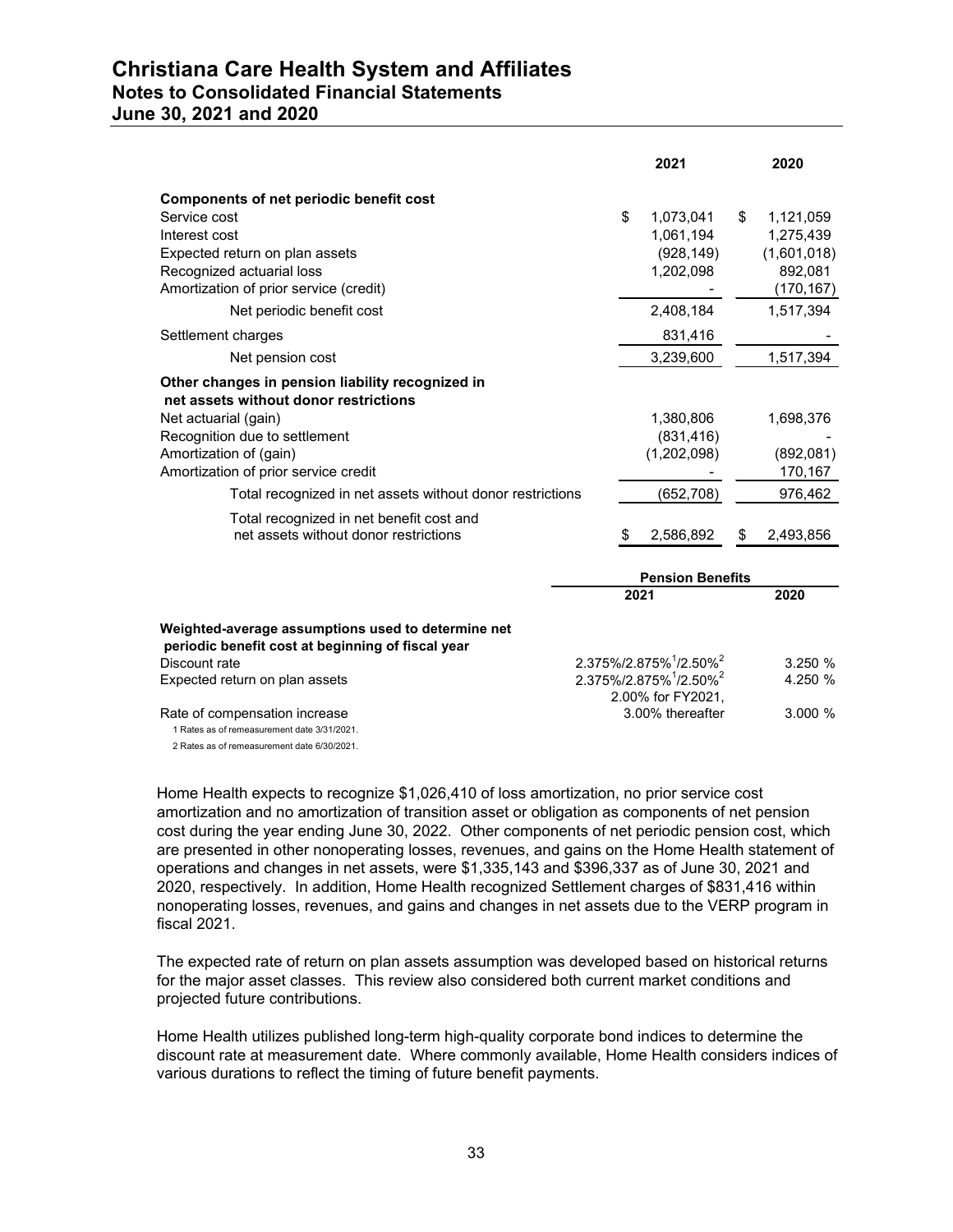#### **Plan Assets**

Pension plan weighted target and actual average asset allocations at June 30, 2021 and June 30, 2020 were comprised of 100% fixed income securities.

The investment policy incorporates a liability-driven investment approach that focuses on the funded status of the Plan and seeks to match the duration of the assets with that of the liabilities. As such, the investment portfolio allocation is comprised of 100% long duration fixed income securities. The Plan's financial condition is monitored on an ongoing basis by means of an annual funding review, an annual independent actuarial valuation, and quarterly investment portfolio reviews.

The following table represents the Plan's financial instruments as of June 30, 2021, measured at fair value on a recurring basis using the fair value hierarchy defined in Note 6:

|                                                  | Level 1   |    | Level 2                  |   | Level 3 |                          | Total      |
|--------------------------------------------------|-----------|----|--------------------------|---|---------|--------------------------|------------|
| Money market funds                               | 1.068.724 | S  | $\sim$                   | S |         | $\overline{\phantom{0}}$ | 1.068.724  |
| U.S. Government and agency securities            | 5,767,733 |    | $\overline{\phantom{0}}$ |   |         |                          | 5,767,733  |
| Corporate and other debt securities              |           |    | 34,793,915               |   |         |                          | 34,793,915 |
|                                                  | 6,836,457 | S. | 34.793.915               |   |         |                          | 41,630,372 |
| Equity managed funds measured at net asset value |           |    |                          |   |         |                          |            |
| Total assets at fair value                       |           |    |                          |   |         |                          | 41,630,372 |

The following table represents the Plan's financial instruments as of June 30, 2020, measured at fair value on a recurring basis using the fair value hierarchy defined in Note 6:

|                                                  |   | Level 1   |     | Level 2                  | Level 3 |        | Total      |
|--------------------------------------------------|---|-----------|-----|--------------------------|---------|--------|------------|
| Money market funds                               | S | 333.749   | \$. | $\sim$                   | \$      | $\sim$ | 333,749    |
| U.S. Government and agency securities            |   | 8,597,455 |     | $\overline{\phantom{a}}$ |         |        | 8,597,455  |
| Corporate and other debt securities              |   |           |     | 33,028,772               |         |        | 33,028,772 |
|                                                  |   | 8.931.204 | S   | 33.028.772               |         |        | 41.959.976 |
| Equity managed funds measured at net asset value |   |           |     |                          |         |        |            |
| Total assets at fair value                       |   |           |     |                          |         |        | 41,959,976 |

#### **Contributions**

During fiscal 2021, Home Health made contributions to the pension plan of \$4,300,000 and expects to contribute approximately \$1,100,000 during the fiscal year ending June 30, 2022. The actual pension plan contribution depends on interest rates, pension plan asset values, and legislated funding requirements.

## **Estimated Future Benefit Payments**

The following benefit payments, which reflect expected future service, as appropriate, are expected to be paid:

| 2022       | \$<br>2,326,951 |
|------------|-----------------|
| 2023       | 2,267,127       |
| 2024       | 2,404,475       |
| 2025       | 2,572,479       |
| 2026       | 2,713,563       |
| Thereafter | 13,477,381      |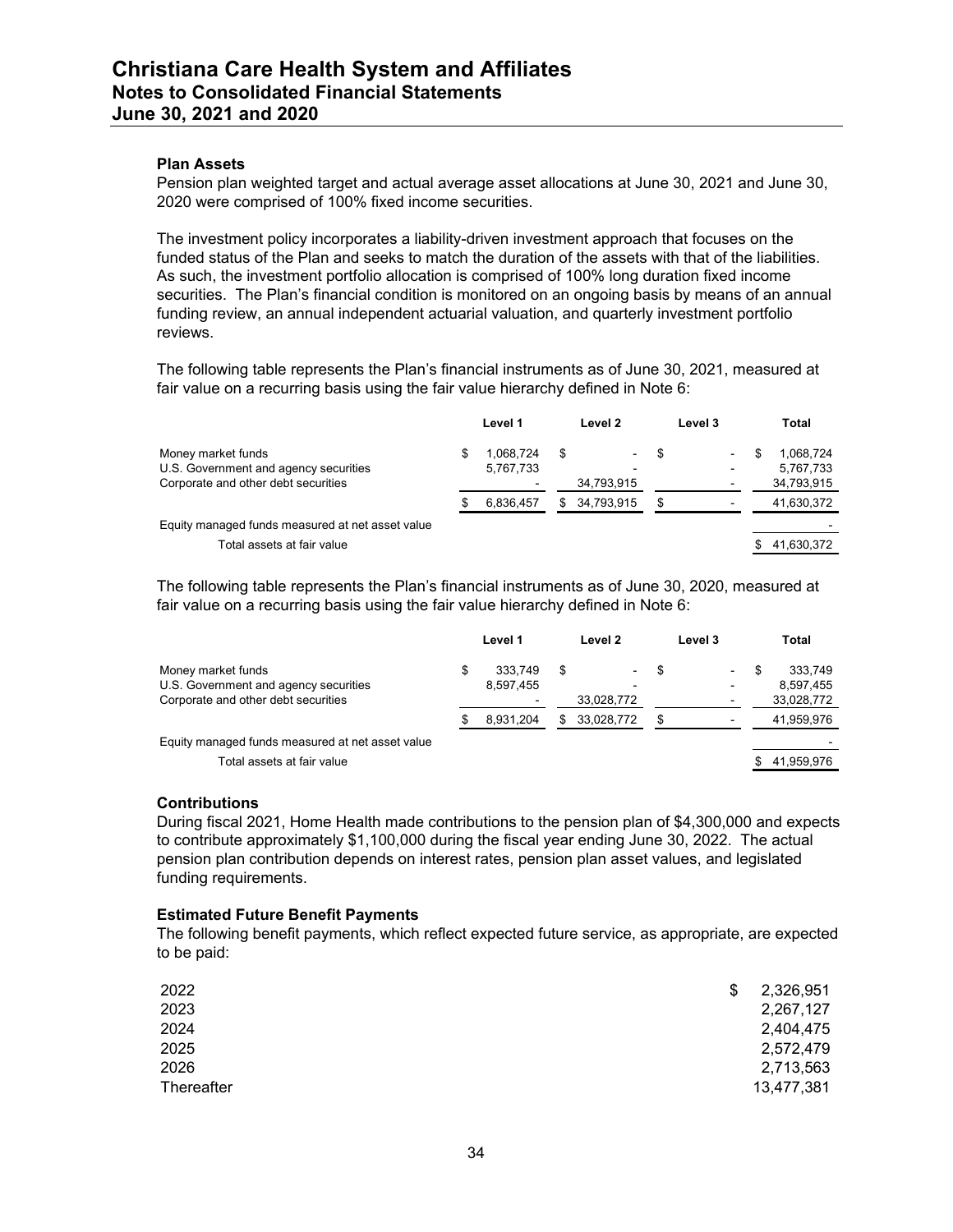# **Defined Contribution Retirement Plan**

Home Health began a defined contribution plan for all employees hired on or after August 26, 2007. Eligible employees in Home Health's noncontributory defined benefit pension plan also had the one time choice to switch to the defined contribution retirement plan effective January 1, 2008. Under the plan, Home Health contributes a percent of compensation quarterly based on an employee's years of vesting service. The employees vest in the employer contributions over a three-year period beginning on the employee's hire date. The expense incurred by Home Health for the year ended June 30, 2021 and 2020 was \$599,999 and \$656,047, respectively.

## **Deferred Compensation Plan**

Home Health maintains a Tax-Deferred Annuity Plan (the "Plan") for all employees. Under the Plan, Home Health accumulates employee contributions which are transferred to and invested by the trustee. Home Health is not required to make additional contributions on behalf of employees and did not make any contributions in 2021 or 2020.

## **13. Self-Insurance Liabilities**

The System maintains self-insurance programs for worker's compensation, medical professional liability, and general liability claims coverage. Risk retention for the primary medical professional and primary general liabilities are insured under a retrospectively rated policy through an alternative risk finance program via the Captive as Christiana Care Insurance Company, Ltd ("CCIC"), a wholly owned subsidiary of Christiana Care Health Services, Inc. domiciled in the Cayman Islands. CCIC provides for indemnification to the System resulting from medical malpractice and general liability exposures in Delaware, Maryland, New Jersey, and Pennsylvania. The primary policy as of June 30, 2021 provides for a self-insured retention of \$4 million per medical incident or occurrence and an annual shared aggregate of \$35 million. In addition, a buffer policy provides medical professional liability coverage of \$2 million per medical incident or occurrence in excess of \$4 million with a \$2 million aggregate. For exposures specific to Pennsylvania, an additional buffer policy provides coverage for \$3 million in excess of \$1 million per medical incident. An excess umbrella liability coverage under a claims-made policy is established through full reinsurance with commercial carriers providing a total of \$60 million limits of liability above the primary coverage. Reinsurance premiums are determined by the commercial carriers. Effective May 1, 2021, CCIC also provides coverage under a claims-made deductible reimbursement policy to the System for professional and general liability related to Christiana Care Home Health and Community Service, Inc., executive risk, property, and cyber liabilities through third party carriers of \$1 million per occurrence with \$1 million in aggregate. Premiums under the retrospectively rated policy is recognized over the policy term and accrued for asserted and unasserted claims whether reported or unreported per actuarially determined projections at the 75% confidence level based upon loss experience.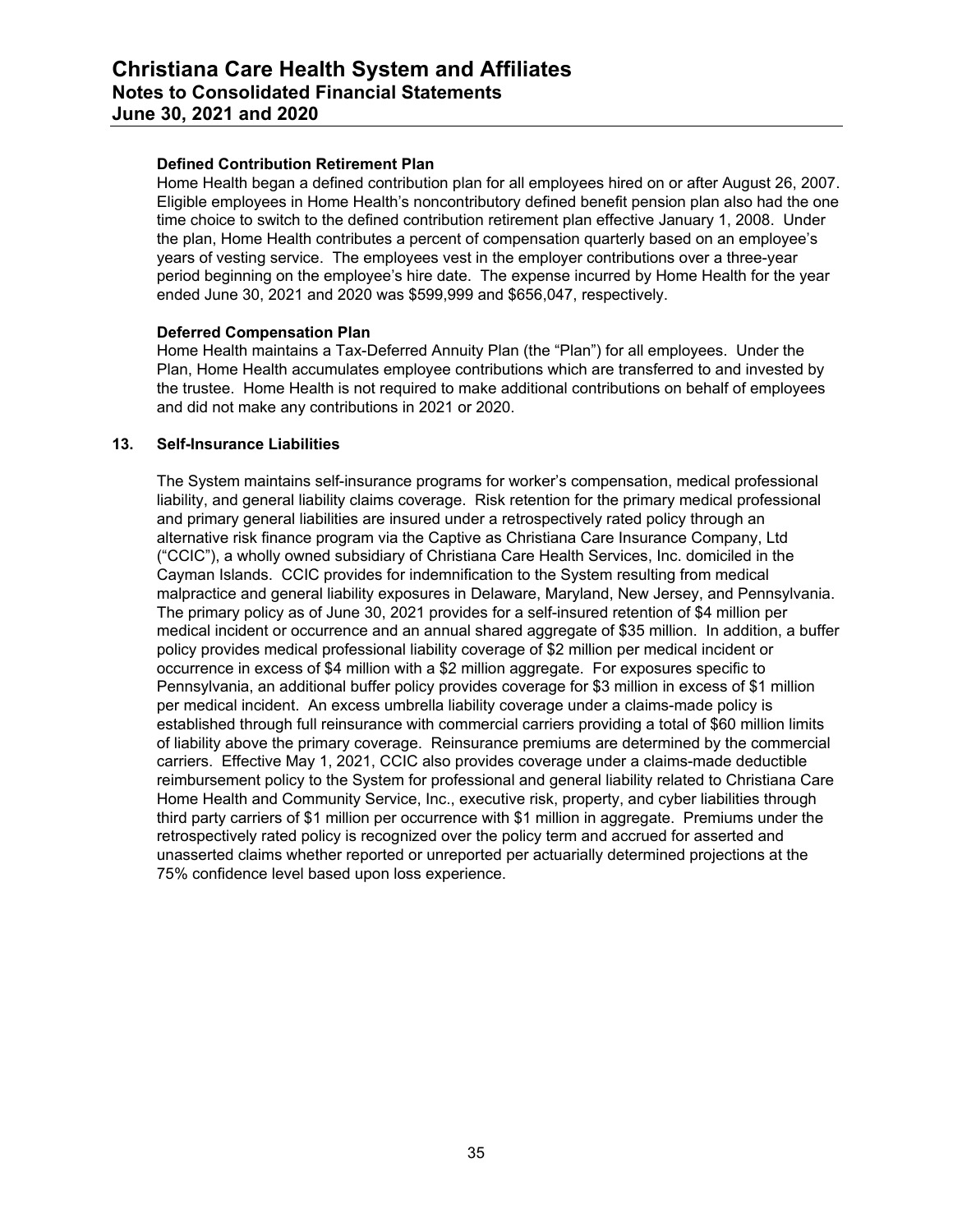Union Hospital of Cecil County, a wholly owned subsidiary of Affinity, obtained its professional and general liability insurance from Freestate Healthcare Insurance Company, Ltd., a Cayman Islands company ("Freestate") prior to March 1, 2021. Freestate was incorporated as of January 1, 2005 as a chartered captive insurance company for a group of not-for-profit hospitals in the State of Maryland. Freestate is governed by a Board of Directors selected by the shareholders. Freestate's primary insurance is under the terms of a claims-made insurance policy and has limits of liability of \$1 million per claim and no aggregate limit per policy year. Freestate's excess liability coverage insures individual occurrence limits of \$15 million and an annual aggregate limit of \$15 million. Legacy professional and general liabilities under Freestate will remain as run-off liabilities in Freestate because of Union Hospital of Cecil County's departure from the group captive effective March 1, 2021. CCIC insures Union Hospital of Cecil County effective March 1, 2021 with a retroactive date of August 1, 1985 under the same retrospectively rated primary policy coverage provided to the System.

Actuarially determined undiscounted projections for medical malpractice and worker's compensation claims at June 30, 2021 and 2020 amounted to \$80,201,370 and \$67,887,610, respectively and represent the value of claims that will be settled in the future based on anticipated payout patterns. The current portion of the accruals of \$19,323,499 and \$15,779,764 at June 30, 2021 and 2020, respectively, is recorded as a component of accounts payable and other accrued expenses on the consolidated balance sheet. A subsequent claim in excess of policy limits was reflected within both medical malpractice liabilities and reinsurance recoveries of \$3.5 million as the claim is fully reinsured under the excess umbrella liability coverage. The subsequent event did not impact the actuarial analysis as of June 30, 2021.

# **14. Commitments and Contingencies**

## **Litigation**

Christiana Care Health Services, Christiana Care Home Health and Community Services, and Union Hospital of Cecil County are defendants in several matters of litigation all in the ordinary course of conducting business. Management believes the ultimate outcome of these matters will not have a material effect on Christiana Care's financial position or the results of operations.

## **Commitments**

In fiscal 2017, Christiana Care Health Services entered into a seven-year agreement with a vendor to provide healthcare IT software and solutions. Payments under this commitment will total \$163,674,466. At June 30, 2021, the remaining commitment is \$57,970,473, of which \$21,387,349 will be paid in fiscal 2022.

In fiscal 2020, Christiana Care Health Services entered into a partnership with a third party and established ChristianaCare-GoHealth Urgent Care, LLC. The purpose of the partnership was to operate various urgent care centers, and it is accounted for as an equity method investment for Christiana Care Health Services. As part of this arrangement, Christiana Care Health Services entered into a credit agreement and guaranty agreement with ChristianaCare-GoHealth Urgent Care, LLC totaling \$44,500,000 through fiscal year 2030. As of June 30, 2021, the loan receivable from the partnership was \$42,750,000.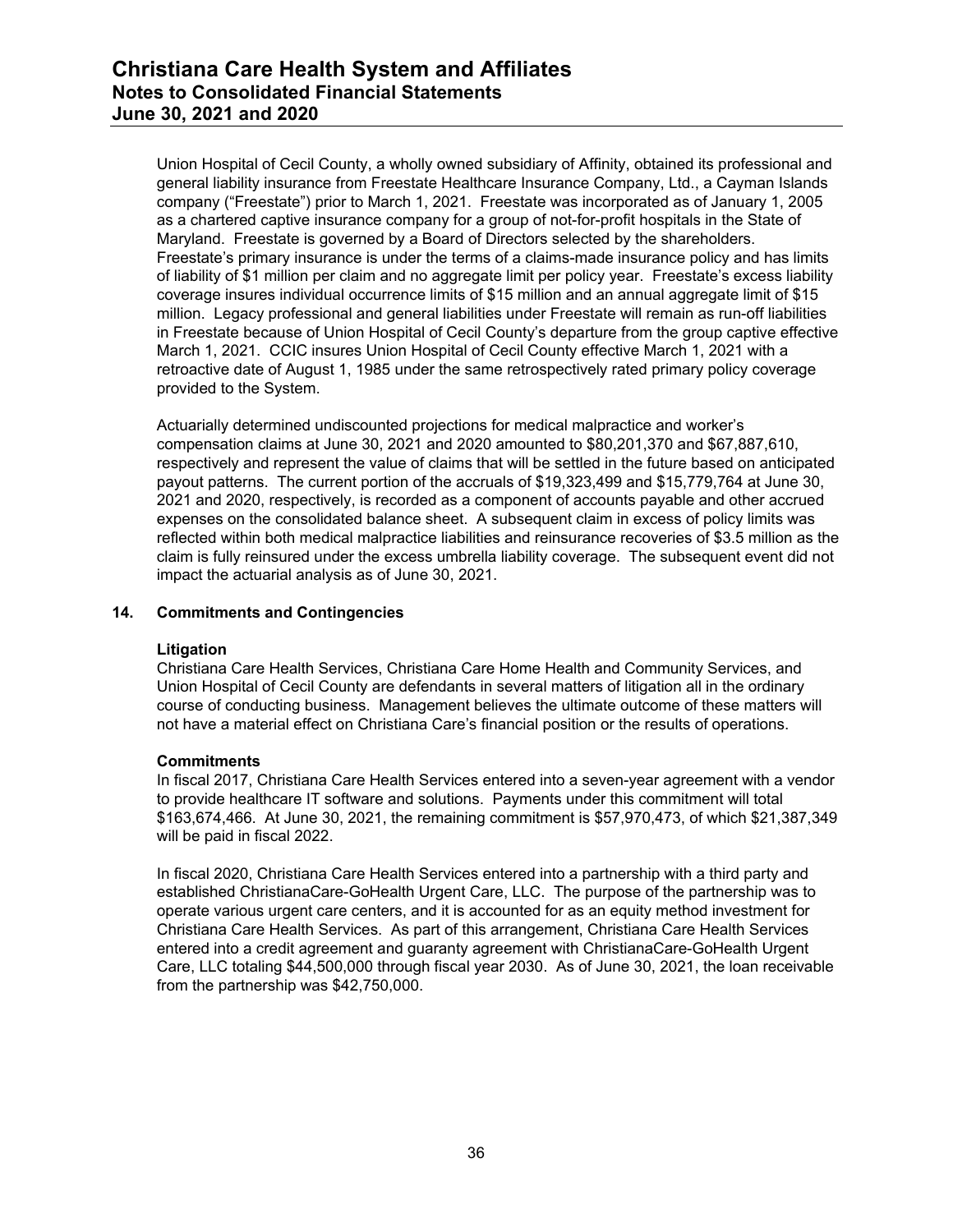## **15. Concentrations of Credit Risk**

The financial instruments which potentially subject the System to concentrations of credit risk consist primarily of cash, cash equivalents, investments, and accounts receivable.

Included in accounts receivable are amounts related to the services performed for individuals, as well as under various contractual agreements with third-party payors. Management believes its concentration of credit risk, with respect to accounts receivable, is limited by a large customer base. The net patient account receivables payor mix for year ended June 30, 2021 is comprised of Commercial 50.3%, Medicaid 16.0%, Medicare 21.5%, and Self pay and other 12.2%.

## **16. Liquidity and Availability**

As of June 30, 2021, and June 30, 2020, the System has the following financial assets available for general expenditure within one year of the balance sheet date:

|                                  | 2021            | 2020            |  |  |
|----------------------------------|-----------------|-----------------|--|--|
| Cash and cash equivalents        | 280,290,758     | 240,115,848     |  |  |
| Short-term investments           | 191,331,183     | 247,613,445     |  |  |
| Patient accounts receivable, net | 332,780,574     | 282,226,804     |  |  |
| Other current assets             | 32,003,461      | 17,701,059      |  |  |
| Investments                      | 2,330,670,533   | 1,758,749,485   |  |  |
|                                  | \$3,167,076,509 | \$2,546,406,641 |  |  |

The above assets are available for general expenditure within one year in the normal course of operations. The System defines general expenditure as an operating expense. Cash and cash equivalents above exclude cash received in advances from third party payors. Other current assets in the table above relate to nonpatient accounts receivables that the System expects to collect within one year. Assets limited as to use are comprised of board designated funds, which can be released by the Board and become available for general expenditure. In addition to the table above, assets limited to use as of June 30,2021 and June 30, 2020 are \$26,961,704 and \$27,686,094, respectively. The System has long-term investments that could be made available for general expenditure within the next year, if needed.

The System invests cash in excess of daily requirements in either money market funds, short-term investments, or long-term investments. Investment decisions are made based on anticipated liquidity needs, such that financial assets are available as general expenditures, liabilities, and other obligations come due.

As of June 30, 2021, the System was in compliance with financial bond covenants.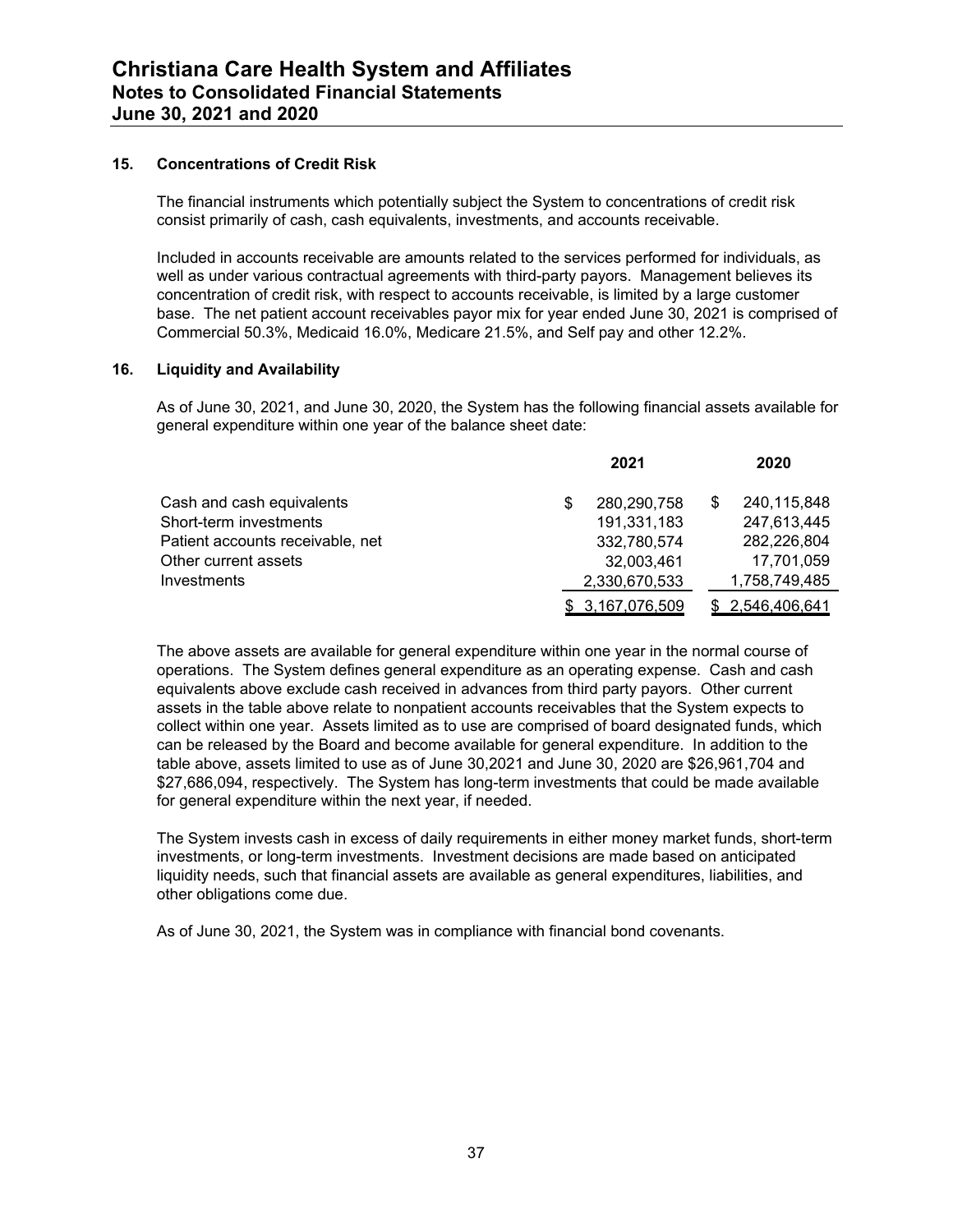# **17. Functional Expenses**

The System provides general health care services to patients within its geographic region. Expenses related to providing these services for the year ended June 30, 2021 consisted of the following:

|                                | <b>Healthcare</b><br><b>Services</b> | General and<br><b>Administrative</b> | <b>Fundraising</b> | Total               |
|--------------------------------|--------------------------------------|--------------------------------------|--------------------|---------------------|
| <b>Expenses</b>                |                                      |                                      |                    |                     |
| Salaries and employee benefits | \$1,185,574,920                      | 276.944.966<br>S                     | \$<br>267.085      | 1,462,786,971<br>\$ |
| Supplies and other expenses    | 590,891,678                          | 184,128,958                          | 4,819,288          | 779,839,924         |
| Interest expense               | 9,608,681                            | 3,489,407                            | ٠                  | 13,098,088          |
| Depreciation                   | 66,898,190                           | 58,903,492                           | 753                | 125,802,435         |
| Гotal expenses                 | 1,852,973,469                        | 523,466,823                          | \$<br>5,087,126    | 2,381,527,418<br>S. |

Expenses related to providing these services for the year ended June 30, 2020 consisted of the following:

|                                | <b>Healthcare</b><br><b>Services</b> | General and<br><b>Administrative</b> | <b>Fundraising</b> | Total                |
|--------------------------------|--------------------------------------|--------------------------------------|--------------------|----------------------|
| <b>Expenses</b>                |                                      |                                      |                    |                      |
| Salaries and employee benefits | \$1,122,697,655                      | 227,635,160                          | \$<br>129.167      | \$1.350.461.982      |
| Supplies and other expenses    | 493.943.322                          | 177.523.054                          | 5,767,631          | 677,234,007          |
| Interest expense               | 5,425,167                            | 1,988,016                            | ۰                  | 7.413.183            |
| Depreciation                   | 58,721,549                           | 53,728,355                           | 344                | 112,450,248          |
| Total expenses                 | 1,680,787,693                        | 460,874,585                          | \$<br>5.897.142    | 2,147,559,420<br>\$. |

The consolidated statement of operations and changes in net assets reports certain expense categories that are attributable to more than one health care service or support function. Therefore, these expenses require an allocation on a reasonable basis that is consistently applied. Costs not directly attributable to a function, including depreciation, amortization and interest and other occupancy costs, are allocated to a function based on a square footage. IT expenses are allocated based on a percentage of services provided to each function.

# **18. Leases**

The System has various operating and finance leases for office facilities and certain equipment with noncancelable terms expiring at various dates through 2040. The leases may have one or more renewal options, with terms to be determined at the time of renewal. The exercise of such lease renewal options is at the sole discretion of the System.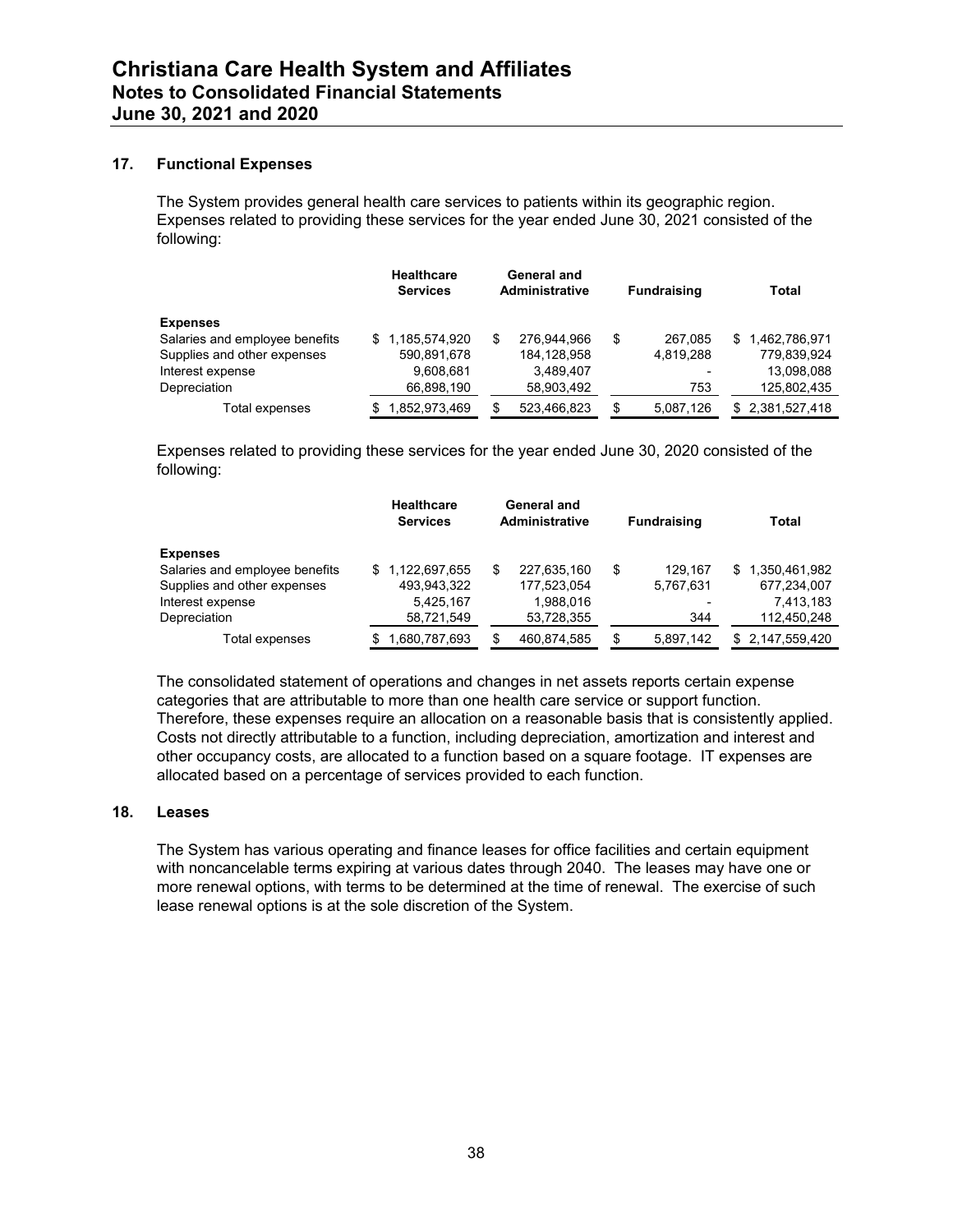The components of lease costs are as follows:

|                                                                                            | 2021                                |
|--------------------------------------------------------------------------------------------|-------------------------------------|
| Operating lease cost                                                                       | 12,474,373<br>S                     |
| Finance lease cost<br>Amortization of right-of-use-assets<br>Interest on lease liabilities | 6,525,397<br>3,824,208              |
| Total finance lease cost                                                                   | 10,349,605                          |
| Short-term lease cost<br>Variable lease cost<br>Sublease income                            | 3,080,567<br>6,185,746<br>(846,654) |
| Total lease cost                                                                           | 31,243,637                          |

Supplemental consolidated balance sheet information related to leases is as follows:

|                                           | <b>Classification</b>                                                   | 2021              |
|-------------------------------------------|-------------------------------------------------------------------------|-------------------|
| Assets                                    |                                                                         |                   |
| Operating lease                           | Other Assets                                                            | \$<br>38,891,653  |
| Finance lease                             | Property and equipment, net                                             | 108,797,314       |
| Total leased assets                       |                                                                         | \$<br>147,688,967 |
| Liabilities                               |                                                                         |                   |
| <b>Current liabilities</b>                |                                                                         |                   |
| Operating lease                           | Accounts payable and accrued expenses                                   | \$<br>11,260,414  |
| Finance lease                             | Current portion of finance lease liabilities                            | 5,173,149         |
| Noncurrent liabilities                    |                                                                         |                   |
| Operating lease                           | Other liabilities                                                       | 29,172,320        |
| Finance lease                             | Finance leases, net of current portion                                  | 115,899,246       |
| <b>Total leased liabilities</b>           |                                                                         | \$<br>161,505,129 |
|                                           | Supplemental cash flow information related to our leases is as follows: |                   |
|                                           |                                                                         | 2021              |
|                                           | Cash paid for amounts included in the measurement of lease liabilities  |                   |
| Operating cash flows for operating leases |                                                                         | \$<br>11,496,824  |
| Operating cash flows for finance leases   |                                                                         | 5,410,098         |
| Financing cash flows for finance leases   |                                                                         | 4,066,914         |
|                                           | Right-of-use assets obtained in exchange for lease liabilities          |                   |
| Operating leases                          |                                                                         | 13,594,468        |
| <b>Finance leases</b>                     |                                                                         | 89,028            |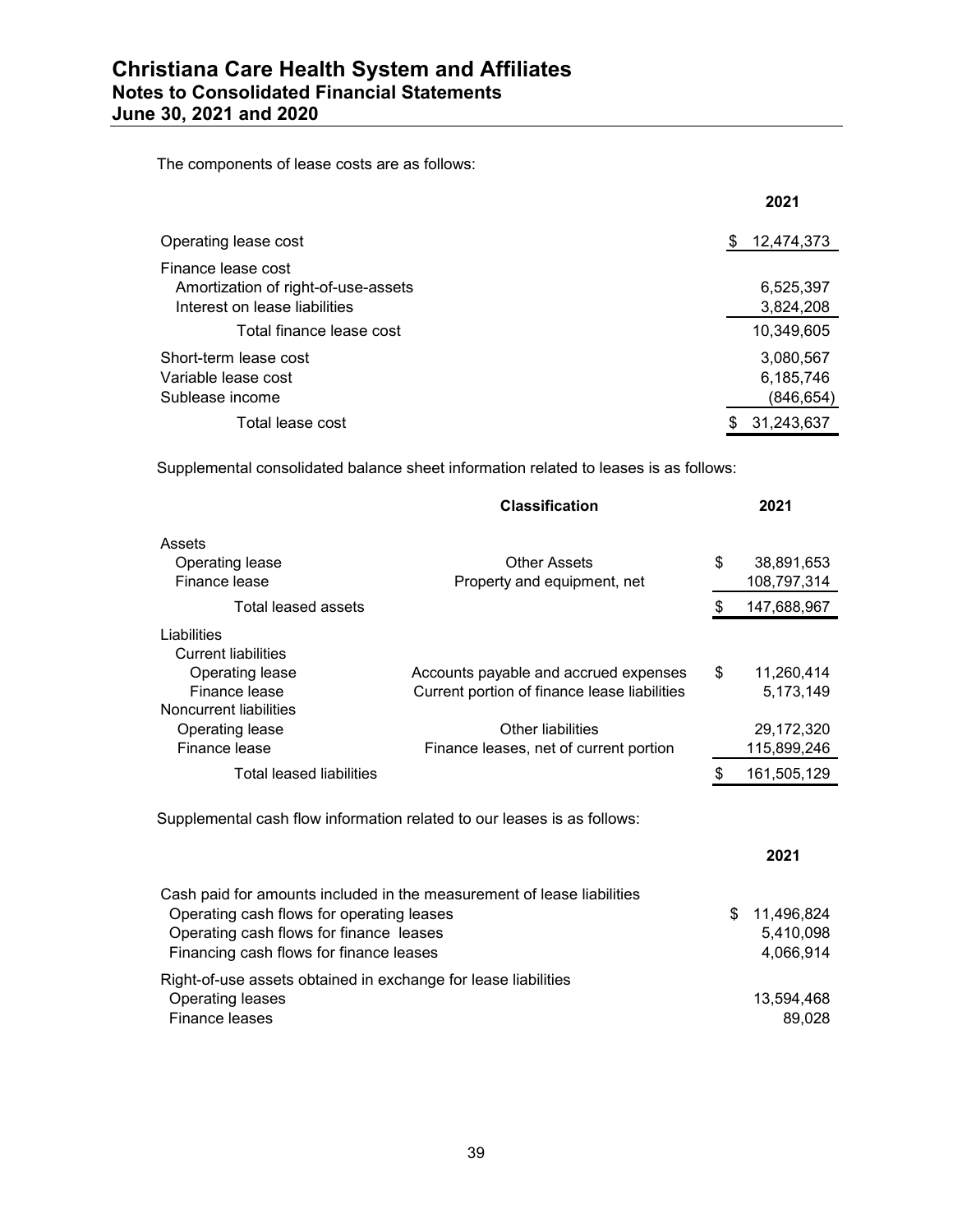The weighted average remaining lease terms and discount rates were as follows:

|                                                  | 2021  |
|--------------------------------------------------|-------|
| Weighted Average Remaining Lease Term (in years) |       |
| Operating lease                                  | 4.41  |
| <b>Finance Lease</b>                             | 18.01 |
| Weighted Average Discount Rate                   |       |
| Operating lease                                  | 3.12  |
| Finance lease                                    | 3.26  |

Maturities of lease liabilities are approximately as follows:

| Year ending June 30,    | <b>Operating Leases</b> |             | <b>Finance Leases</b> |              |  |
|-------------------------|-------------------------|-------------|-----------------------|--------------|--|
| 2022                    | \$                      | 12,527,825  | \$                    | 9,346,169    |  |
| 2023                    |                         | 10,627,201  |                       | 8,856,103    |  |
| 2024                    |                         | 6,734,270   |                       | 8,773,417    |  |
| 2025                    |                         | 3,677,042   |                       | 7,549,888    |  |
| 2026                    |                         | 2,954,285   |                       | 7,880,227    |  |
| 2027 and thereafter     |                         | 7,803,196   |                       | 119,693,103  |  |
| Total lease payments    |                         | 44,323,819  |                       | 162,098,907  |  |
| Less: Interest portion  |                         | (3,891,085) |                       | (41,026,512) |  |
| Total lease liabilities | \$                      | 40,432,734  | \$                    | 121,072,395  |  |

As of June 30, 2021, future minimum lease payments under noncancelable operating leases are:

| 2021       | \$12,017,919 |
|------------|--------------|
| 2022       | 11,969,840   |
| 2023       | 9,981,262    |
| 2024       | 6,445,987    |
| 2025       | 3,677,042    |
| Thereafter | 10,757,480   |
|            |              |

## **19. Subsequent Events**

The System has performed an evaluation of subsequent events through September 23, 2021, which is the date the consolidated financial statements were issued. There were no events that require adjustment to the audited consolidated financial statements or disclosure in the notes to the audited consolidated financial statements.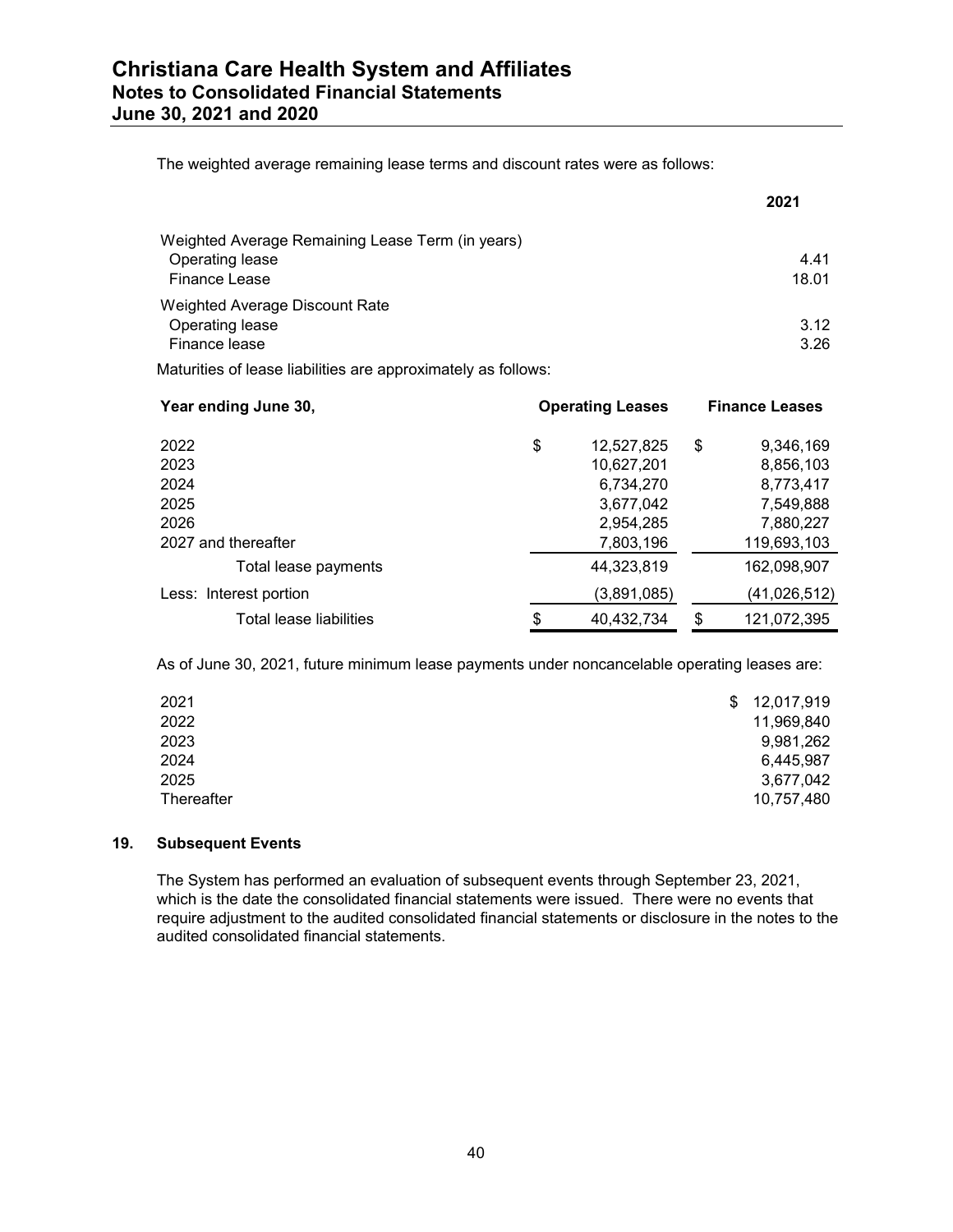**Consolidating Supplemental Schedules**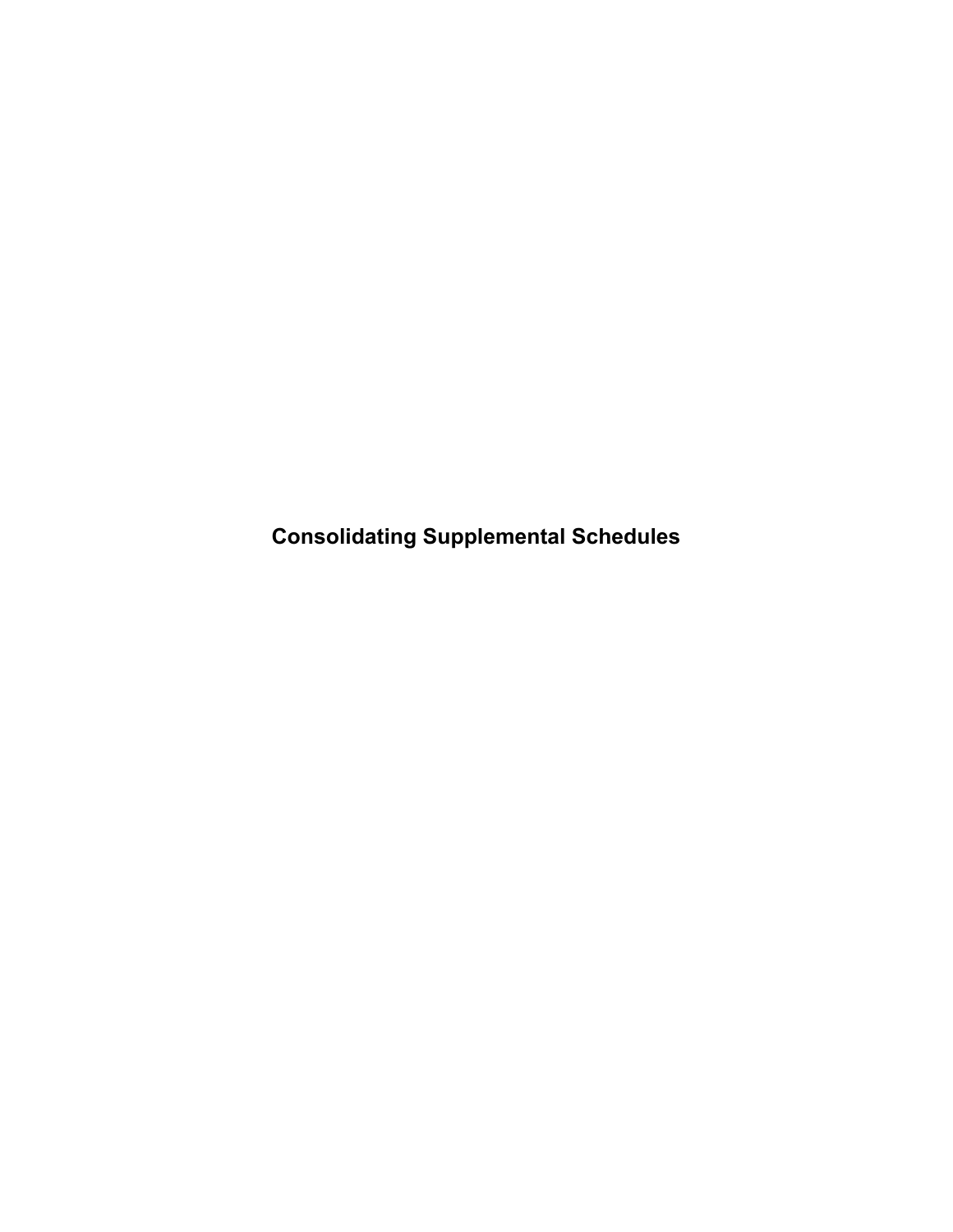|                                                                           | Christiana<br>Care<br>Health<br>System | Christiana<br>Care<br>Health<br>$S$ ervices <sup>1</sup> |     | <b>Christiana Care Health Services</b><br>Union<br>Hospital |    | Christiana<br>Care<br>Health<br><b>Initiatives</b> |    | Christiana<br><b>Care Home</b><br>Health &<br>Community<br><b>Services</b> |     | Christiana<br>Care<br><b>Health Plans</b> |      | <b>Eliminations</b>      |     | Christiana<br>Care<br>Health<br>System<br>& Affiliates |
|---------------------------------------------------------------------------|----------------------------------------|----------------------------------------------------------|-----|-------------------------------------------------------------|----|----------------------------------------------------|----|----------------------------------------------------------------------------|-----|-------------------------------------------|------|--------------------------|-----|--------------------------------------------------------|
| Assets<br><b>Current assets</b>                                           |                                        |                                                          |     |                                                             |    |                                                    |    |                                                                            |     |                                           |      |                          |     |                                                        |
| Cash and cash equivalents                                                 | \$<br>1,991,969                        | \$<br>449,943,590                                        | \$. | 44,872,302                                                  | \$ | 3,303,264                                          | -S | 6,497,005                                                                  | -\$ | 64,323                                    | - \$ |                          |     | 506,672,453                                            |
| Short-term investments                                                    |                                        | 191,331,183                                              |     |                                                             |    |                                                    |    |                                                                            |     |                                           |      |                          |     | 191,331,183                                            |
| Patient accounts receivable, net<br>Assets limited as to use              |                                        | 314,409,931<br>534,927                                   |     | 12,863,481                                                  |    | 309,515                                            |    | 5,197,647                                                                  |     |                                           |      |                          |     | 332,780,574<br>534,927                                 |
| Other current assets                                                      | 1,318,908                              | 106,055,767                                              |     | 7,830,678                                                   |    | 766,521                                            |    | 652,002                                                                    |     |                                           |      | (36, 148, 333)           |     | 80,475,543                                             |
| Total current assets                                                      | 3,310,877                              | 1,062,275,398                                            |     | 65,566,461                                                  |    | 4,379,300                                          |    | 12,346,654                                                                 |     | 64,323                                    |      | (36, 148, 333)           |     | 1,111,794,680                                          |
| Assets limited as to use                                                  |                                        | 26,961,704                                               |     |                                                             |    |                                                    |    |                                                                            |     |                                           |      | $\overline{\phantom{a}}$ |     | 26,961,704                                             |
| Long-term investments                                                     |                                        | 2.366.779.926                                            |     | 78.561.439                                                  |    |                                                    |    | 15.371.120                                                                 |     |                                           |      | (77, 526, 503)           |     | 2,383,185,982                                          |
| Property and equipment, net<br>Other assets                               |                                        | 1,166,061,419                                            |     | 71,439,778                                                  |    | 24,550<br>217,276                                  |    | 196,962<br>64,694                                                          |     |                                           |      |                          |     | 1,237,722,709                                          |
|                                                                           | 3,807,332                              | 238,804,399                                              |     | 19,599,810                                                  |    |                                                    |    |                                                                            |     |                                           |      | (100, 688, 349)          |     | 161,805,162                                            |
| <b>Total assets</b>                                                       | 7,118,209                              | \$4,860,882,846                                          |     | 235, 167, 488                                               | \$ | 4,621,126                                          | \$ | 27,979,430                                                                 | \$  | 64,323                                    | \$   | (214, 363, 185)          |     | \$4,921,470,237                                        |
| <b>Liabilities and Net Assets</b><br><b>Current liabilities</b>           |                                        |                                                          |     |                                                             |    |                                                    |    |                                                                            |     |                                           |      |                          |     |                                                        |
| Current portion of long-term debt                                         | \$                                     | \$<br>4,615,943                                          | \$  | 2,348,833                                                   | \$ |                                                    | \$ |                                                                            | \$  |                                           | \$   |                          | \$. | 6,964,776                                              |
| Current portion of finance lease liabilities                              |                                        | 4,509,597                                                |     | 663,552                                                     |    |                                                    |    |                                                                            |     |                                           |      |                          |     | 5,173,149                                              |
| Accounts payable and accrued expenses<br>Advances from third party payors | 8,319,363                              | 389,118,310<br>201,618,213                               |     | 28,560,058<br>24,880,551                                    |    | 19,380,383                                         |    | 7,499,978                                                                  |     | 3,343                                     |      | (36, 148, 333)           |     | 416,733,102<br>226,498,764                             |
| <b>Total current liabilities</b>                                          | 8,319,363                              | 599,862,063                                              |     | 56,452,994                                                  |    | 19,380,383                                         |    | 7,499,978                                                                  |     | 3,343                                     |      | (36, 148, 333)           |     | 655,369,791                                            |
| Long-term debt, net of current portion                                    |                                        | 308,415,885                                              |     | 49,055,391                                                  |    |                                                    |    |                                                                            |     |                                           |      |                          |     | 357,471,276                                            |
| Finance leases, net of current portion                                    |                                        | 115,286,981                                              |     | 612,265                                                     |    |                                                    |    |                                                                            |     |                                           |      |                          |     | 115,899,246                                            |
| Pension and postretirement benefits                                       |                                        | 179,952,704                                              |     |                                                             |    |                                                    |    | 1,352,177                                                                  |     |                                           |      |                          |     | 181,304,881                                            |
| Other liabilities                                                         |                                        | 171,248,613                                              |     | 20,430,497                                                  |    |                                                    |    | 1,534,649                                                                  |     |                                           |      | (77, 526, 503)           |     | 115,687,256                                            |
| <b>Total liabilities</b>                                                  | 8,319,363                              | 1,374,766,246                                            |     | 126,551,147                                                 |    | 19,380,383                                         |    | 10,386,804                                                                 |     | 3,343                                     |      | (113, 674, 836)          |     | 1,425,732,450                                          |
| Net assets                                                                |                                        |                                                          |     |                                                             |    |                                                    |    |                                                                            |     |                                           |      |                          |     |                                                        |
| Without donor restrictions                                                | (6, 101, 335)                          | 3,418,353,090                                            |     | 105,230,629                                                 |    | (14, 759, 257)                                     |    | 17,446,874                                                                 |     | 60,980                                    |      | (92, 724, 484)           |     | 3,427,506,497                                          |
| With donor restrictions                                                   |                                        |                                                          |     |                                                             |    |                                                    |    |                                                                            |     |                                           |      |                          |     |                                                        |
| Purpose and time restricted                                               | 3,623,192                              | 31,676,194                                               |     | 3,385,712                                                   |    |                                                    |    | 145,752                                                                    |     |                                           |      | (6,686,876)              |     | 32,143,974                                             |
| Perpetual in nature                                                       | 1,276,989                              | 36,087,316                                               |     |                                                             |    |                                                    |    |                                                                            |     |                                           |      | (1, 276, 989)            |     | 36,087,316                                             |
| Total net assets with donor restrictions                                  | 4,900,181                              | 67,763,510                                               |     | 3,385,712                                                   |    |                                                    |    | 145,752                                                                    |     |                                           |      | (7,963,865)              |     | 68,231,290                                             |
| Total net assets                                                          | (1, 201, 154)                          | 3,486,116,600                                            |     | 108,616,341                                                 |    | (14, 759, 257)                                     |    | 17,592,626                                                                 |     | 60,980                                    |      | (100, 688, 349)          |     | 3,495,737,787                                          |
| Total liabilities and net assets                                          | \$<br>7,118,209                        | \$4,860,882,846                                          | \$  | 235, 167, 488                                               | \$ | 4,621,126                                          | \$ | 27,979,430                                                                 | \$  | 64,323                                    | \$   | (214, 363, 185)          |     | \$4,921,470,237                                        |

*1* Christiana Care Health Services excluding Union Hospital. This was reflected in consolidation in the prior year schedule.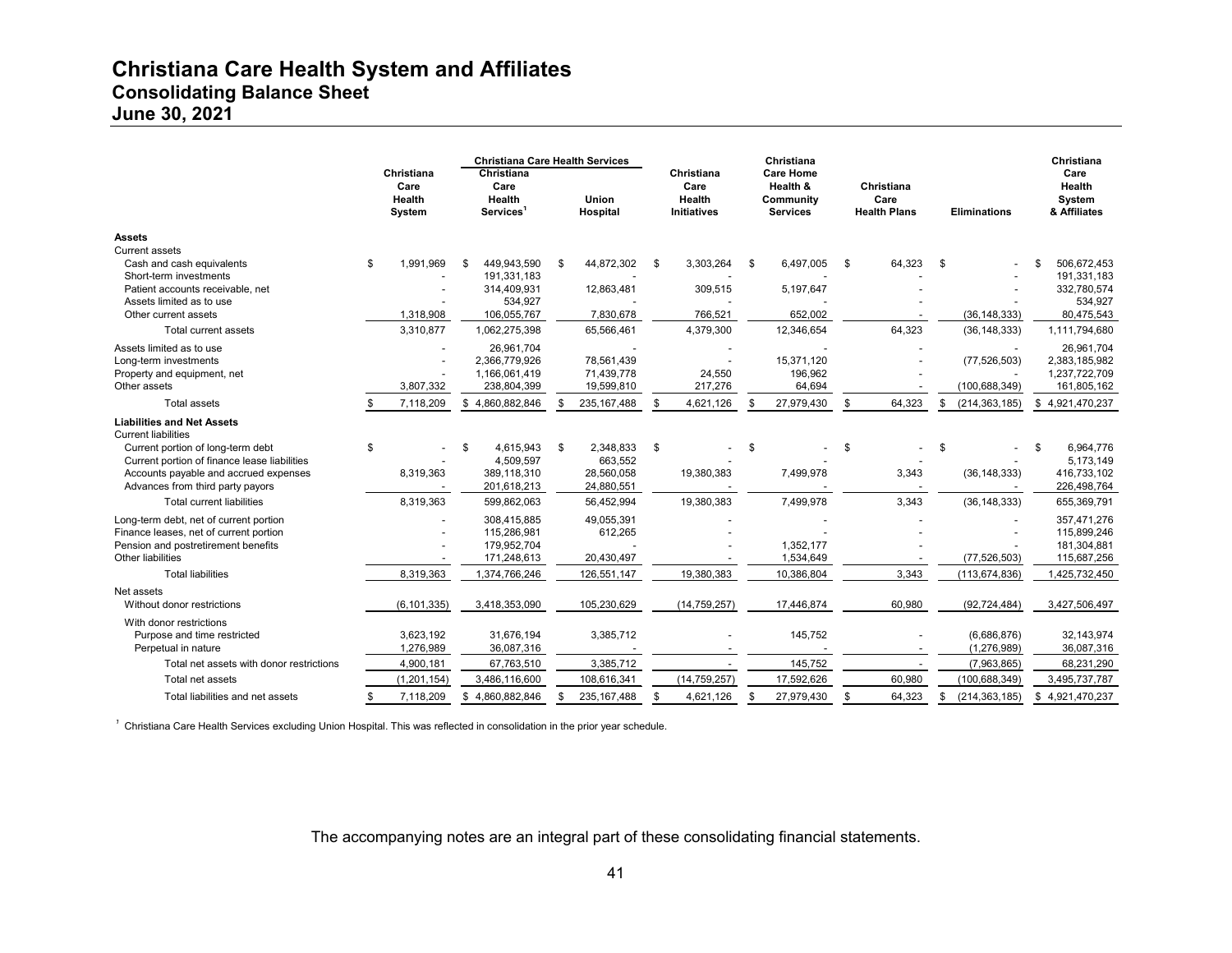# **Christiana Care Health System and Affiliates Consolidating Balance Sheet June 30, 2020**

|                                                                                  | Christiana<br>Care<br>Health<br>System | Christiana<br>Care<br>Health<br><b>Services</b> |                             |    | Christiana<br>Care<br>Health<br><b>Initiatives</b> | Christiana<br><b>Care Home</b><br>Health &<br>Community<br><b>Services</b> | Christiana<br>Care<br><b>Health Plans</b> | <b>Eliminations</b>  |    | <b>Total</b>                |
|----------------------------------------------------------------------------------|----------------------------------------|-------------------------------------------------|-----------------------------|----|----------------------------------------------------|----------------------------------------------------------------------------|-------------------------------------------|----------------------|----|-----------------------------|
| <b>Assets</b><br><b>Current assets</b>                                           |                                        |                                                 |                             |    |                                                    |                                                                            |                                           |                      |    |                             |
| Cash and cash equivalents                                                        | \$<br>1,787,840                        | \$                                              | 495,822,157                 | \$ | 1,807,995                                          | \$<br>15,947,722                                                           | \$<br>65,563                              | \$                   | \$ | 515,431,278                 |
| Short-term investments<br>Patient accounts receivable, net                       |                                        |                                                 | 247.613.445<br>276,541,894  |    | 831,519                                            | 4,853,390                                                                  |                                           |                      |    | 247.613.445<br>282,226,804  |
| Assets limited as to use                                                         |                                        |                                                 | 49,854,384                  |    |                                                    |                                                                            |                                           |                      |    | 49,854,384                  |
| Other current assets                                                             | 1,934,748                              |                                                 | 100,474,969                 |    | 638,026                                            | 428,201                                                                    |                                           | (21, 057, 423)       |    | 82,418,521                  |
| Total current assets                                                             | 3,722,588                              |                                                 | 1,170,306,850               |    | 3,277,540                                          | 21,229,313                                                                 | 65,563                                    | (21,057,423)         |    | 1,177,544,432               |
| Assets limited as to use                                                         |                                        |                                                 | 27,686,094                  |    |                                                    |                                                                            |                                           |                      |    | 27,686,094                  |
| Long-term investments                                                            | 27,544                                 |                                                 | 1,802,140,128               |    |                                                    | 11,885,311                                                                 |                                           | (11, 885, 311)       |    | 1,802,167,672               |
| Property and equipment, net<br>Other assets                                      | 5,640,743                              |                                                 | 1,242,009,624<br>84,126,994 |    | 43,214<br>221,762                                  | 80,670<br>192,145                                                          |                                           | (7, 371, 087)        |    | 1,242,133,508<br>82,810,557 |
| <b>Total assets</b>                                                              | \$<br>9,390,875                        |                                                 | \$4,326,269,689             |    | 3,542,516                                          | \$<br>33,387,440                                                           | \$<br>65,563                              | \$<br>(40, 313, 821) | \$ | 4,332,342,263               |
| <b>Liabilities and Net Assets</b>                                                |                                        |                                                 |                             |    |                                                    |                                                                            |                                           |                      |    |                             |
| <b>Current liabilities</b>                                                       |                                        |                                                 |                             |    |                                                    |                                                                            |                                           |                      |    |                             |
| Current portion of long-term debt                                                | \$                                     | \$                                              | 56,660,577                  | \$ |                                                    | \$                                                                         | \$                                        | \$                   | £. | 56,660,577                  |
| Current portion of finance lease liabilities                                     |                                        |                                                 | 5,238,832                   |    |                                                    |                                                                            |                                           |                      |    | 5,238,832                   |
| Accounts payable and accrued expenses                                            | 7,626,533                              |                                                 | 324,305,415                 |    | 13,324,279                                         | 7,035,573                                                                  | 3,103                                     | (21, 057, 423)       |    | 331,237,481                 |
| Advances from third party payors<br><b>Total current liabilities</b>             | 7,626,533                              |                                                 | 269,682,640                 |    | 205,620                                            | 5,427,170<br>12,462,743                                                    |                                           |                      |    | 275,315,430                 |
|                                                                                  |                                        |                                                 | 655,887,464                 |    | 13,529,899                                         |                                                                            | 3,103                                     | (21,057,423)         |    | 668,452,320                 |
| Long-term debt, net of current portion<br>Finance leases, net of current portion |                                        |                                                 | 366,568,616<br>120,745,753  |    |                                                    |                                                                            |                                           |                      |    | 366,568,616<br>120,745,753  |
| Pension and postretirement benefits                                              |                                        |                                                 | 188,481,797                 |    |                                                    | 3,065,293                                                                  |                                           |                      |    | 191,547,090                 |
| <b>Other liabilities</b>                                                         | 2,480                                  |                                                 | 115,653,504                 |    |                                                    | 1,117,145                                                                  |                                           | (11, 885, 311)       |    | 104,887,819                 |
| <b>Total liabilities</b>                                                         | 7,629,013                              |                                                 | 1,447,337,134               |    | 13,529,899                                         | 16,645,181                                                                 | 3,103                                     | (32, 942, 734)       |    | 1,452,201,598               |
| Net assets                                                                       |                                        |                                                 |                             |    |                                                    |                                                                            |                                           |                      |    |                             |
| Without donor restrictions                                                       | (5,609,227)                            |                                                 | 2,818,242,603               |    | (9,987,383)                                        | 16,660,393                                                                 | 62,460                                    |                      |    | 2,819,368,848               |
| With donor restrictions                                                          |                                        |                                                 |                             |    |                                                    |                                                                            |                                           |                      |    |                             |
| Purpose and time restricted                                                      | 5,310,515                              |                                                 | 27,044,941                  |    |                                                    | 81,863                                                                     |                                           | (5,310,515)          |    | 27,126,804                  |
| Perpetual in nature                                                              | 2,060,572                              |                                                 | 33,645,012                  |    |                                                    |                                                                            |                                           | (2,060,572)          |    | 33,645,012                  |
| Total net assets with donor restrictions                                         | 7,371,087                              |                                                 | 60,689,953                  |    |                                                    | 81,863                                                                     |                                           | (7, 371, 087)        |    | 60,771,816                  |
| Total net assets                                                                 | 1,761,861                              |                                                 | 2,878,932,556               |    | (9,987,383)                                        | 16,742,256                                                                 | 62,460                                    | (7, 371, 087)        |    | 2,880,140,664               |
| Total liabilities and net assets                                                 | \$<br>9,390,873                        |                                                 | \$4,326,269,690             | \$ | 3,542,516                                          | \$<br>33,387,437                                                           | \$<br>65,563                              | \$<br>(40, 313, 821) |    | \$4,332,342,263             |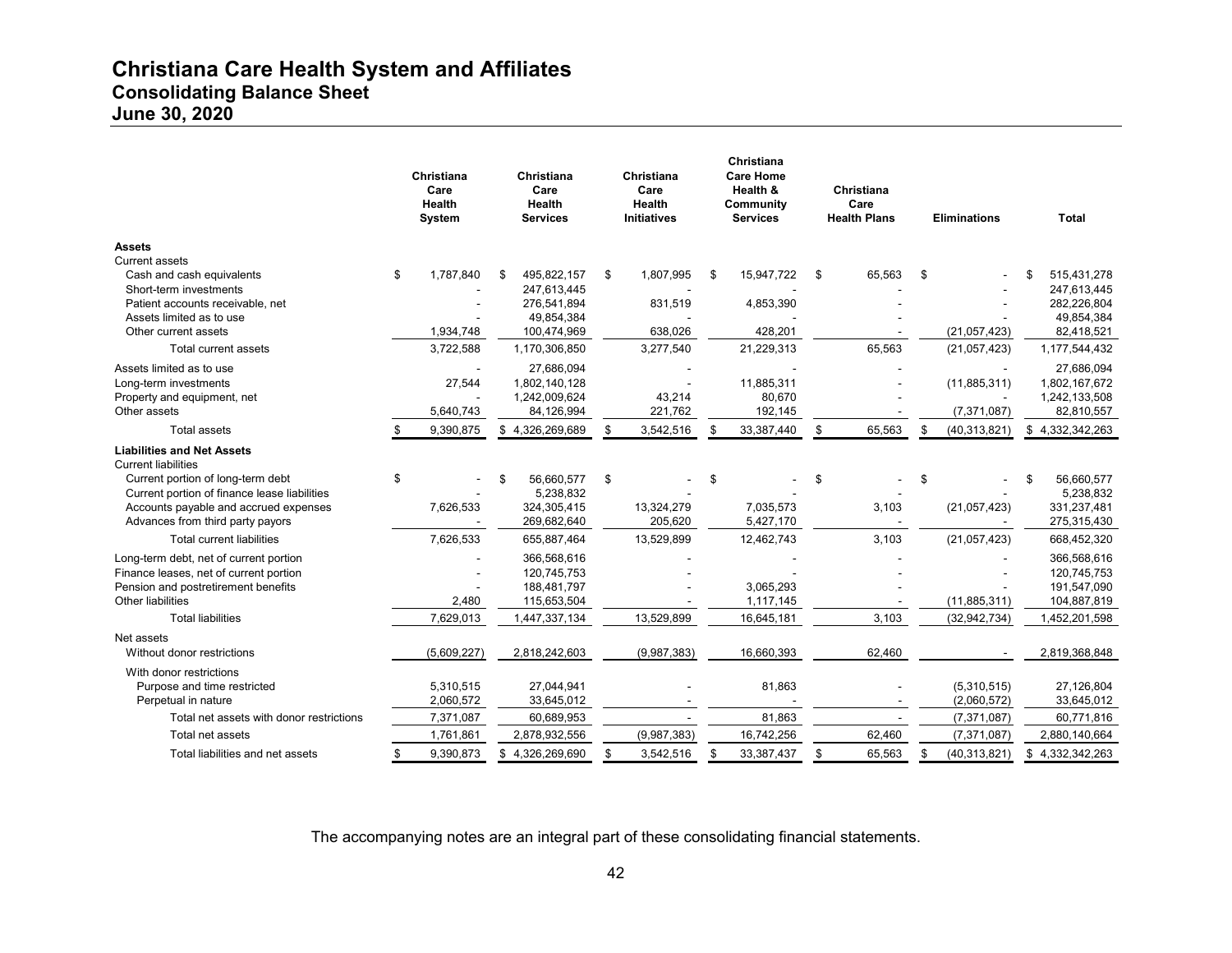# **Christiana Care Health System and Affiliates Condensed Consolidating Statement of Operations Year Ended June 30, 2021**

|                                                                                                                                                     | Christiana<br>Care<br>Health<br>System |      | Christiana<br>Care<br>Health<br>Services <sup>1</sup>     | <b>Christiana Care Health Services</b><br><b>Union</b><br>Hospital |     | Christiana<br>Care<br>Health<br><b>Initiatives</b> |      | Christiana<br><b>Care Home</b><br>Health &<br>Community<br><b>Services</b> | Christiana<br>Care<br><b>Health Plans</b> |         | <b>Eliminations</b> |                          |   | Christiana<br>Care<br>Health<br>System<br>& Affiliates    |
|-----------------------------------------------------------------------------------------------------------------------------------------------------|----------------------------------------|------|-----------------------------------------------------------|--------------------------------------------------------------------|-----|----------------------------------------------------|------|----------------------------------------------------------------------------|-------------------------------------------|---------|---------------------|--------------------------|---|-----------------------------------------------------------|
| Operating revenues and other support<br>Net patient service revenue<br>Other revenue<br>used for operations                                         | 307,311<br>3,886,940                   |      | 2,169,972,698<br>170,736,837<br>2,228,893                 | 173,050,343<br>7,935,913<br>223,512                                | -\$ | 3,288,597<br>31,179                                | \$   | 44,435,509<br>163,193<br>93,302                                            | -S                                        | ۰.      | \$                  | (9,866,121)              | S | 2,390,747,147<br>169,308,312<br>6,432,647                 |
| Total operating revenues and other support                                                                                                          | 4,194,251                              |      | 2,342,938,428                                             | 181,209,768                                                        |     | 3,319,776                                          |      | 44,692,004                                                                 |                                           |         |                     | (9,866,121)              |   | 2,566,488,106                                             |
| Salaries and employee benefits<br>Supplies and other expenses<br>Interest expense<br>Depreciation expense                                           | 4,690,496                              |      | 1,326,312,605<br>697,458,742<br>11,261,040<br>116,237,828 | 95,711,491<br>74,397,400<br>1,837,048<br>9,519,990                 |     | 1,811,775<br>6,256,726<br>18,664                   |      | 38,978,621<br>6,873,680<br>25,953                                          |                                           | 1,480   |                     | (27, 521)<br>(9,838,600) |   | 1,462,786,971<br>779,839,924<br>13,098,088<br>125,802,435 |
| Total operating expenses                                                                                                                            | 4,690,496                              |      | 2,151,270,215                                             | 181,465,929                                                        |     | 8,087,165                                          |      | 45,878,254                                                                 |                                           | 1,480   |                     | (9,866,121)              |   | 2,381,527,418                                             |
| Operating income                                                                                                                                    | (496, 245)                             |      | 191,668,213                                               | (256, 161)                                                         |     | (4,767,389)                                        |      | (1, 186, 250)                                                              |                                           | (1,480) |                     |                          |   | 184,960,688                                               |
| Investment return, net<br>Contribution received in acquisition of Affinity Health Alliance, Inc<br>Other nonoperating (losses), revenues, and gains | 4,135                                  |      | 492,481,564<br>(18, 531, 796)                             | 15,984,313<br>418,780                                              |     | (4, 486)                                           |      | 3,486,576<br>(1, 335, 144)                                                 |                                           |         |                     |                          |   | 511,956,588<br>(19, 452, 646)                             |
| Settlement charge<br>Special termination benefit charge                                                                                             | $\sim$                                 |      | (50,908,016)<br>(39, 219, 989)                            |                                                                    |     |                                                    |      | (831, 416)                                                                 |                                           |         |                     |                          |   | (51, 739, 432)<br>(39, 219, 989)                          |
| Total nonoperating revenue, gains, and losses                                                                                                       | 4,135                                  |      | 383,821,763                                               | 16,403,093                                                         |     | (4, 486)                                           |      | ,320,016                                                                   |                                           |         |                     |                          |   | 401,544,521                                               |
| Excess of revenues over expenses                                                                                                                    | (492, 110)                             | - 56 | 575,489,976                                               | 16,146,932                                                         |     | (4,771,875)                                        | - \$ | 133,766                                                                    |                                           | (1,480) | - \$                |                          | S | 586,505,209                                               |

*1* Christiana Care Health Services excluding Union Hospital. This was reflected in consolidation in the prior year schedule.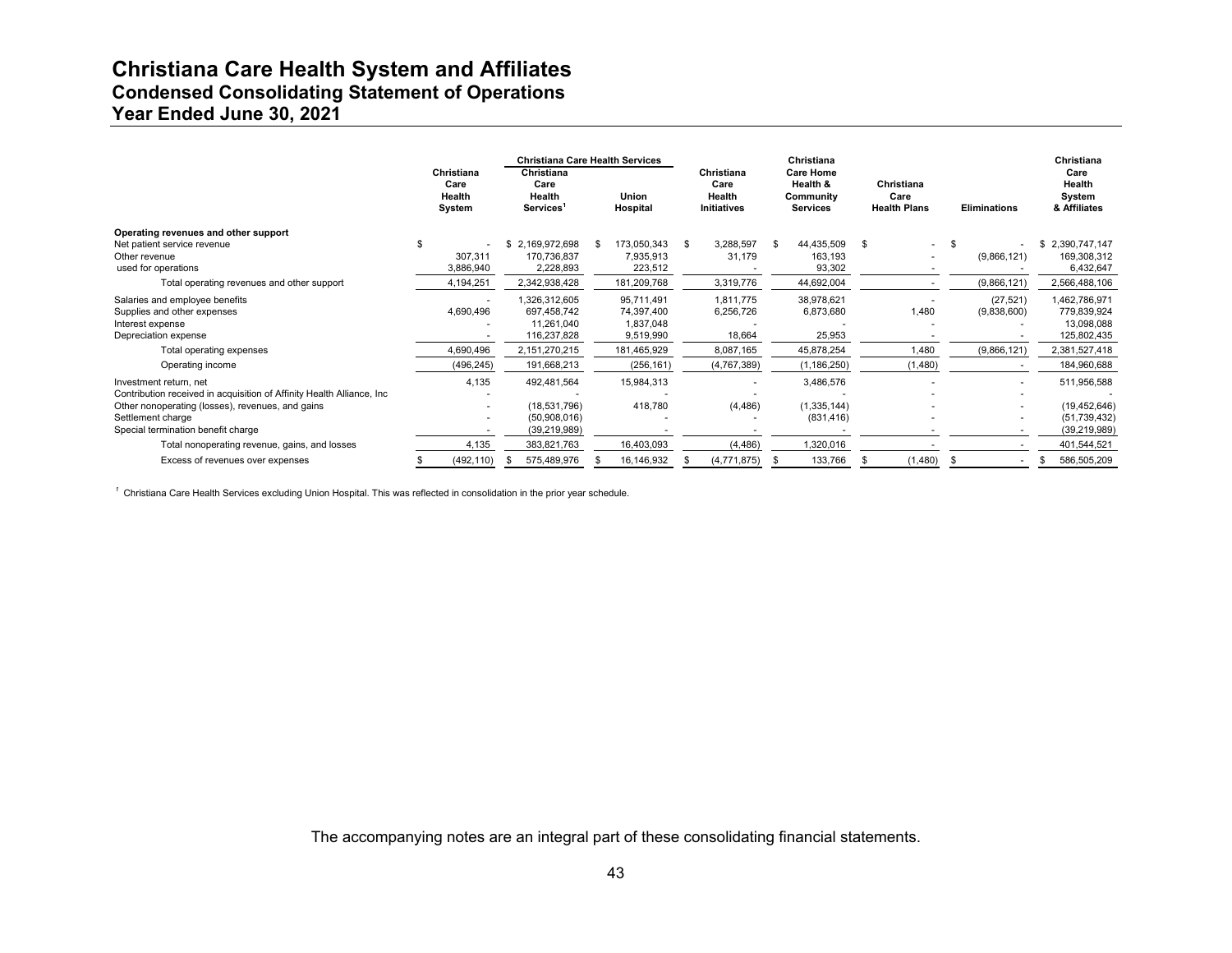# **Christiana Care Health System and Affiliates Condensed Consolidating Statement of Operations Year Ended June 30, 2020**

|                                                                        | Christiana<br>Care<br>Health<br>System |             | Christiana<br>Care<br>Health<br><b>Services</b> |                | Christiana<br>Care<br>Health<br><b>Initiatives</b> |      | Christiana<br><b>Care Home</b><br>Health &<br>Community<br><b>Services</b> | Christiana<br>Care<br><b>Health Plans</b> | <b>Eliminations</b> |             |  | Total           |  |  |
|------------------------------------------------------------------------|----------------------------------------|-------------|-------------------------------------------------|----------------|----------------------------------------------------|------|----------------------------------------------------------------------------|-------------------------------------------|---------------------|-------------|--|-----------------|--|--|
| Operating revenues and other support<br>Net patient service revenue    | \$                                     |             | \$                                              | 1,940,744,381  | \$<br>2,955,620                                    | - \$ | 45,723,675                                                                 | \$<br>$\overline{\phantom{a}}$            | \$                  |             |  | \$1,989,423,676 |  |  |
| Other revenue                                                          |                                        | 253,183     |                                                 | 125, 156, 259  | 99,267                                             |      | 1,989,725                                                                  |                                           |                     | (9,877,571) |  | 117,620,863     |  |  |
| Net assets released from donor restrictions                            |                                        |             |                                                 |                |                                                    |      |                                                                            |                                           |                     |             |  |                 |  |  |
| used for operations                                                    |                                        | 4,077,388   |                                                 | 2,242,270      |                                                    |      | 5,628                                                                      |                                           |                     |             |  | 6,325,286       |  |  |
| Total operating revenues and other support                             |                                        | 4,330,571   |                                                 | 2,068,142,910  | 3,054,888                                          |      | 47,719,028                                                                 |                                           |                     | (9,877,571) |  | 2,113,369,825   |  |  |
| <b>Operating expenses</b>                                              |                                        |             |                                                 |                |                                                    |      |                                                                            |                                           |                     |             |  |                 |  |  |
| Salaries and employee benefits                                         |                                        |             |                                                 | 1,310,632,522  | 1,479,264                                          |      | 38,368,072                                                                 |                                           |                     | (17, 875)   |  | 1,350,461,982   |  |  |
| Supplies and other expenses                                            |                                        | 5,811,803   |                                                 | 667,633,608    | 6,471,884                                          |      | 7,170,998                                                                  | 5,410                                     |                     | (9,859,696) |  | 677,234,007     |  |  |
| Interest expense                                                       |                                        |             |                                                 | 7,413,183      |                                                    |      |                                                                            |                                           |                     |             |  | 7,413,183       |  |  |
| Depreciation expense                                                   |                                        |             |                                                 | 112,407,944    | 19,488                                             |      | 22,815                                                                     |                                           |                     |             |  | 112,450,248     |  |  |
| Total operating expenses                                               |                                        | 5,811,803   |                                                 | 2,098,087,258  | 7,970,636                                          |      | 45,561,885                                                                 | 5,410                                     |                     | (9,877,571) |  | 2,147,559,420   |  |  |
| Operating income                                                       |                                        | (1,481,232) |                                                 | (29, 944, 348) | (4,915,748)                                        |      | 2, 157, 143                                                                | (5, 410)                                  |                     |             |  | (34, 189, 595)  |  |  |
| Nonoperating revenues, gains, and losses                               |                                        |             |                                                 |                |                                                    |      |                                                                            |                                           |                     |             |  |                 |  |  |
| Investment return, net                                                 |                                        | (610)       |                                                 | 141.307.763    |                                                    |      | 976,193                                                                    |                                           |                     |             |  | 142,283,346     |  |  |
| Contribution received in acquisition of Affinity Health Alliance, Inc. |                                        |             |                                                 | 92,724,484     |                                                    |      |                                                                            |                                           |                     |             |  | 92,724,484      |  |  |
| Other nonoperating (losses), revenues, and gains                       |                                        |             |                                                 | (11,798,174)   | (114, 875)                                         |      | (396, 337)                                                                 |                                           |                     |             |  | (12, 309, 386)  |  |  |
| Total nonoperating revenue, gains, and losses                          |                                        | (610)       |                                                 | 222,234,073    | (114, 875)                                         |      | 579,856                                                                    |                                           |                     |             |  | 222,698,444     |  |  |
| Excess of revenues over expenses                                       |                                        | (1,481,842) |                                                 | 192,289,725    | (5,030,624)                                        |      | 2,736,999                                                                  | (5, 410)                                  |                     |             |  | 188,508,848     |  |  |